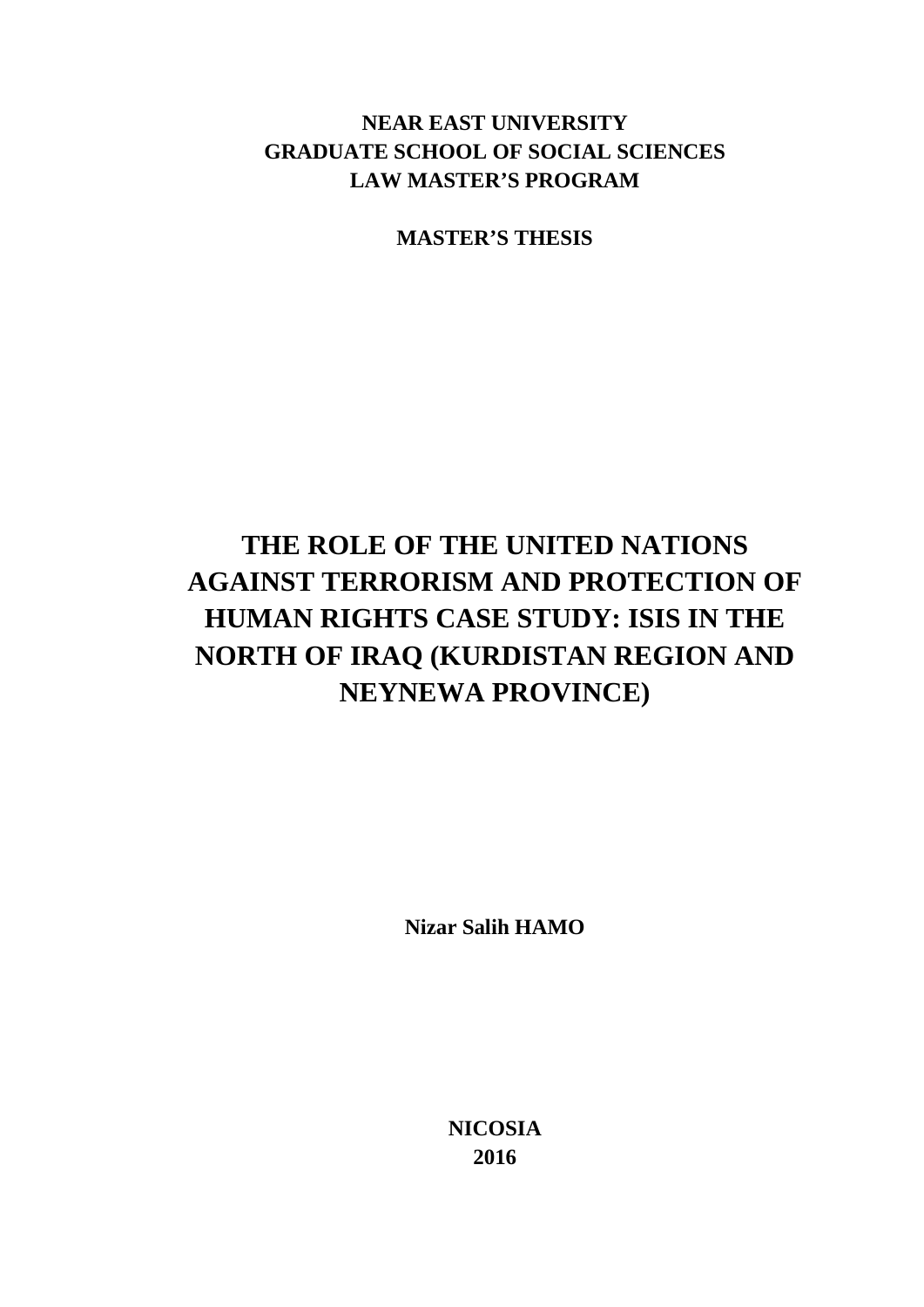# **NEAR EAST UNIVERSITY GRADUATE SCHOOL OF SOCIAL SCIENCES LAW MASTER'S PROGRAM**

**MASTER'S THESIS**

# **THE ROLE OF THE UNITED NATIONS AGAINST TERRORISM AND PROTECTION OF HUMAN RIGHTS CASE STUDY: ISIS IN THE NORTH OF IRAQ (KURDISTAN REGION AND NEYNEWA PROVINCE)**

**PREPARED BY Nizar Salih HAMO 20135448**

**Supervisor Asst. Prof. Dr. Resat Volkan GUNEL**

> **NICOSIA 2016**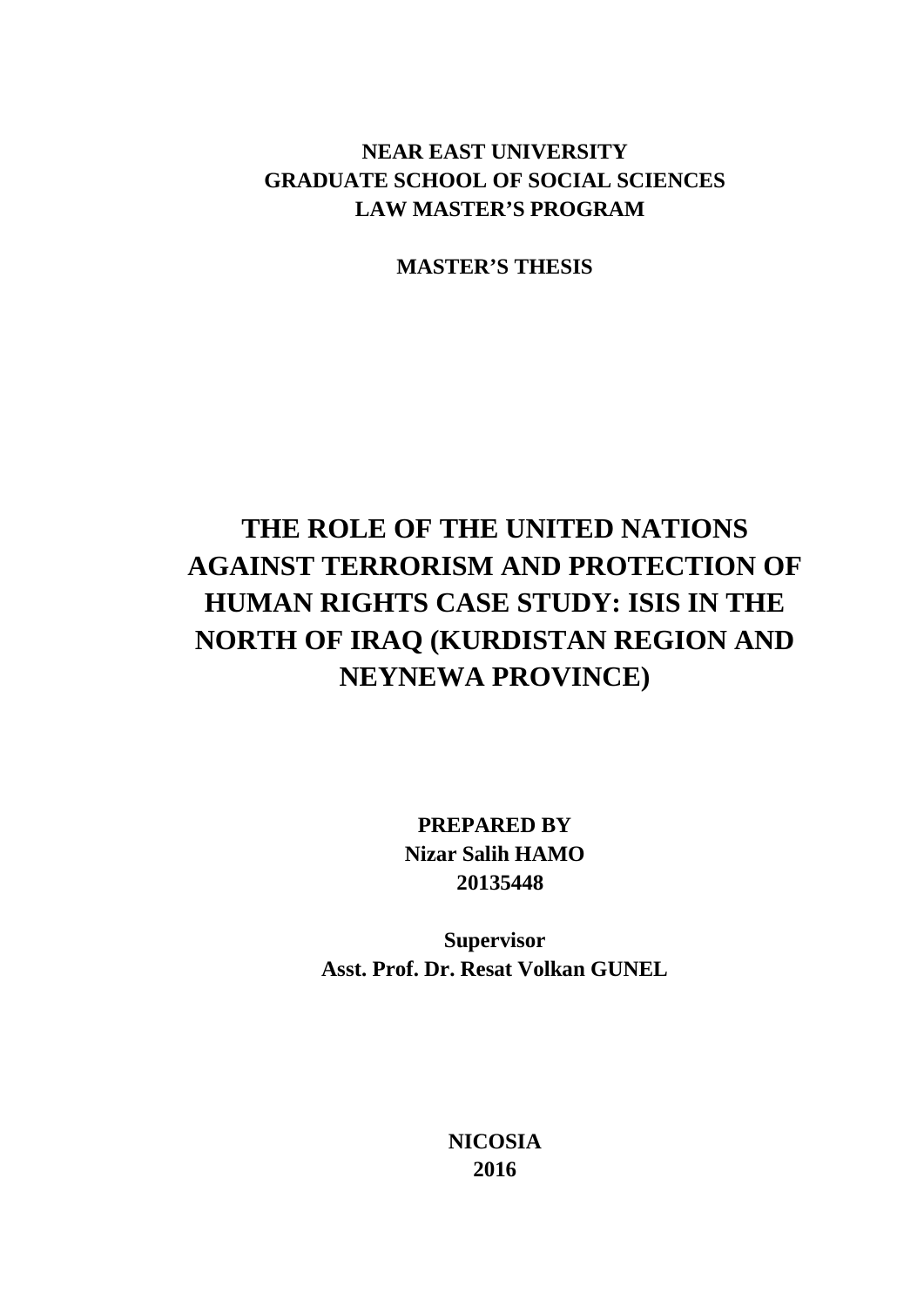# **NEAR EAST UNIVERSITY GRADUATE SCHOOL OF SOCIAL SCIENCES Department of Law Master's Program**

**Thesis Defence**

# **Thesis Title: The Role Of The United Nations Against Terrorism And Protection Of Human Rights Case Study: Isis In The North Of Iraq (Kurdistan Region And Neynewa Province)**

**We certify the thesis is satisfactory for the award of degree of Master of Law**

**Prepared By: Nizar Salih Hamo**

**Examining Committee in charge** 

**Asst. Prof. Dr. Reşat Volkan Günel Near East University**

Asst. Prof. Dr. Derya Aydin Okur **Kultur East University** 

 **Thesis Supervisor Head of Law Department**

**Dr. Tutku Tugyan Near East University Law Department** 

 **Law Department**

**Approval of the Graduate School of Social Sciences Assoc. Prof. Dr. Mustafa SAĞSAN Acting Director**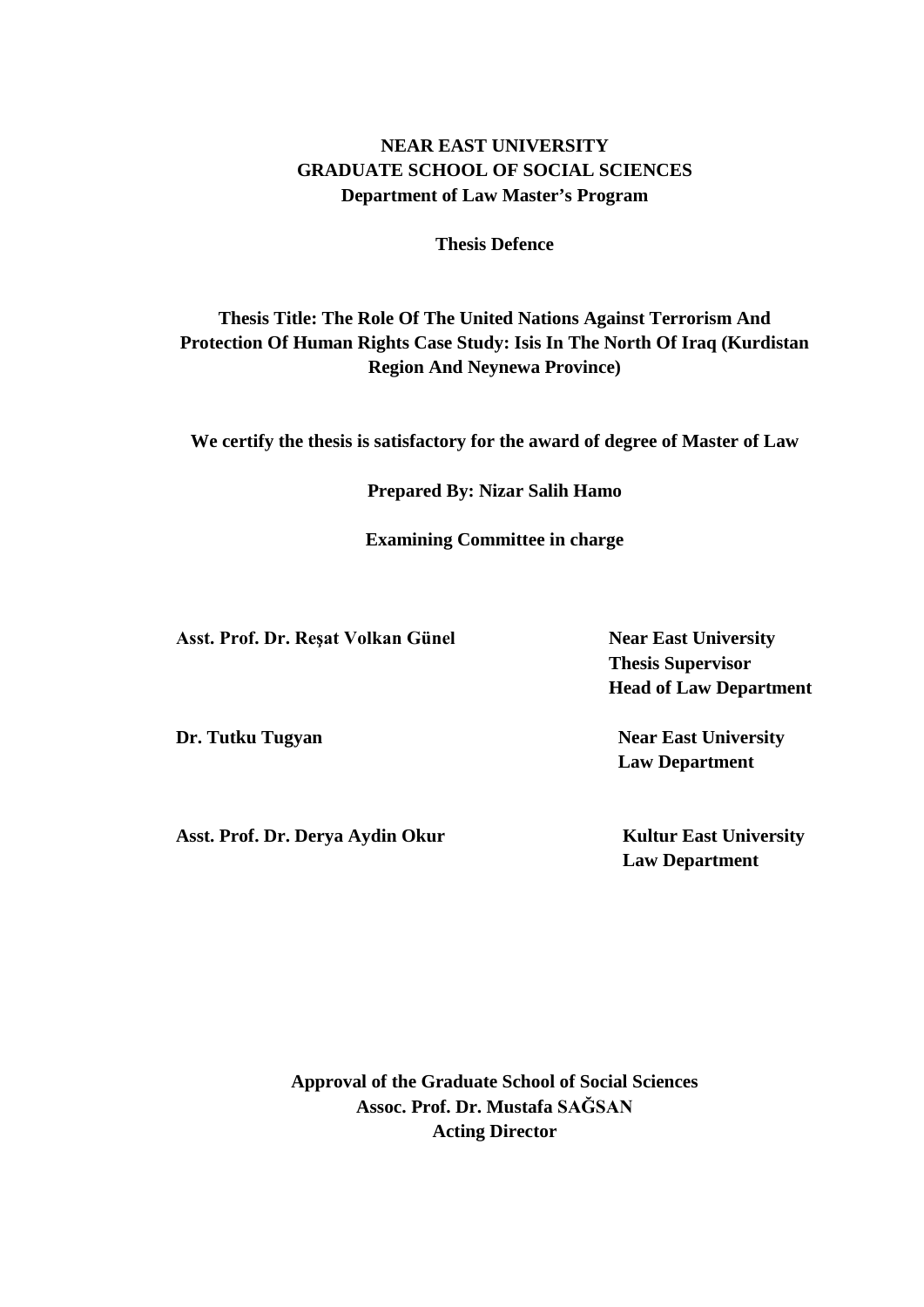# **ABSTRACT**

<span id="page-3-0"></span>As the cold war ended, the world faced a new type of war and conflict. In this era which still we live in non-state actors have gotten involved in various sorts of conflicts by threatening and violating human rights in an unprecedented manner. These actors have committed great number of atrocities for various purposes such as religious, ethnic, economic, political and other reasons. Through joint efforts with the United Nations (UN), a number of countries have pledged to fight against international terrorism. Since the cold war, the UN has adopted a number of resolutions and policies to combat the international terrorism. The present study was an effort to study the role of the United Nations in its fight against terrorism and protection of human rights in north of Iraq (Kurdistan Region and Neynewa Province) by focusing on the case of the ISIL or the ISIS and atrocities committed by the group. The study investigated the measures taken by the UN as well as its role in fight against terrorism and looked into the threats, atrocities, and human rights violation committed by the group which includes the span of time up until April 2015. Finally, some suggestions and recommendations were offered.

**Keywords:** *United Nations, Terror, Human Rights, ISIS / ISIL***.**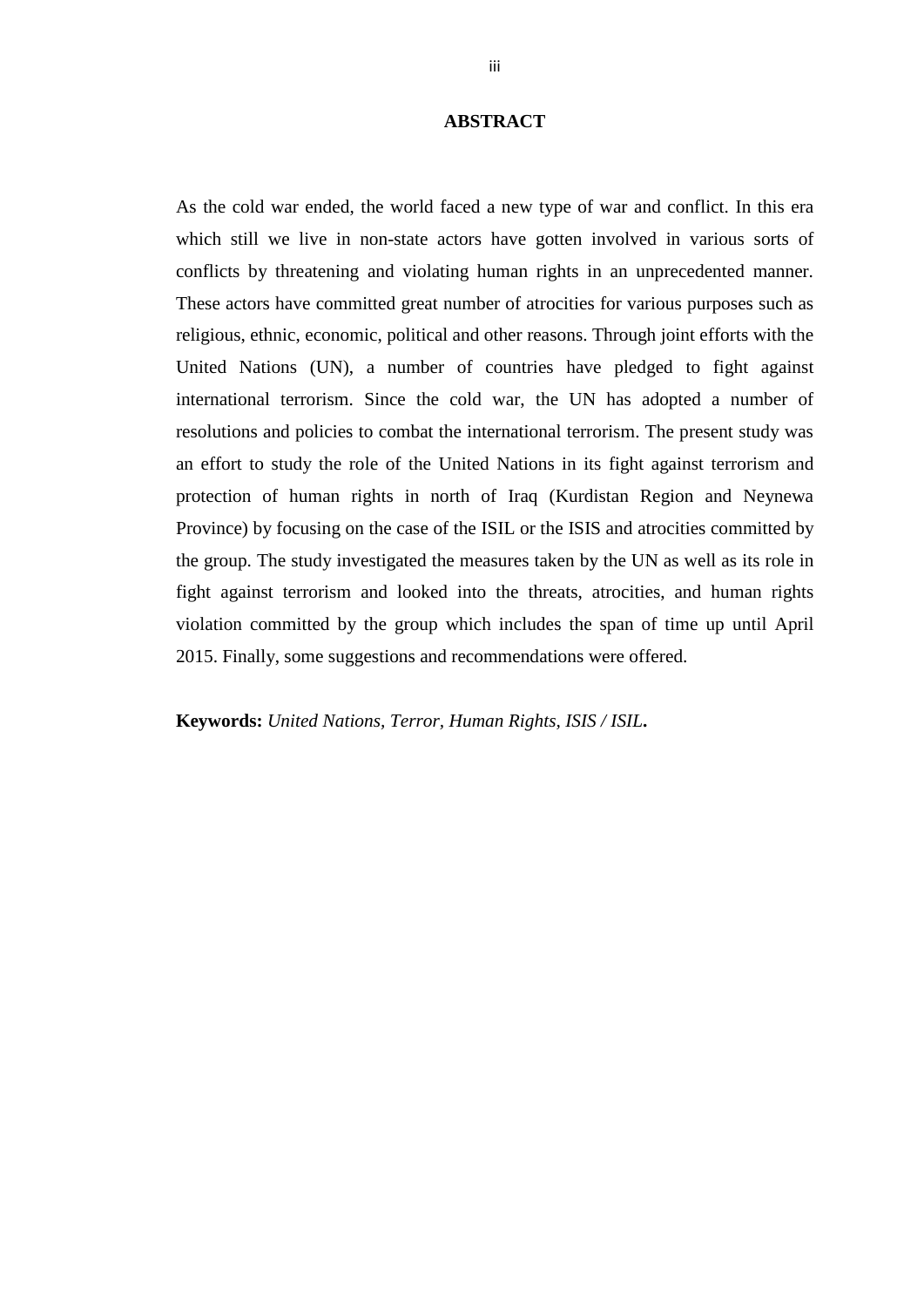# **DECLARATION**

<span id="page-4-0"></span>I hereby declare that this master's thesis titled as *"The Role of The United Nations against Terrorism and Protection of Human Rights Case Study: ISIS in the North of Iraq (Kurdistan Region and Neynewa Province"* has been written by myself in accordance with the academic rules and ethical conduct. I also declare that all the materials benefited in this thesis consist of the mentioned resources in the reference list. I verify all these with my honour.

> .....<sup>1</sup>/2016 Nizar Salih HAMO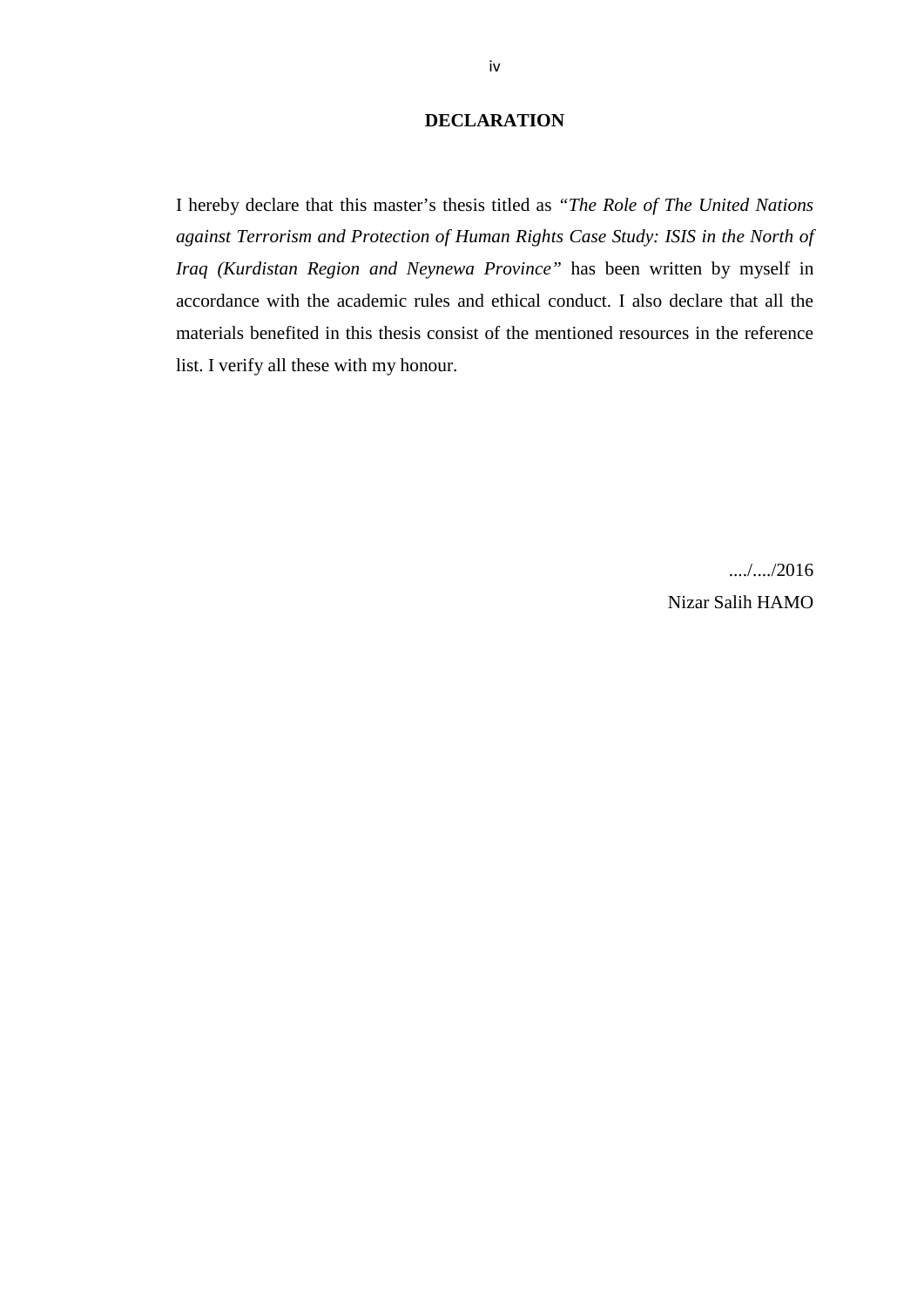## **ACKNOWLEDGEMENTS**

<span id="page-5-0"></span> I would like to express my appreciation to my supervisor, Asst. Prof. Dr. Reşat Volkan Günel, The Head of the Law Department Thanks for giving me excellent advice; it has been an honor working with you.

 Also I Would Like To Thank Mr.Fahri Ulucay For Their Received Knowledge And Their Support In My Thesis Works.

 Also, my thanks to my family and my mother for their support and encouragement.

# **Statement for editorial help**

 I can confirm that my thesis was edited for language, spelling and grammar by Mr. Abass Hdizadeh.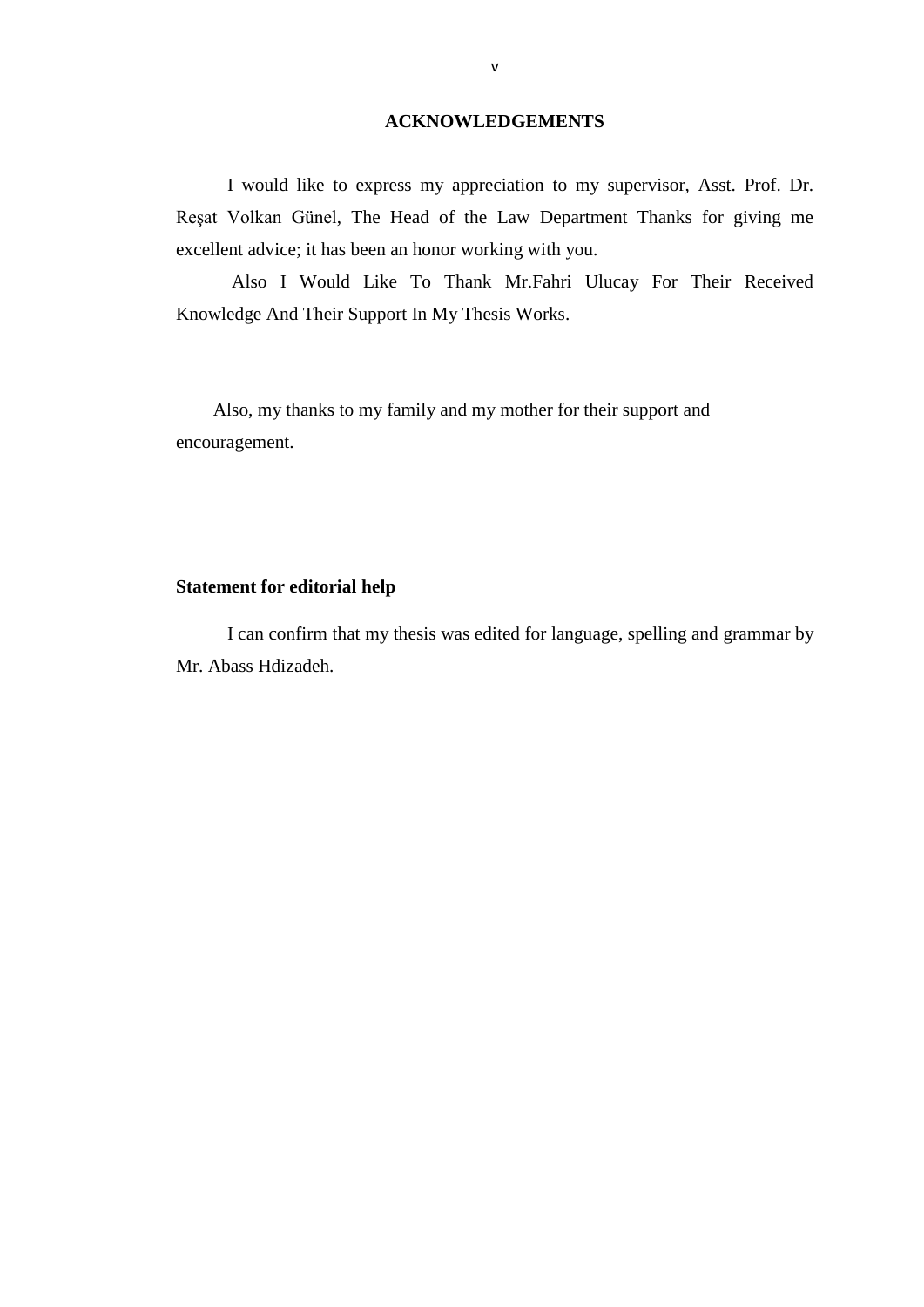# **TABLE OF CONTENTS**

<span id="page-6-0"></span>

| CHAPTER ONE: OVERVIEW OF UNITED NATIONS, TERRORISM AND HUMAN                      |  |
|-----------------------------------------------------------------------------------|--|
|                                                                                   |  |
|                                                                                   |  |
|                                                                                   |  |
|                                                                                   |  |
|                                                                                   |  |
|                                                                                   |  |
|                                                                                   |  |
|                                                                                   |  |
|                                                                                   |  |
|                                                                                   |  |
| 1.3.2 The obligations of nations under international human rights law  12         |  |
|                                                                                   |  |
|                                                                                   |  |
|                                                                                   |  |
| <b>CHAPTER TWO: THE UNITED NATION'S ROLE IN TERRORISM PREVENTION15</b>            |  |
|                                                                                   |  |
|                                                                                   |  |
| 2.2 Historical overview of the United Nation and its Counter Terrorism policy  16 |  |
|                                                                                   |  |
|                                                                                   |  |
|                                                                                   |  |
|                                                                                   |  |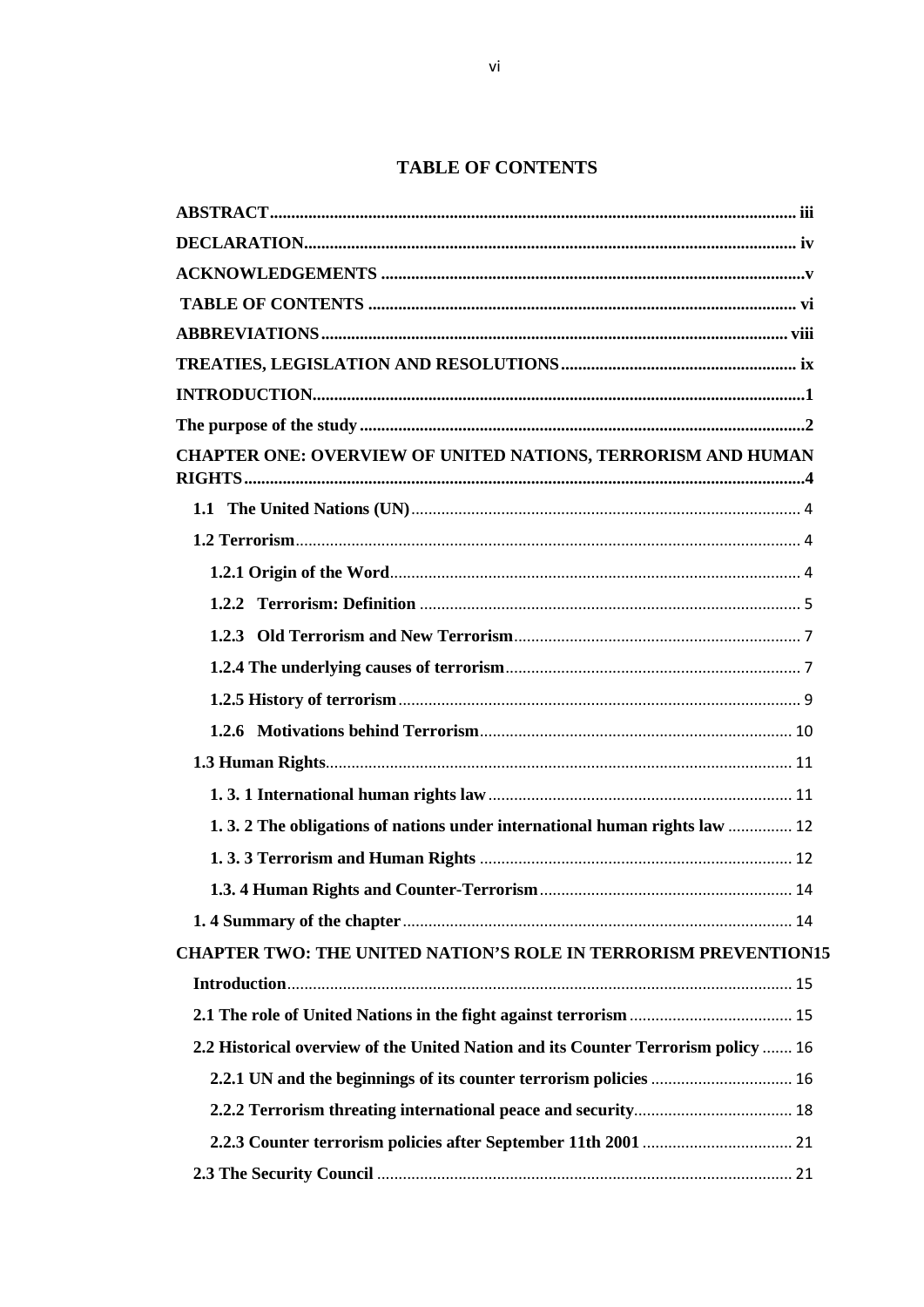| 3.2 The Islamic State (IS) or Islamic State of Iraq and the Levant (ISIL/ISIS) 36 |  |
|-----------------------------------------------------------------------------------|--|
|                                                                                   |  |
| 3.2.2 Human rights violation committed by ISIS in north Iraq (Kurdistan Region    |  |
|                                                                                   |  |
|                                                                                   |  |
|                                                                                   |  |
|                                                                                   |  |
|                                                                                   |  |
|                                                                                   |  |
|                                                                                   |  |
|                                                                                   |  |
|                                                                                   |  |
|                                                                                   |  |
| 3.3 Measures taken by The UN Security Council (UNSC) against ISIL/Da'esh  42      |  |
|                                                                                   |  |
|                                                                                   |  |
|                                                                                   |  |
|                                                                                   |  |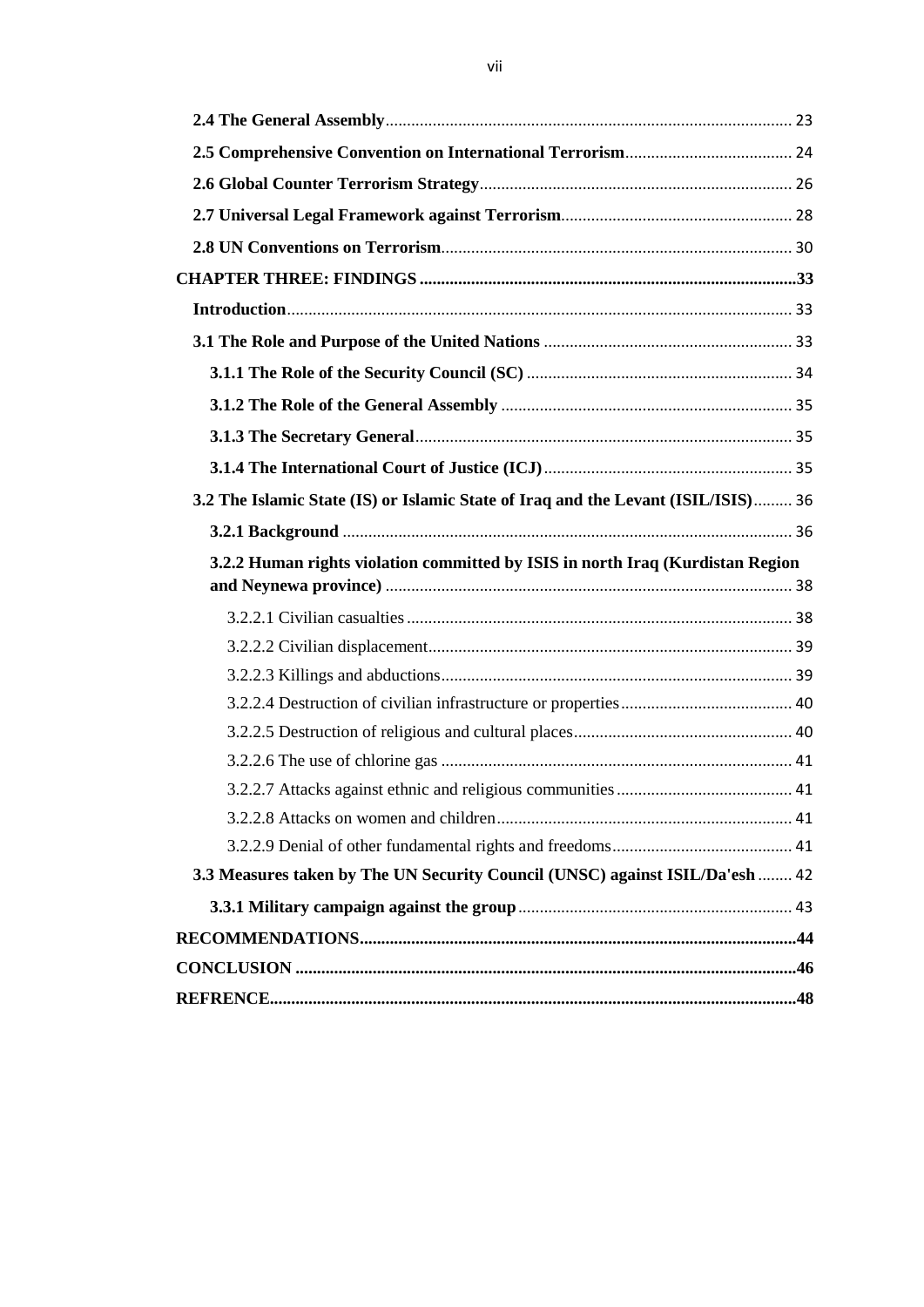# **ABBREVIATIONS**

<span id="page-8-0"></span>UN -UNITED NATIONS

KRG - KURDISTAN REGION GOVERNMENT

KR- KURDISTAN REGION

GA - GENERAL ASSEMBLY

SC - SECURITY COUNCIL

UNSC-UNITED NATIONS SECURITY COUNCIL

UNGA-UNITED NATIONS GENERAL ASSEMBLY

US - UNITED STATES

ISIL - ISLAMIC STATE OF IRAQ AND LEVANT

ISIS - THE ISLAMIC STATE OF IRAQ AND AL-SHAM

WTO - WORLD TRADE ORGANIZATION

CTC - COUNTER TERRORISM COMMITTEE

ICAO - INTERNATIONAL CIVIL AVIATION ORGANIZATION

UNAMI - UNITED NATIONS ASSISTANCE MISSION IN IRAQ

OHCHR - OFFICE OF THE HIGH COMMISSIONER FOR HUMAN RIGHTS

NATO - NORTH ATLANTIC TREATY ORGANIZATION

WTO – WORLD TRADE ORGANIZATION

ILC- INTERNATIONAL LAW COMMISSION

ILH-INTERNATIONAL HUMANITARIAN LAW

UNHCHR- UNITED NATIONS HIGH COMMISSIONER FOR HUMAN RIGHTS

UNCCT[-UNITED NATIONS CENTER FOR COUNTER-TERRORISM](https://www.google.co.uk/url?sa=t&rct=j&q=&esrc=s&source=web&cd=1&cad=rja&uact=8&ved=0ahUKEwjGmrfm3dfKAhVI3CwKHbu1DDwQFggcMAA&url=http%3A%2F%2Fpilac.law.harvard.edu%2Funited-nations-efforts%2F%2Funited-nations-center-for-counter-terrorism-uncct&usg=AFQjCNEFSSSbpsJk-rx8g74yvIhSm5Pxpw&bvm=bv.113034660,d.bGg)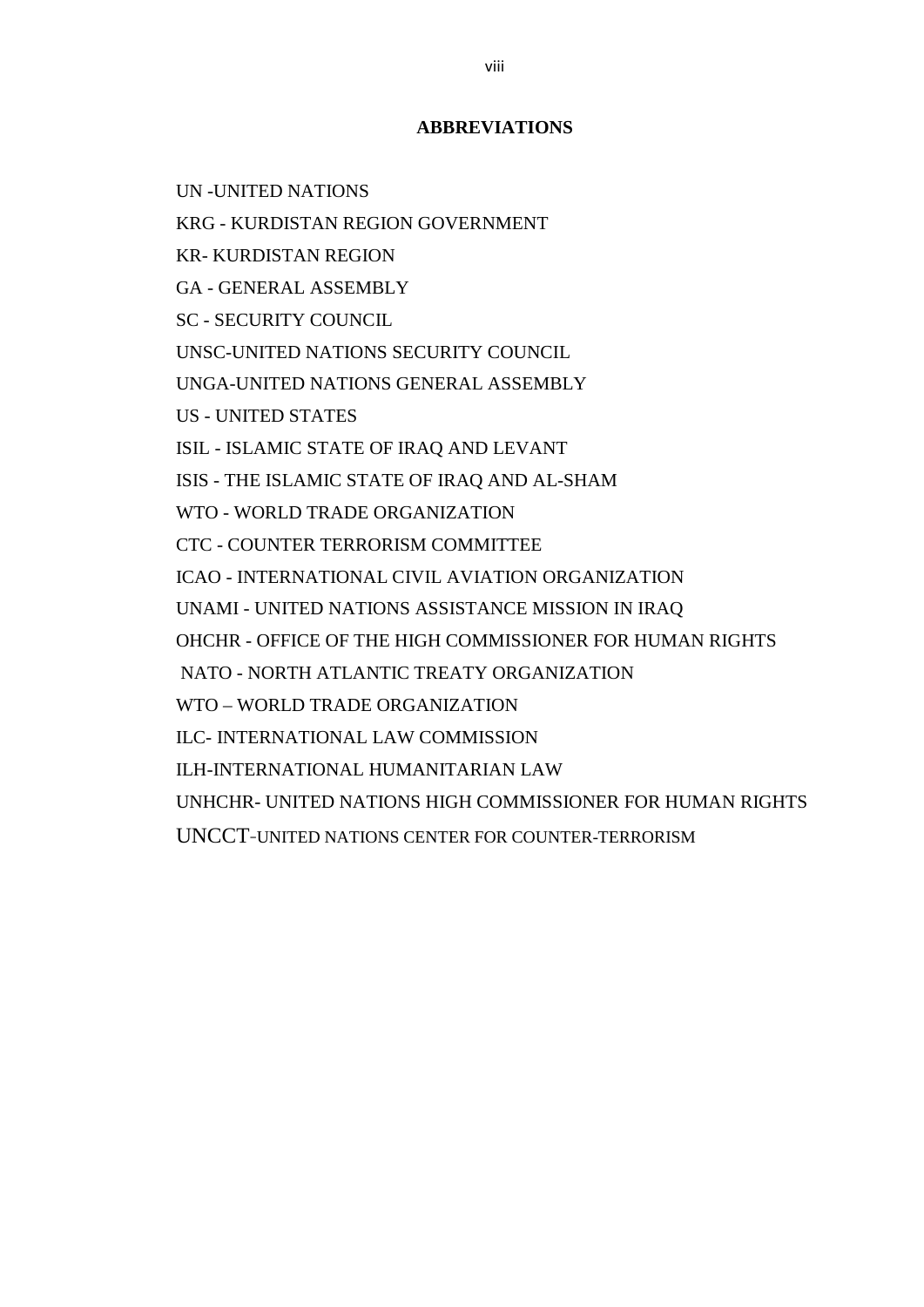#### <span id="page-9-0"></span>**TREATIES, LEGISLATION AND RESOLUTIONS**

European Court of Human Rights, Kiliç v. Turkey, N° 22492/93, Judgment of 28 March 2000, Para. 62.

Human Rights Committee, views on communication N° 859/1999, Luis Asdrúbal Jiménez Vaca v. Colombia, 25 March 2002 (A/57/40 (vol. II), annex IX, sect. W, Para. 7.3

Report of the Ad Hoc Committee established by General Assembly Resolution 51/210 of 17th December 1996, Sixteenth Session 8-12 April 2013. U.N Doc A/68/37

Security Council resolutions 1373 (2001) and 1377 (2001).

The Charter of the United Nations, Art. 55 (c), the Universal Declaration of Human Rights, art. 2, and the Vienna Declaration and Plan of Action.

United Nations, Charter of the United Nations, 24 October 1945, 1 UNTS XVI art 1(2)

United Nations Security Council Resolution 15, 19 December 1946

United Nations Security Council Resolution 748, 31 March 1992

United Nations Security Council Resolution 731, 21 January 1992

United Nations Security Council Resolution 1624, 14 September 14, 2005

United Nations Security Council Resolution 1624, 14 September 14, 2005

United Nations Security Council Resolution 1456, 20 January 2003 on combating terrorism

United Nations Security Council Resolution 1540, 28 April 2004

United Nations Security Council Resolution 1566, 8 OCTOBER 2004

United Nations Security Council Resolution 1044, 31 January 1996

United Nations Security Council Meeting 3660 April 26 1996 UNSPV 3660, 1996a.

United Nations Security Council Resolution 1070, 16 August 1996. P. 2, Para 4.

United Nations Security Council Resolution 1267, 15 October 1999. Para 6.

United Nations Security Council Resolution 1333, 19 December 2000. Para 1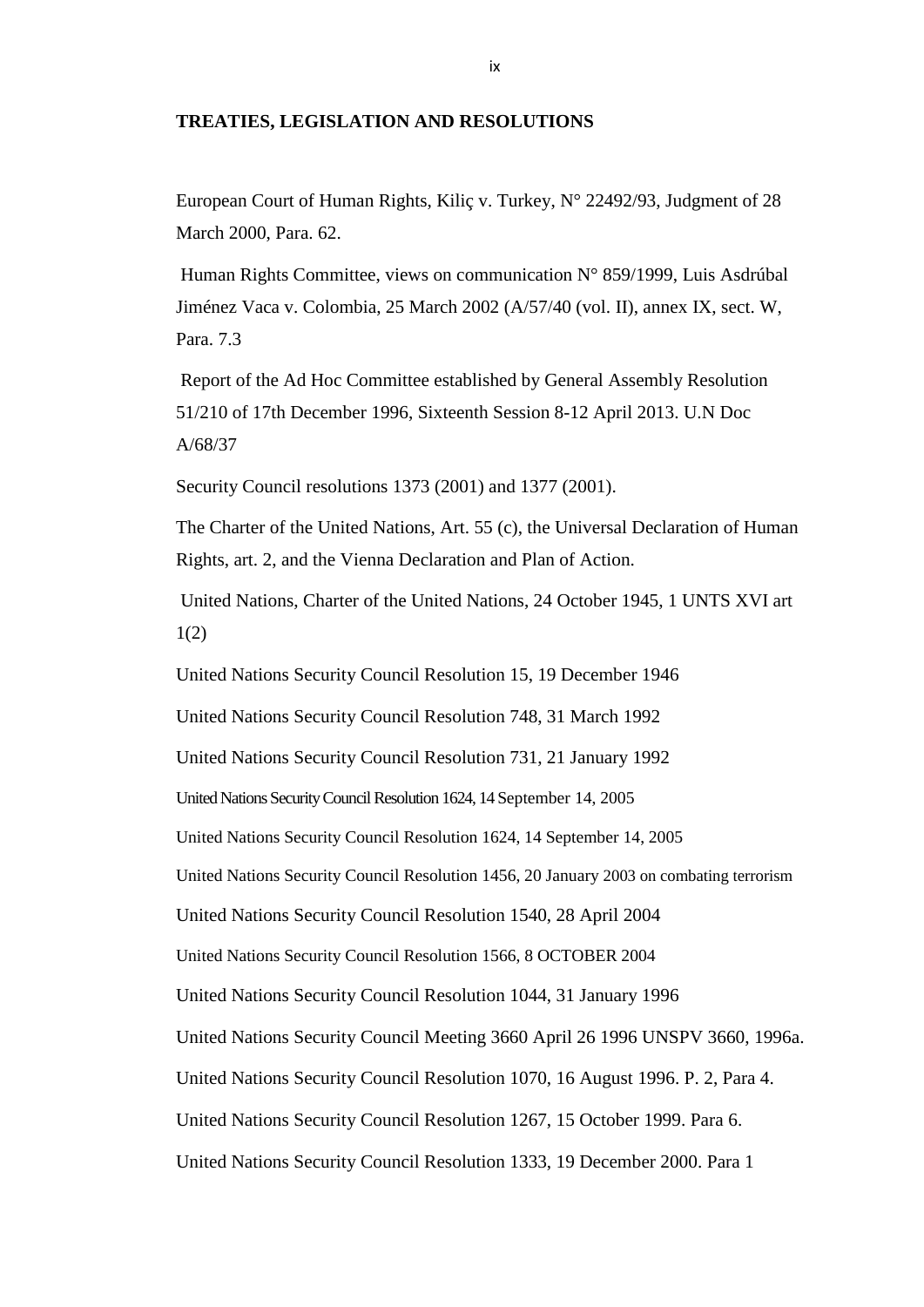United Nations General Assembly Resolution 51/210, 17th December 1996.section 3.para 9.

United Nations General Assembly, "International Convention for the Suppression of Acts of Nuclear Terrorism," 13 April 2005, A/59/766

United Nations General Assembly, "International Convention for the Suppression of Terrorist Bombings," 15 December 1997, No. 37517

United Nations General Assembly, "International Convention for the Suppression of the Financing of Terrorism," 9 December 1999, No. 38349

United Nations General Assembly Sixth Committee. Working Group on Measures to Eliminate International Terrorism, Report, 1,10, U.N. Doc. A/C.6/55/L.2 (19th October 2000)

United Nations Security Council Resolution 1368, 12th September 2001

United Nations Security Council Resolution 883, 11 November 1993

United Nations Security Council Resolution 1373, 28 September 2001

UN Convention on the Prevention and Punishment of Crimes against Internationally Protected Persons: New York adopted on the 14 December 1973

UN Convention for the Suppression of Terrorist Bombings adopted on 12 January 1998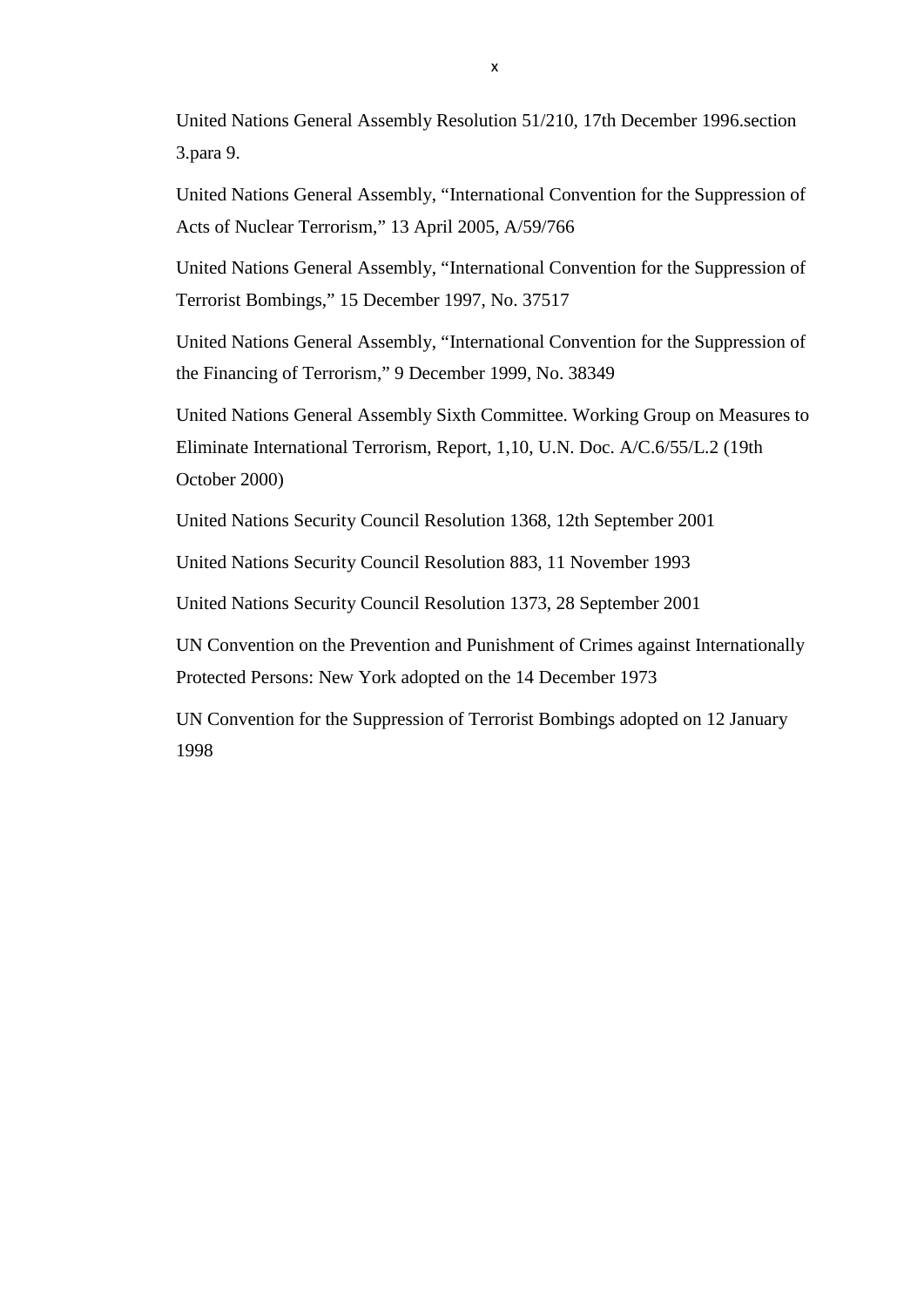# **INTRODUCTION**

<span id="page-11-0"></span> The United Nations role over the last fifty years or so has changed due to the changes in the form and structure of terrorism. Counter terrorism used to be a domestic matter; however, nowadays it has become one of the main challenges of states all around the world. The changes in tactics by terrorists have increasingly involved the United Nations in counter terrorism initiatives and measures. These have urged the United Nations to contribute a lot in the areas of security, development and international cooperation through offering its mandates and expertise in the elimination of the international terrorism. The UN counter terrorism initiatives in north of Iraq, Kurdistan Region, will be reviewed in this thesis. It is worth noting that these initiatives have been set up for counter terrorism matters and cooperation and are not limiting State sovereignty.

 Terrorism has existed for centuries and the first application of the word seems to date back to 1798 during the French revolution deriving from the French word 'terreur' (Burke, 1890). Hence, the counter terrorism issue is not a new phenomenon and had existed before even UN started. The extensive history and its controversial nature have attracted a lot of attention in the academia and academic fields such as international law and political sciences.

 Moreover, the word terrorism is defined differently by different scholars and researchers and no general definition has been offered for the word. However, the majority of the definitions have the word violence and the threat of violence in common. As a result, the United Nations has also not been able to offer a single definition of the term (Laqueur, 1987).

 To combat and prevent terrorism, in 1996 the General Assembly founded an Ad Hoc Committee through Resolution 51/2103. This committee agreed on a number of conventions to cut the terrorism financing. The committee negotiated on a major Convention with regard to global Terrorism in year 2000. However, the committee has not been successful so far because it also has not been able to offer a general definition for the word terrorism.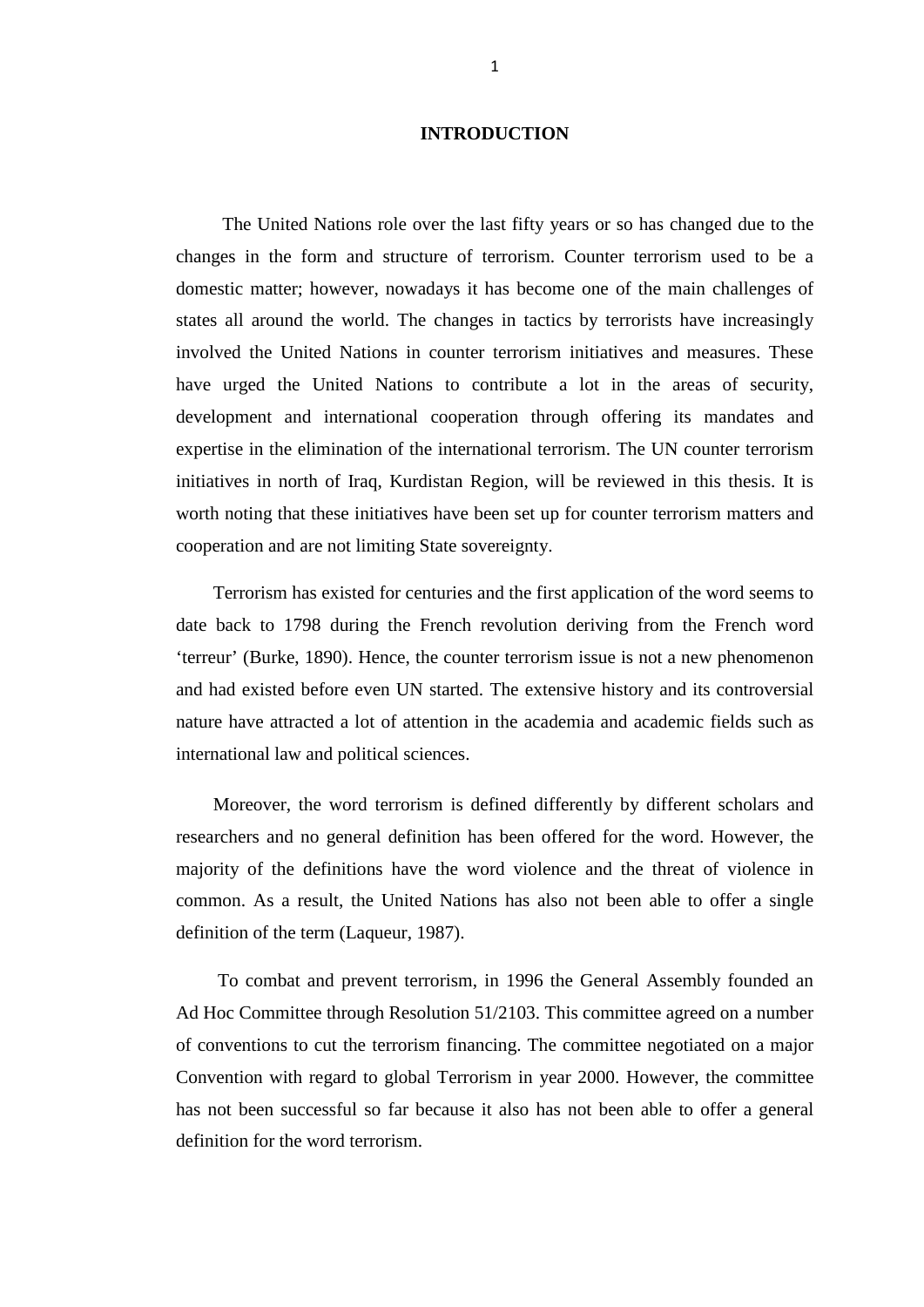After the cold war ended, the type and formats of conflicts have also drastically changed. During the cold war, states were directly engaged in conflicts and wars; however, since then non-state actors have gotten engaged in creating terror in the world. This has been due to the emergence of different factions which have their own agenda and motives such as religious, ethnic, economic, political and etc. A number of countries especially the United States (US) which have been affected by terrorism to a larger extent have pledged to fight against terrorism and terrorist organizations along with International organizations such as the UN established after the 2nd World War came to an end. However, the United Nations (UN) did not anticipate emerging issues and situations and as a result was unable to act appropriately. An increase in violent activities and loss of innocent civilian lives made the UN to get involved in counter terrorism. The UN plays an important part in its counter terrorism movement; hence, it is necessary to examine the role of the UN in fighting against terrorism and offer better ways to help this organization to combat the menace of international terrorism. The UN and its affiliated agencies as the only global organization have embarked on establishing peace by protecting the lives of the individuals affected by the scourge of war.

 It is generally believed that that terrorism cannot be effectively addressed and prevented unless all the countries cooperate with each other. The plight of September 11, 2001 shocked everyone around the world. After the incident, the global community came to the realization that terrorism is a widespread problem and it has to be tackled immediately. Shortly after the incident, the UN ratified a resolution which requires all the nations to take effective measures to combat and prevent terrorism.

# <span id="page-12-0"></span>**The purpose of the study**

The purpose of this study is to explore the role of the UN and its effectiveness in protecting the human rights in the north of Iraq. The case of north of Iraq, especially Kurdistan Regional and Neynewa (Mosul) Province in north of Iraq is a recent challenge to the international community due to the rise of the Islamic state of Iraq and Levant (ISIL) or the Islamic State of Iraq and al-Sham (ISIS) which will be used as a case in order to investigate critical issues concerning the human right issues in Iraq and the role of the UN in helping to fight against terrorism and protection of

2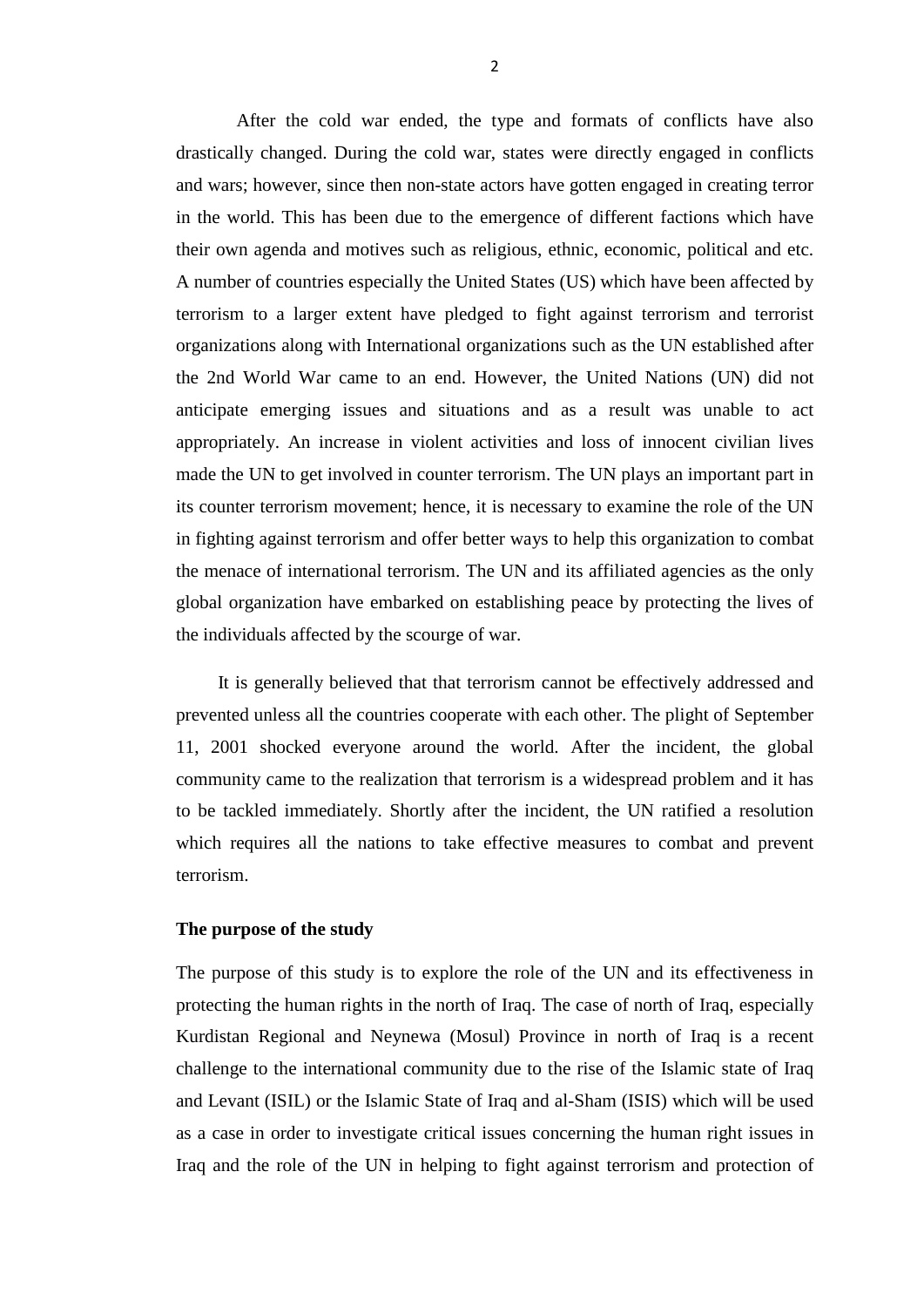human rights in the area under investigation. Another aim of this study is to investigate and explore the measures taken by the UN for people who have been exposed to human right abuses, discrimination and banishment in the area under study. Therefore, this thesis aims to find answers to the following questions:

1. What is the role of the UN in fight against terrorism in north of Iraq (Kurdistan Region and Neynewa (Mosul) Province)?

2. What measures have been taken by the UN to safeguard human rights?

3. How has terrorism been threatening human rights in north of Iraq and particularly in Kurdistan Region and Neynewa (Mosul) Province?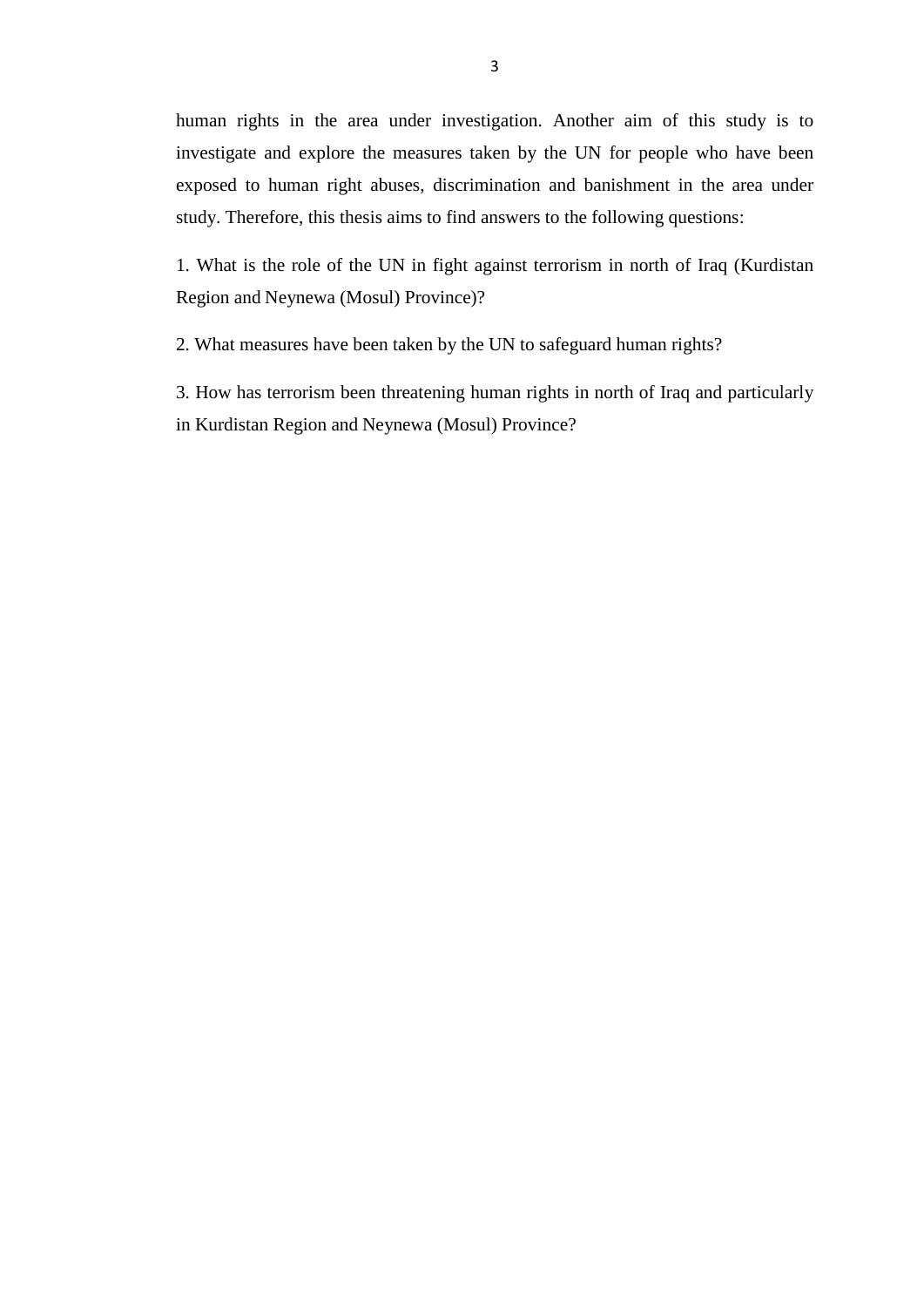# <span id="page-14-0"></span>**CHAPTER ONE: OVERVIEW OF UNITED NATIONS, TERRORISM AND HUMAN RIGHTS**

#### <span id="page-14-1"></span>**1.1 The United Nations (UN)**

In October 1945, the United Nations was established comprising of 51 countries which agreed to preserve peace through working together and joint security. This number has risen to 193 countries today and almost all nations are members of this organization. Upon joining this organization, each nation has to abide by the commitments of the UN charter which is an international treaty comprising of basic rules of international relations. This charter aims to:

1. To preserve global peace and safety;

2. To establish non-hostile relations among nations;

3. To collaborate in handling international problems and in encouraging respect for human rights;

4. And to be an organization for coordinating the nations' actions.

 The UN does not make any laws and is not a country rather it is an organization established to resolve international conflicts and wars. In this organization, each and every nation has a voice and representative which represents their nations and can vote on behalf of their nation.

 Moreover, the United Nations consists of six principal organs: the GA, the SC, the Economic and Social Council, the Trusteeship Council and the Secretariat, and the International Court of Justice. Some of these organs are located in different countries (UN, n.d.a).

# <span id="page-14-2"></span>**1.2 Terrorism**

## <span id="page-14-3"></span>**1.2.1 Origin of the Word**

At first we need to define the word terrorism. By following the etymology, the study of the origin of the words, we find that the word terrorism is a derivation of the word terror borrowed from the Latin word terrere meaning 'frighten' or 'tremble' and ism is the French suffix denoting practice (Burke, 1890). Moreover, the word terrorism means practicing violence or use of violence. The word terror goes back to 2,100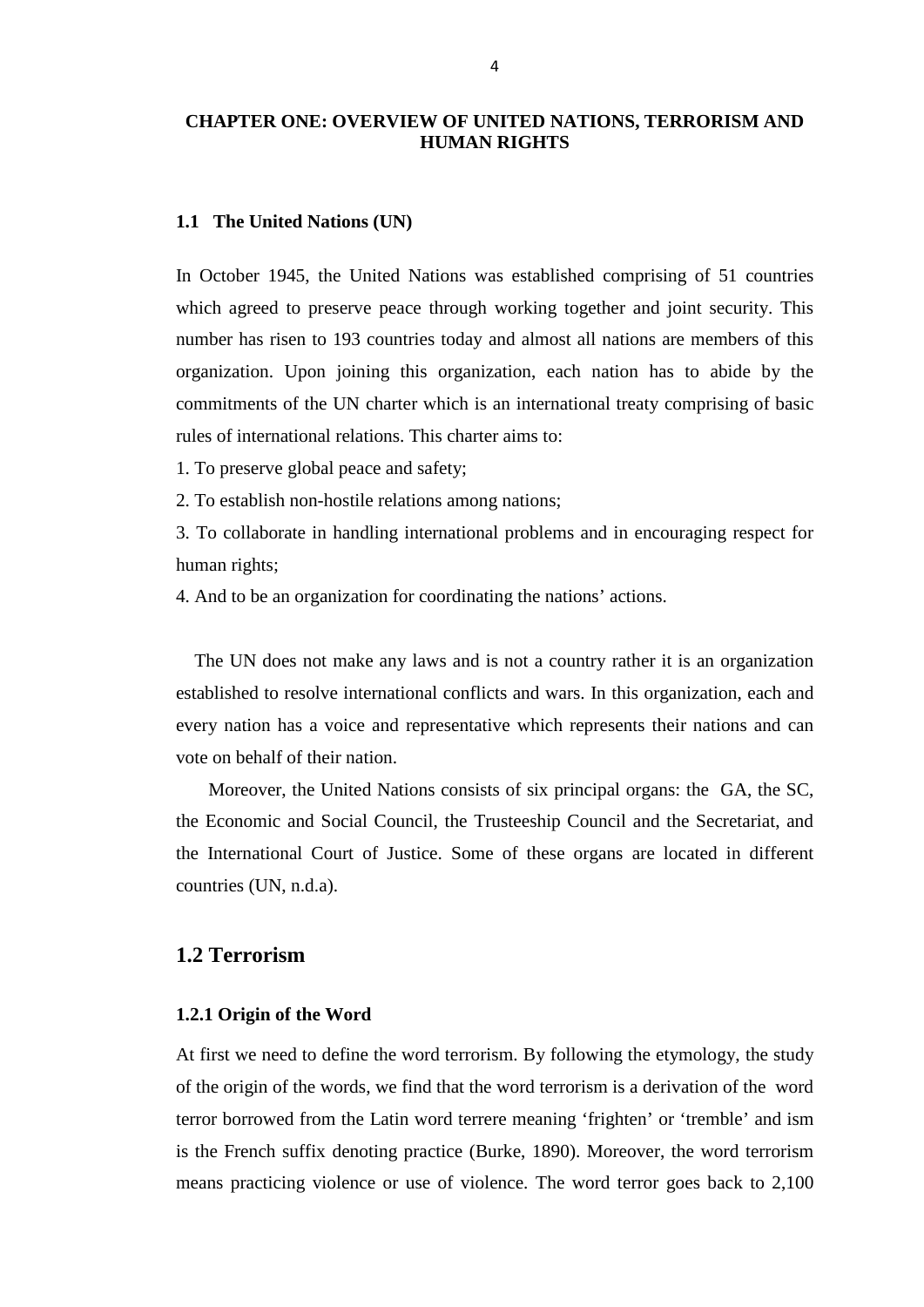years ago when the Roman faced a state of fear and panic from Cimbri tribe killers in 105 BCE (Burgess, 2003).

 Burke (1890) argued that the word terrorism itself came to life during the French between the years 179 and 1794, during which the rebels used the term to refer to what they did. During this reign of terror, the French state used a lot of violence against its people which ended in 16,000 to 40,000 deaths over a year. The severity of the situation can be seen in the description of the situation as 'terror is the order of the day' by the French National Convention in 1793. One of the leaders of the French state, Maximilien Robespierre in 1794 stated that terror means justice. Five years later, the word terrorism entered the dictionary of the Académie Française. Moreover, the English version of the word terrorism refers to the description of Sir Edmund Burke, a British man, of the bloodshed that took place during the French revolution which he witnessed (Burke, 1890).

# <span id="page-15-0"></span>**1.2.2 Terrorism: Definition**

Although the word terror or reign of terror came into English language from the French revolution. The word terrorism first came to be seen as the killing of humans by non-state individuals for various purposes in Russia when Sergey Nechayev, the founder of People's Retribution, introduced himself a terrorist. Moreover, about a century later in the 1880s, Johann Most, a German writer, used the word by its modern meaning while giving advice for terrorists (Crenshaw, 1995).

 The governments all around the word do not usually tend to define the word terrorism officially because they fear that such definition might endanger their freedom and liberty. In some countries it is synonymous with political opposition in the country for example in Zimbabwe; President Robert Mugabe regarded the democratic opposition as terrorists (Moeller, 2002).

 The literature on the term shows more than two hundred definitions. In this regard, more than 212 definitions of the word can be found across the world, of which about a hundred has been used recently by governments and other institutions, Moreover, by adopting a social science approach, over a hundred definitions of the term have been collected for identification of their main components. The two researchers did a content analysis and their findings indicated that in 83.5% of the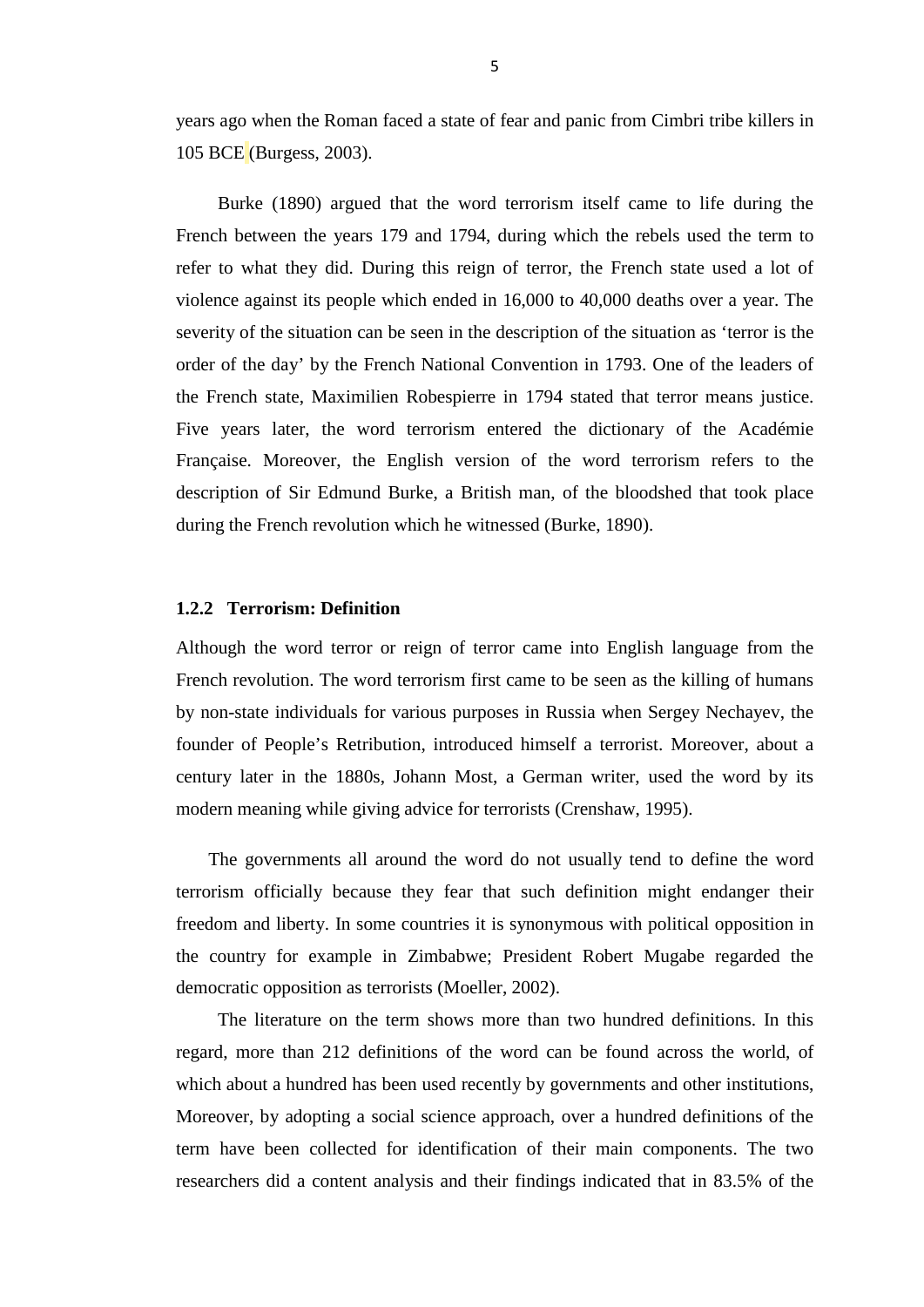cases, the concept of violence could be seen. The results also showed that political goals were the main components in 65%, fear and terror in 51% of the cases, while unselective targeting and victimization of innocent people could be seen in more than 17% of the cases (Schmid, Jongman & Stohl, 1988).

 In another study, it was found that, the definitions offered for terrorism in three countries of the U.S., Britain, and Germany comprise three main elements of violence, political objectives and fear (Berg, 2001).

 In the next section, we are going to review and cite some of the definitions offered by various scholars and institutions around the world. Many researchers and institutions have defined the word terrorism, but due to the some conceptual problems, a generally accepted definition of the word is not possible. Interestingly, the word has become a commonly heard term in everyday life and on the media. However, some definitions of the term from the prominent scholars and distinguished institutions are offered below, Laqueur (1987) defined it as:

"Terrorism is the use or the threat of the use of violence, a method of combat, or a strategy to achieve certain targets… [I]t aims to induce a state of fear in the victim, that is ruthless and does not conform with humanitarian rules… [P]publicity is an essential factor in the terrorist strategy." (p. 143).

Alexander (1976) argued that terrorism is "the use of violence against random civilian targets in order to intimidate or to create generalized pervasive fear for the purpose of achieving political goals" (p. 14).

 Further, the US most distinguished institutions have defined it in a different way. For example League of Nations Convention maintained that terrorist acts are "all criminal acts directed against a State and intended or calculated to create a state of terror in the minds of particular persons or a group of persons or the general public" (Alexander, 1976, p.14). While, U.S. Department of Defense referred to terrorism as "the calculated use of unlawful violence or threat of unlawful violence to inculcate fear; intended to coerce or to intimidate governments or societies in the pursuit of goals that are generally political, religious, or ideological"(Chiefs, 2001, p.39).

 Furthermore, as we stated earlier, despite the absence of a general definition of terrorism, a lot of researchers and scholars agree that the definitions offered have the element of violence in themselves which is usually politically, religiously, and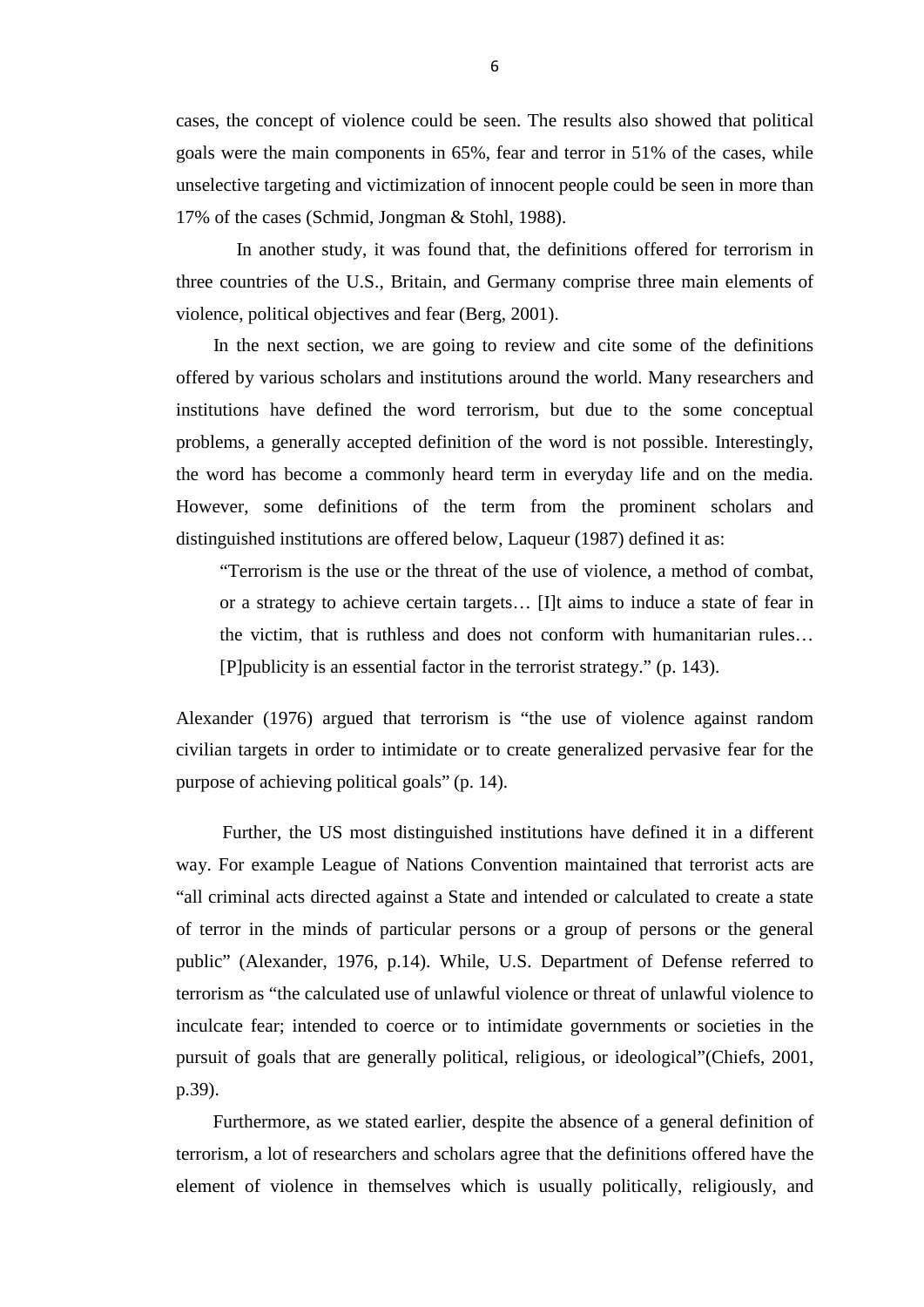ideologically motivated and is aimed at non-combatant targets such as civilians. It should also be pointed out that it is different than murder, assault, and arson because the terrorism target is not limited to the immediate target victims (Rush, 2000).

#### <span id="page-17-0"></span>**1.2.3 Old Terrorism and New Terrorism**

 Some scholars especially Walter Laqueur (1999) argued that the nature of the terrorism has drastically changed. He believed that old terrorism only targeted a selected group of individuals, while the new one using extreme violence strikes indiscriminately which leaves many casualties behind. The researcher also maintained that "the new terrorism is different in character, aiming not at clearly defined political demands but at the destruction of society and the elimination of large sections of the population" (Laqueur, 1999, p. 81).

This change has taken place due to a paradigm change that is a model or pattern that has been accepted by a certain group of people. When a paradigm changes, the group affiliated or ascribed to that paradigm also experience a paradigm shift.

 A number of researchers believe that the shift from old to new terrorism has been due to some incidents taking place between the years 1990 and 1993 especially after the World Trade Center was attacked (Carter, Deutch & Zelikow, 1998). These scholars believe that religious motivation, predominantly radical Islam, is one of the main features of such a paradigm shift. Despite the secular nature of the old terrorism, the new terrorism is to a large extent religiously motivated. The new type of terrorism does not approve the new life styles and advocates a life style in line with the religion principles and ideologies, in his study 1980 showed that, only two percent of the terrorist organizations were religious while this number reached to 43 percent in 1995 (Gurr & Cole, 2002).

#### <span id="page-17-1"></span>**1.2.4 The underlying causes of terrorism**

 Terrorism can result from a number of social, religious, economic, psychological, and other reasons. A list of these causes will be reviewed in the next sections which are based on various findings from different journal articles and books.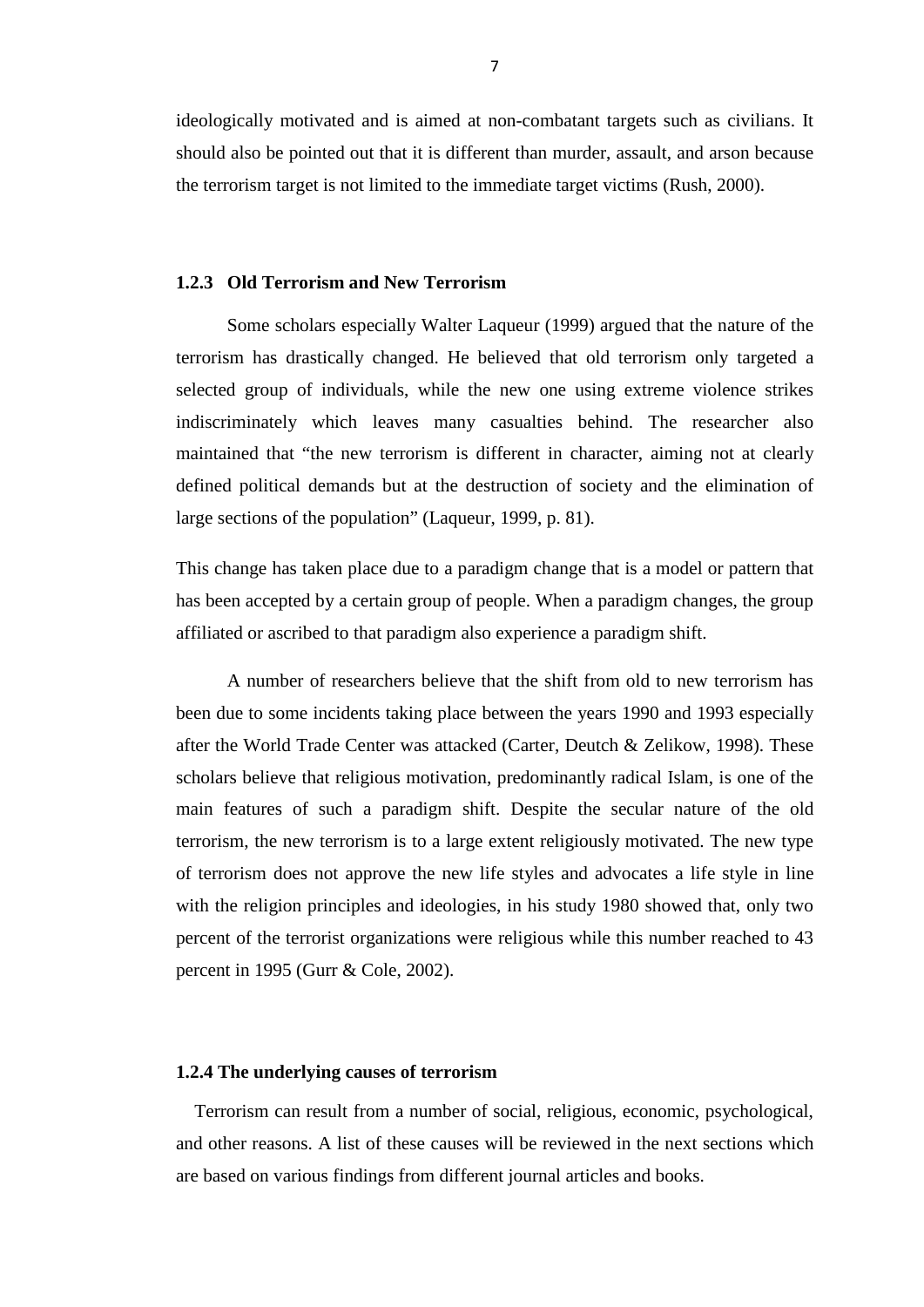The first and main reason is religion. Religious extremism is an ideologically motivated phenomenon that a group of people resort to. A number of radical religious Islamist groups have been identified as terrorists who have operated in different groups. Islamist attacks against civilians from Europe to Asia all in all confirm that a group of radical extremist Muslims are ideologically motivated to involve in terrorist attacks (Prus, 2005).

 The next reason behind terrorism is oppression. In autocratic societies or military-occupied areas, the oppositional groups might resort to terroristic activities especially when they are not given freedom to express their voice and positions. For example, in case of Palestine, Hamas has been treated unfairly by the government and have been deprived of their identity, dignity, security, and freedom which have engaged them in some terrorist activities (Post, Sprinzak & Denny, 2003).

 The third reason can be attributed to poverty and impoverishment. A number of scholars have linked terrorism to poverty. Considering the unemployment rate in Afghanistan, low GDP, and the male wage-earner role, a large group from Afghanistan have joined the terrorist groups such as ISIL and Al-Qaeda (Harmon, 2000).

 The fourth reason behind terrorism can be a sense of hatred towards the global economic hegemony. Terrorist groups are usually coming from countries that complain about the hegemony of global economy. The attack on World Trade Organization by Al Qaeda of Afghanistan and Pakistan can be considered hatred towards the global economic hegemony because terrorists saw the WTO with hatred. The September 11, 2001 attacks, according to the Bureau of Economic Analysis, led to \$16 billion worth of property loss (Bernanke, 2010).

 The next reason behind terrorism can be financial issue. For example in some cases of hostage taking especially in in Central and South America, a large sum of money was requested from either the family or the governments of the hostages.

 The sixth reason can be due to racism. A study showed that both Palestinian and Israeli terrorists resorted to violence which emanated from stereotypes and racism (Gottschalk & Gottschalk, 2004).

 The seventh reason can be the guilt by a country or organization, for example, in 2004 Al Qaeda terrorist groups carried out an attack in Madrid in retaliation to Spain's involvement in the Iraq war (Louw, 2003).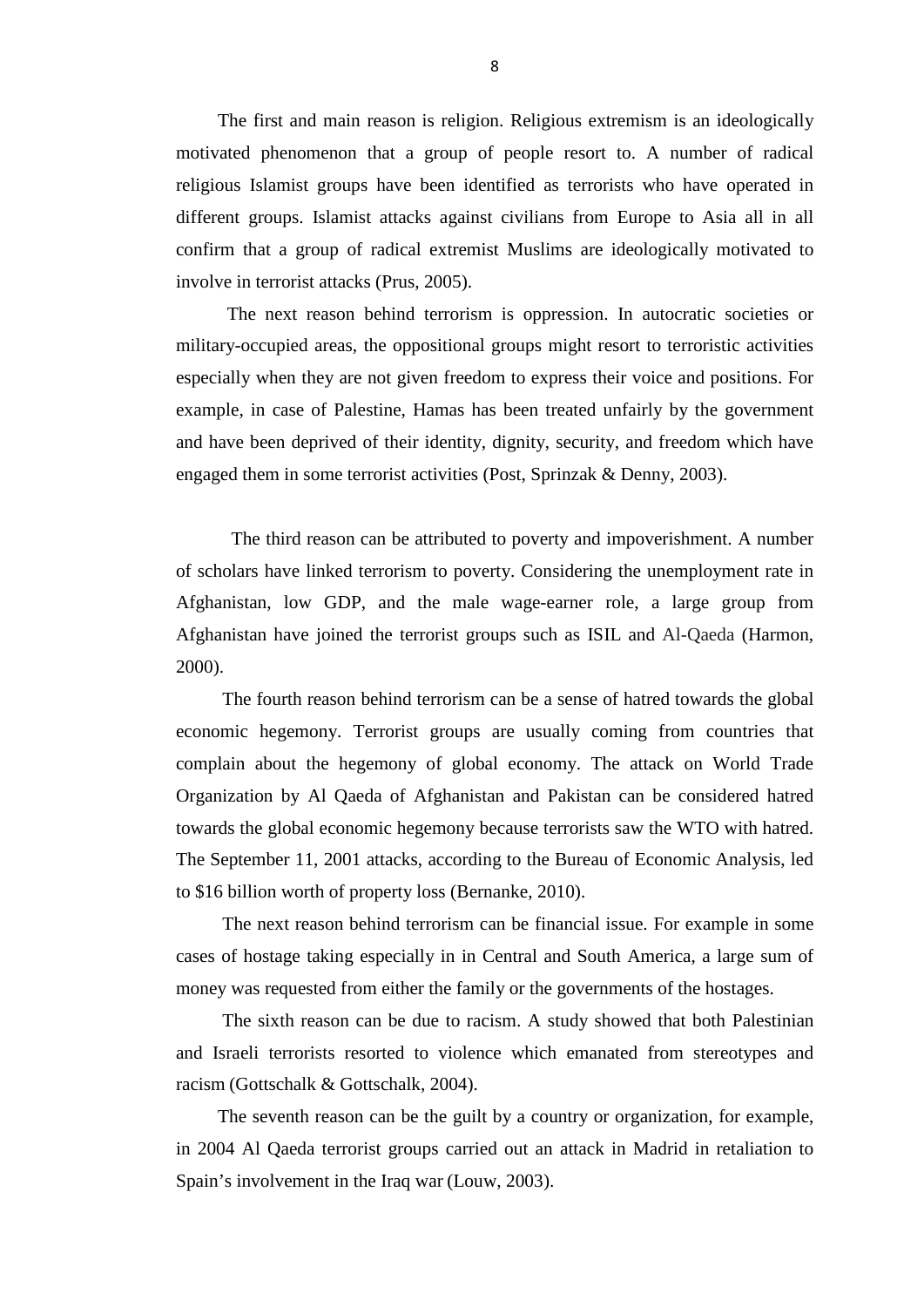A number of other reasons such as feeling sympathy for other groups, love of self and etc. can also be added to this list. However, this list is not exhaustive and more reasons or causes can be extracted from different studies.

#### <span id="page-19-0"></span>**1.2.5 History of terrorism**

Although the word terrorism is a newly coined term, the act of terrorism goes back to the history much before the word itself. One of the artifacts remaining from Assurnasirpal, the conqueror and king of Assyria (884–860 BCE), describes the hideous acts of killing those who revolted against him as follows:

I built a pillar over against his city gate and I flayed all the chiefs who had revolted, and I covered the pillar with their skin. Some I walled up within the pillar, some I impaled upon the pillar on stakes… Many captives from among them I burned with fire, and many I took as living captives. From some I cut off their noses, their ears and their fingers, of many I put out the eyes. I made one pillar of the living and another of heads. (Roux, 1992, pp.269-270).

A number of ancient writers supported the killing of tyrants in order to have a better society and to please their Gods. This can be seen quite often in case of Roman Empire whose kings were killed and murdered for example the murder of Julius Caesar in 44 BCE and Caligula and Galba. A famous case took place in 9 CE when Germanic tribes attacked the passing Roman brigades. It followed after Hermann the Arminius, a Germanic freedom fighter, left the Roman army and rebelled against the Roman army. Arminius's forces ambushed the Roman legionnaires in the deeply wooded region of Teutoburger Wald which ended in deaths of 15,000 Roman soldiers and slay of hundreds more captives. As a result, the Romans retreated Germania and back past the Rhine. This Barbarian resistance was considered terrorism by the Romans (Gibbon & Low, 1960; Imre & Mooney, 2008; Laqueur, 1999; Wells, 2003).

 Another early case was a terrorist group by the name of the Sicarii in 66–73 AD who fought against Roman occupiers in Palestine. The Sicarii avoided paying tax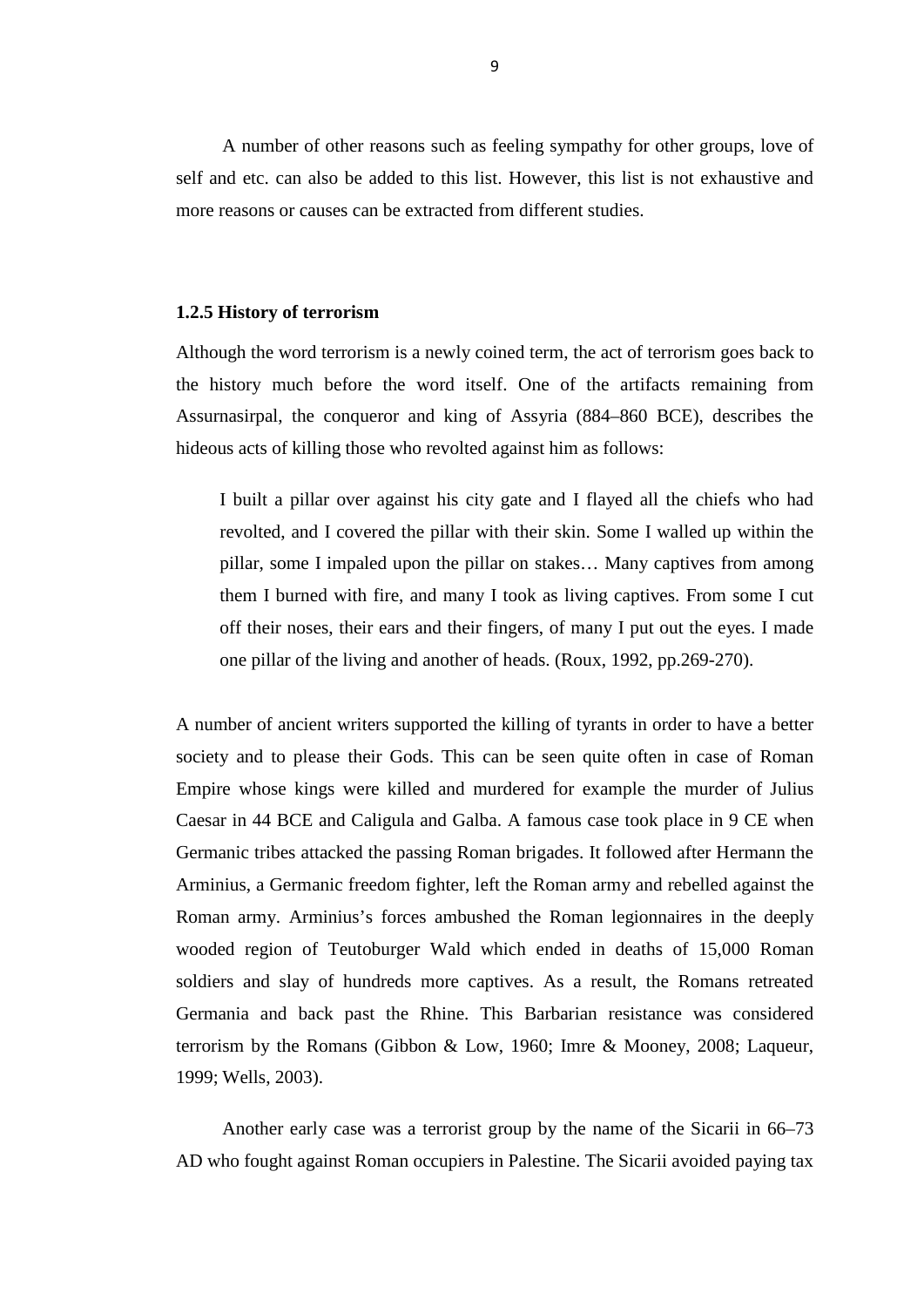to the Romans and did not accept the Roman Emperor, Vitellius. They resorted to the violent acts and terroristic tactics as a way to bring political change (Matusitz, 2008). They first investigated a target's routine and then ambushed in a nearby temple and cut their throats. In fact, the first four letters, sica means short sword or dagger. They thought that any means to achieve political and religious liberation was justifiable. They did whatever they could to force the people to rebel against the Romans. Eventually in 73 CE, the group committed mass suicide when they were besieged by the Romans (Ben-Yehuda, 1998).

 Further, during 11th century in Persia, Assassins were a group of religious people who terrorized the empire of Saladin. They rebelled against the Ottoman Empire and killed Nizam al-Mulk, the grand vizier of Turkish Seljuq sultans, which is considered to be one of the vicious terrorist activities in history (Chaliand & Blin, 2007). They also murdered many people especially fellow Sunni Muslims and Christians. They terrorized even the Crusader leaders who paid them tribute. The group used various strategies to hide, act in secret, and carry out secret attacks; hence the term assassination comes from such practices. It is believed that their success was rooted in their cause because they believed that they would secure a place in paradise either by killing or being killed. They like many contemporary Islamist terrorists believed that "Allah has purchased of the believers their persons and their goods; for theirs in return is the garden of Paradise: they fight in His cause, and slay and are slain: a promise binding on Him in truth" (Qur'an 9:111). The Assassins have influenced the modern era greatly (Anderson & Sloan, 2002, p. 342).

 Furthermore, between the 13th and the 19th century, a group of people called the Thugs of India who worshiped the Hindu Goddess Kali, the destroyer, robbed the travelers by strangling travelers with a rope and then dismembered their victims whose number reached 20,000 a year on average (Anderson & Sloan, 2002).

#### <span id="page-20-0"></span>**1.2.6 Motivations behind Terrorism**

Behind terrorism, there can be a number of motivations which are classified as theories of motivation as follows:

1. Theory of religious motivations (Stern),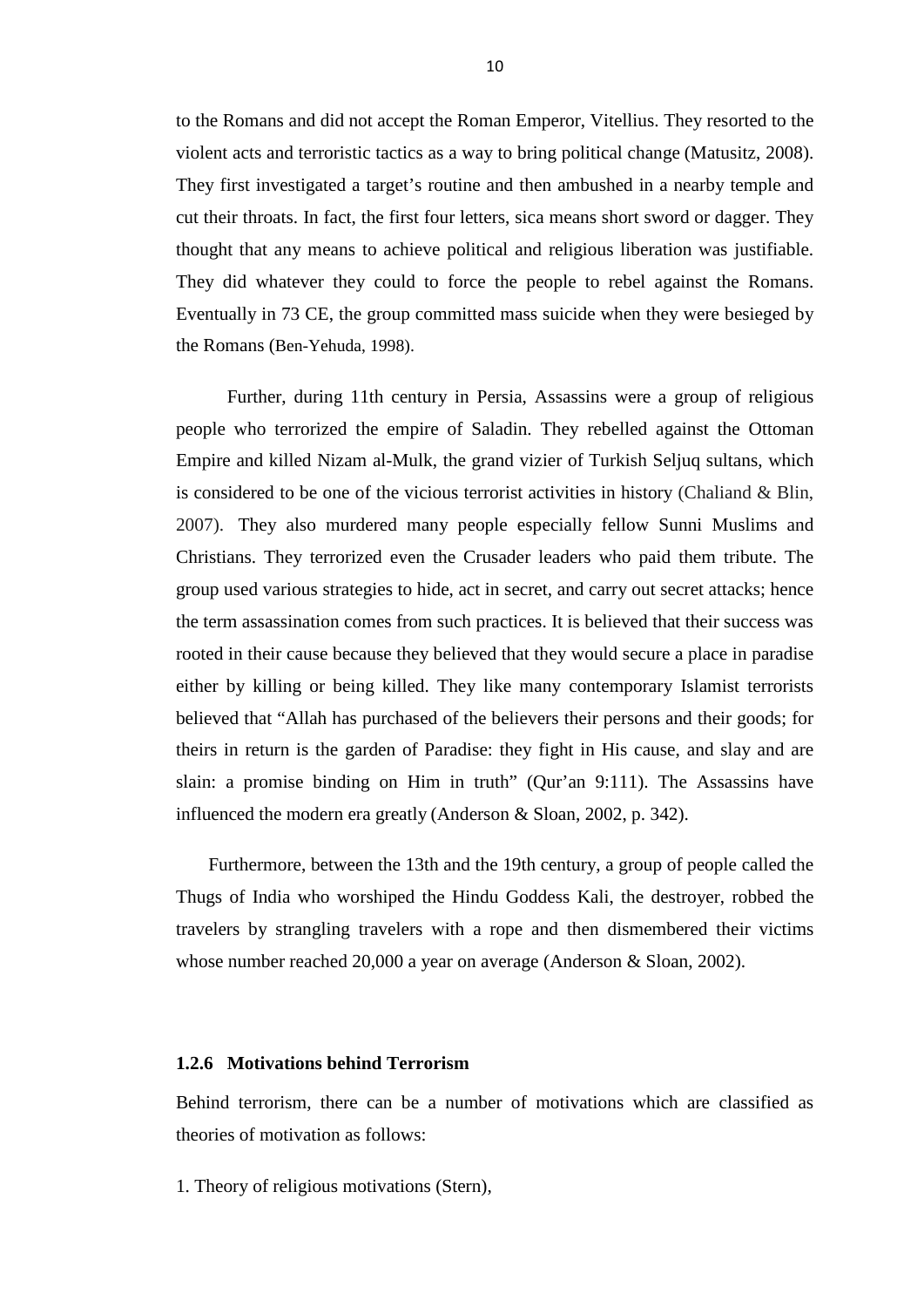- 2. Theory of clash of civilizations (Huntington),
- 3. Theory of political and ideological factors (Radu),
- 4. Theory of deprivation or impoverishment (Stern).

#### <span id="page-21-0"></span>**1.3 Human Rights**

Human rights refer to a number of universal human values and principles that protect humans against their unjustified actions of state agents that threaten individual or group freedom and dignity. It includes a number of issues such as the protection of basic human rights regarding their civil, cultural, political, religious, social and economic rights. Moreover, human right includes all humans on the face of earth (Charter of the United Nations, 1945; Universal Declaration of Human Rights, 1948; Vienna Declaration and Plan of Action, 1993).

#### <span id="page-21-1"></span>**1. 3. 1 International human rights law**

This law can be seen in many principal international human rights treaties and international laws. Such treaties usually comprise economic, cultural, social, political and civil rights as well as other optional protocols. There are a number of principal general human rights treaties such as the International Convention of Racial Discrimination, the Convention of anti-torture and anti-cruelty, the Convention of Children rights and its accompanying two Optional Protocols; and the International Convention of migrant Rights. Recently, two more conventions have been added to the previous ones: the International Convention for the Protection of All Persons from Enforced Disappearance, and the Convention on the disabled people Rights and its Optional Protocol, which are followed by specific subject and region treaties that emerge every now and then.

 However, International human rights are not only confined to treaties, but also include rights of the ordinary international law obliging all the states to follow particular treaties. These rights are usually reflected in the Universal Declaration of Human Rights which sometimes appears in the customary international law. There are also some human rights called jus conges that cannot be set aside under any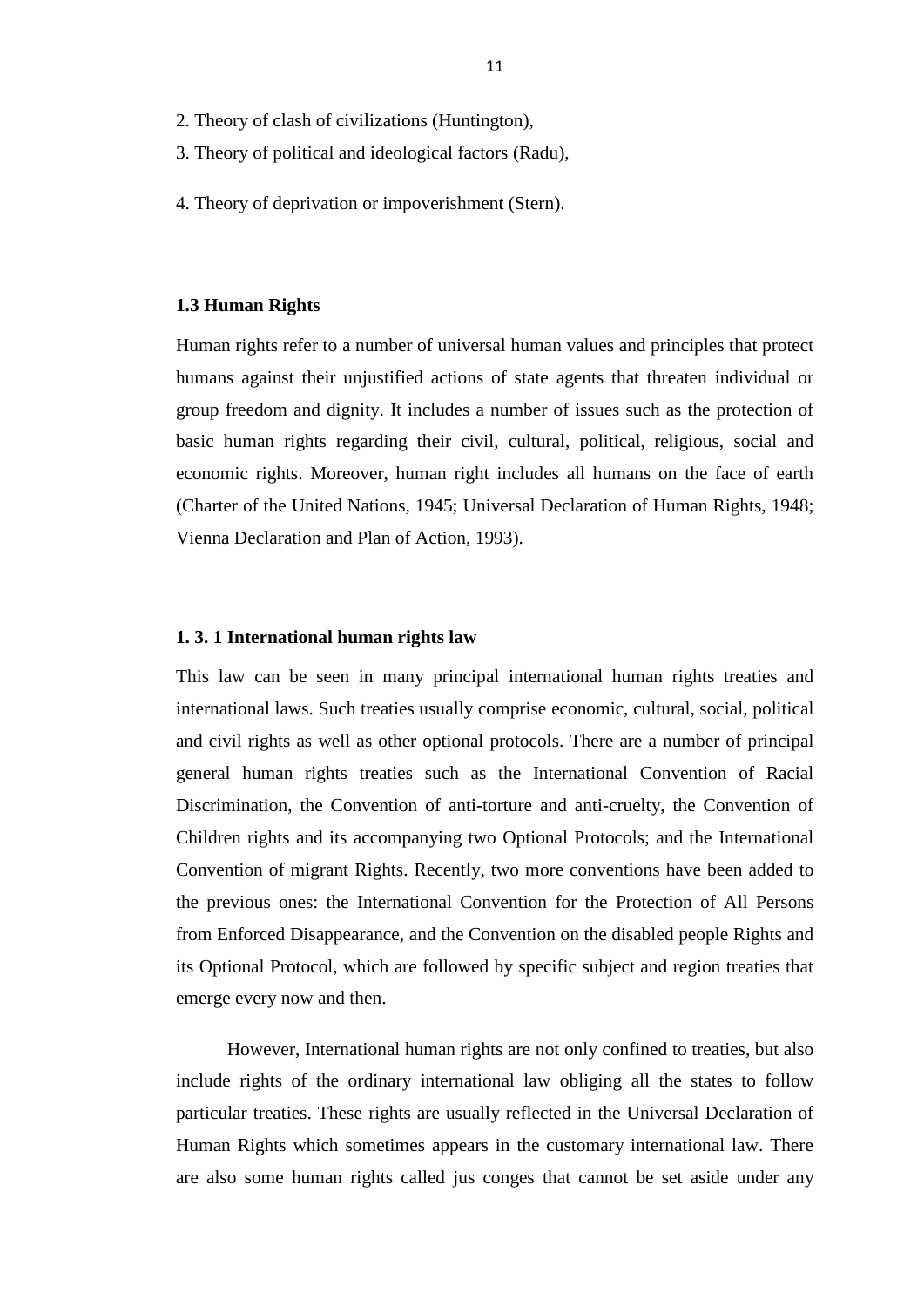circumstances. These rights include genocide, racial discrimination torture, slavery, and self-determination which are stated in the International Law Commission's articles on world government responsibility (ILC, 2008).

 Likewise, the Human Rights Committee considers a number of offences such as indiscriminate deprivation of life, torture and maltreatment, collective punishment, hostage-taking, and arbitrary denial of liberty, as non-derivable, while the Committee of Racial Discrimination considers the principle of nondiscrimination as a norm of jus cogens (ILC, 2008).

# <span id="page-22-0"></span>**1. 3. 2 The obligations of nations under international human rights law**

 According to the human rights law, states are obliged to perform certain activities and to avoid doing certain others. The states are obliged to respect and protect human rights of its citizens and migrants which mean not preventing them from doing what they enjoy and like doing within the bounds of law. Moreover, protection is creating a situation which no one interferes in other people's life and rights. These require the states to take certain legal, judicial, administrative measures for fulfillment of those legal obligations. As a result of such law, it is not uncommon that state parties are sometimes accused of interfering in their private individual lives of their own citizens or others. In this regard, the International Covenant on Civil and Political Rights obliges the state parties to take certain measures in order not to cause any pain on others within their power. Also, Human rights laws also require states to take certain precautions and measures to avoid any such violations (University of Minnesota, n.d.).

# <span id="page-22-1"></span>**1. 3. 3 Terrorism and Human Rights**

 Terrorism destroys the human values and threatens the integrity of the charter of the United Nations and international human rights law such as respect for human rights, civilian protection, tolerance of others, and the peaceful resolution of conflict.

 Further, terrorism threatens the integrity of the major human rights such as the rights to life, freedom, and peaceful coexistence. It also can cause huge problems for the governments as well as the citizens for example it can also inflict the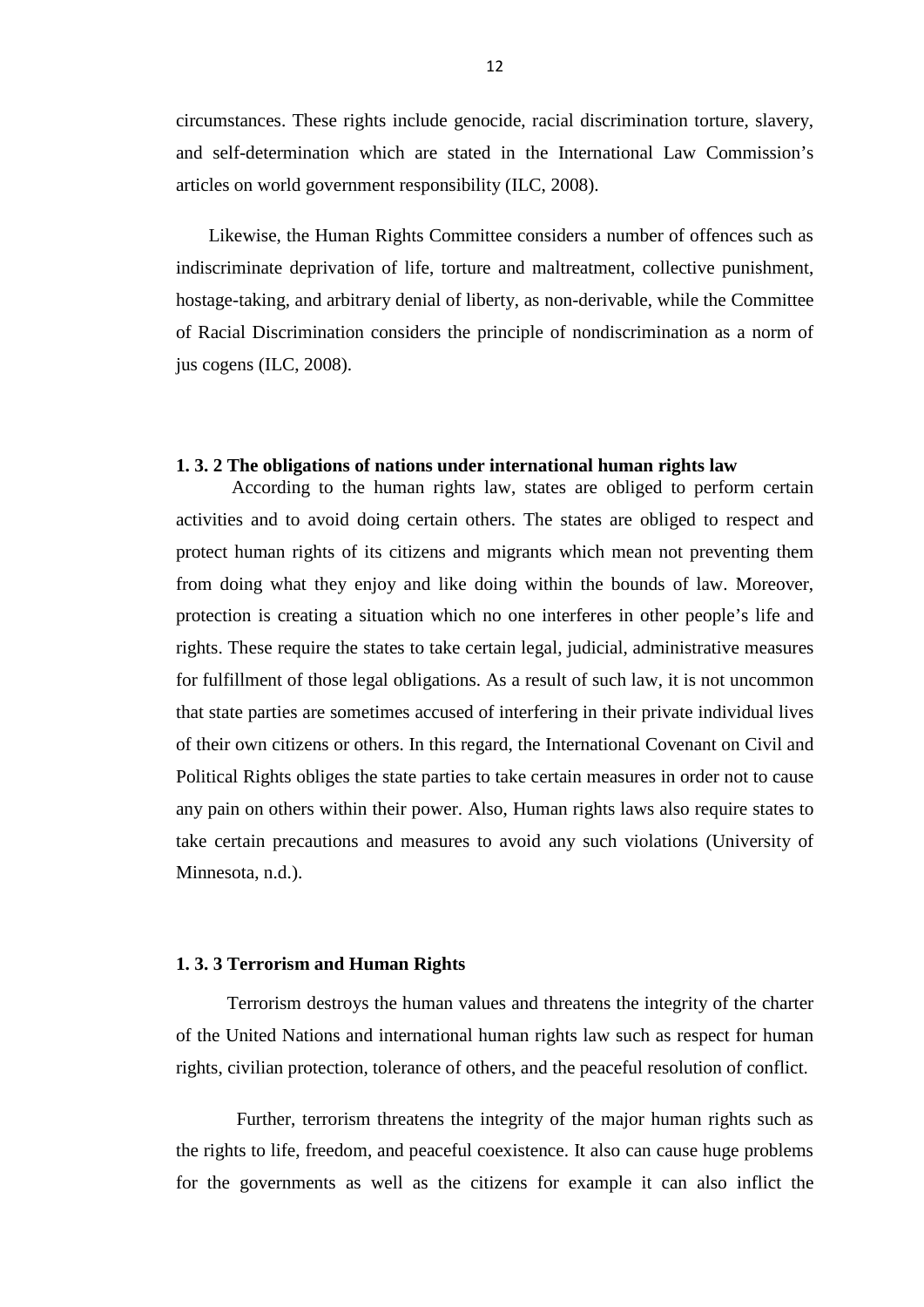economy of a country, such as Afghanistan where even the country has to hold its national events in the neighboring countries (Office of the UNHCHR, 2008). Besides, it can also impact certain groups of people or even females in certain societies such as Pakistan where Taliban terrorists target females going out alone. The destructive impact of terrorism is not hidden for anyone and the United Nations as well as its comprising organizations such as the Security Council, the GA, and the new Human Rights Council has all unanimously stated that terrorism:

• threatens the integrity of human beings everywhere, leads to the loss of innocent lives, creates an environment of fear and lack of freedom, destroys basic human rights, impacts laws negatively, threatens the integrity of a society, destroys democracy, and disrupts legally constituted Governments;

• is related to other illegal activities such as international organized crime, money-laundering, drug trafficking, homicide, blackmailing, abduction, hijacking, attack, hostage-taking and theft;

• negatively impacts the social, cultural, and economic development, and severs the relations among nations which in turn causes great problems in terms of cooperation between nations;

• jeopardizes the sovereignty and integrity of states, violates the UN's principles and purposes, threatens the global peace and security which must be considered immediately (Office of the UNHCHR, 2008).

 According to global and local human rights law, governments must protect their citizens against terrorism which interferes in the possession of human rights. This means that states have to ensure respect for their people's right to life and safety.

 The right to life which is part of the International Covenant on Civil and Political Rights are referred to as the supreme right, because if this right is violated, then there is no use to discuss other rights (Nowak, 2005). Therefore, according to this law, states have to ensure the protection of its citizens' rights to life (Human Rights Committee, 2002) Moreover, according to international and regional human rights law, states are also obliged to take effective precautionary measures to protect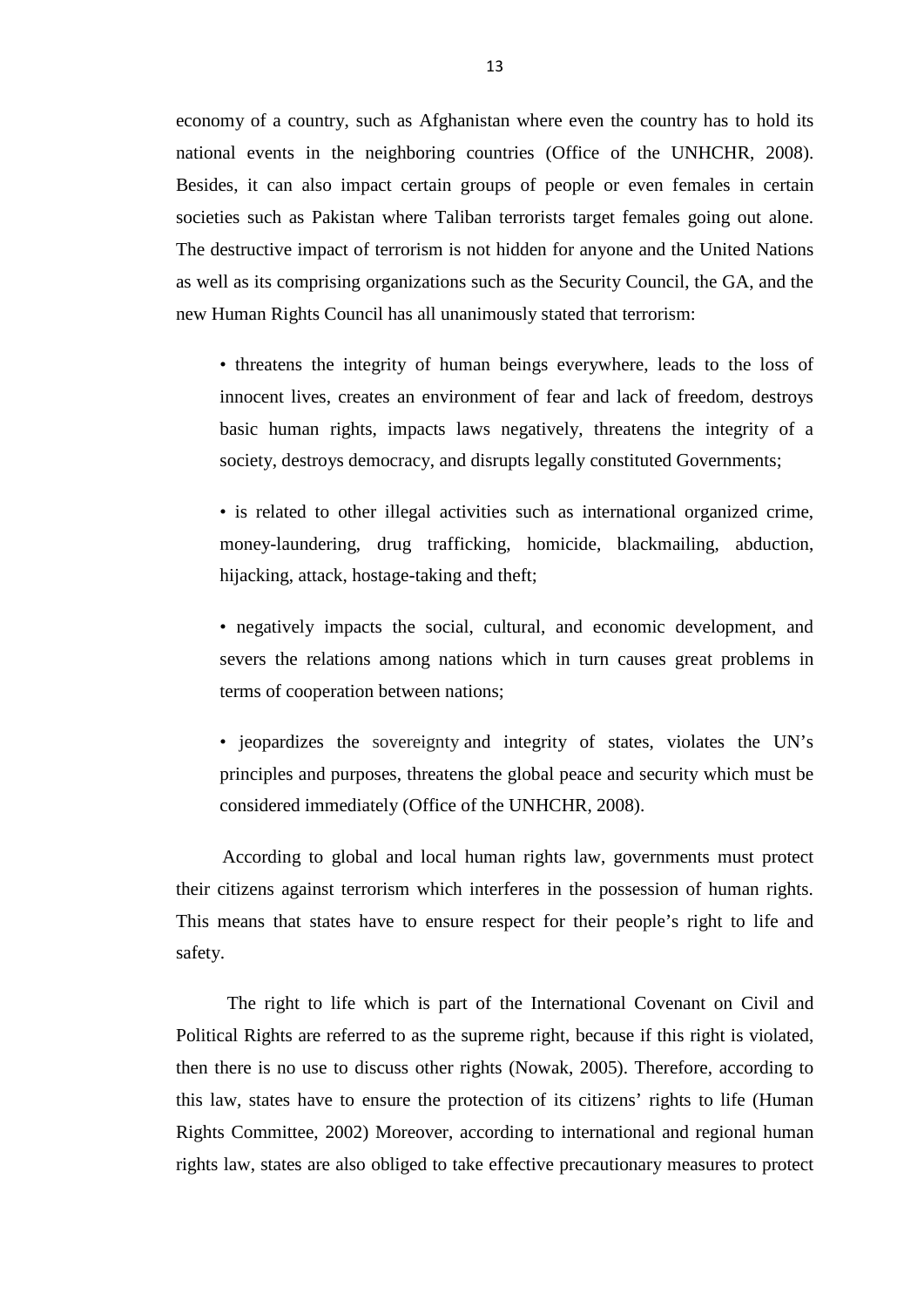the life of its citizen who is supposed to be at risk from the illegal activities of another person (*KILIÇ v. TURKEY*, 2000).

#### <span id="page-24-0"></span>**1.3. 4 Human Rights and Counter-Terrorism**

 As we stated earlier, terrorism can severely impact the enjoyment of human rights, therefore, states must take certain precautions and measures to tackle this problem which is referred to as counterterrorism. Combating terrorism and counterterrorism poses significant challenges for states, but international human rights law has very well addressed the challenges and difficulties. States are also obliged to their counterterrorism actions are in line with human rights standards. Moreover, effective counter-terrorism actions and the protection of human rights work are both necessary and help the states to protect the lives of their individuals within their jurisdiction.

 Furthermore, National counter-terrorism strategies should aim at preventing acts of terrorism, prosecuting the offenders and perpetrators, and importantly encourage and protect human rights and the rule of law (*KILIÇ v. TURKEY*, 2000).

#### <span id="page-24-1"></span>**1. 4 Summary of the chapter**

 This chapter reviewed the definitions, impacts, and history of the word terrorism. It was mentioned that although the word itself is a newly coined term, the practice of terrorism goes back to over 2,000 years ago. Moreover, it was mentioned, that there is not a universally agreed definitions for the term but some definitions of the term were presented as such: terrorism is the use of violence to generate fear and tension, and it can be politically, religiously, or ideologically motivated. Furthermore, a history of the term was reviewed which showed great links between the old and the new terrorism, although the old terrorism targeted a selected group or groups, the new form of it is done indiscriminately which leads to great number of casualties.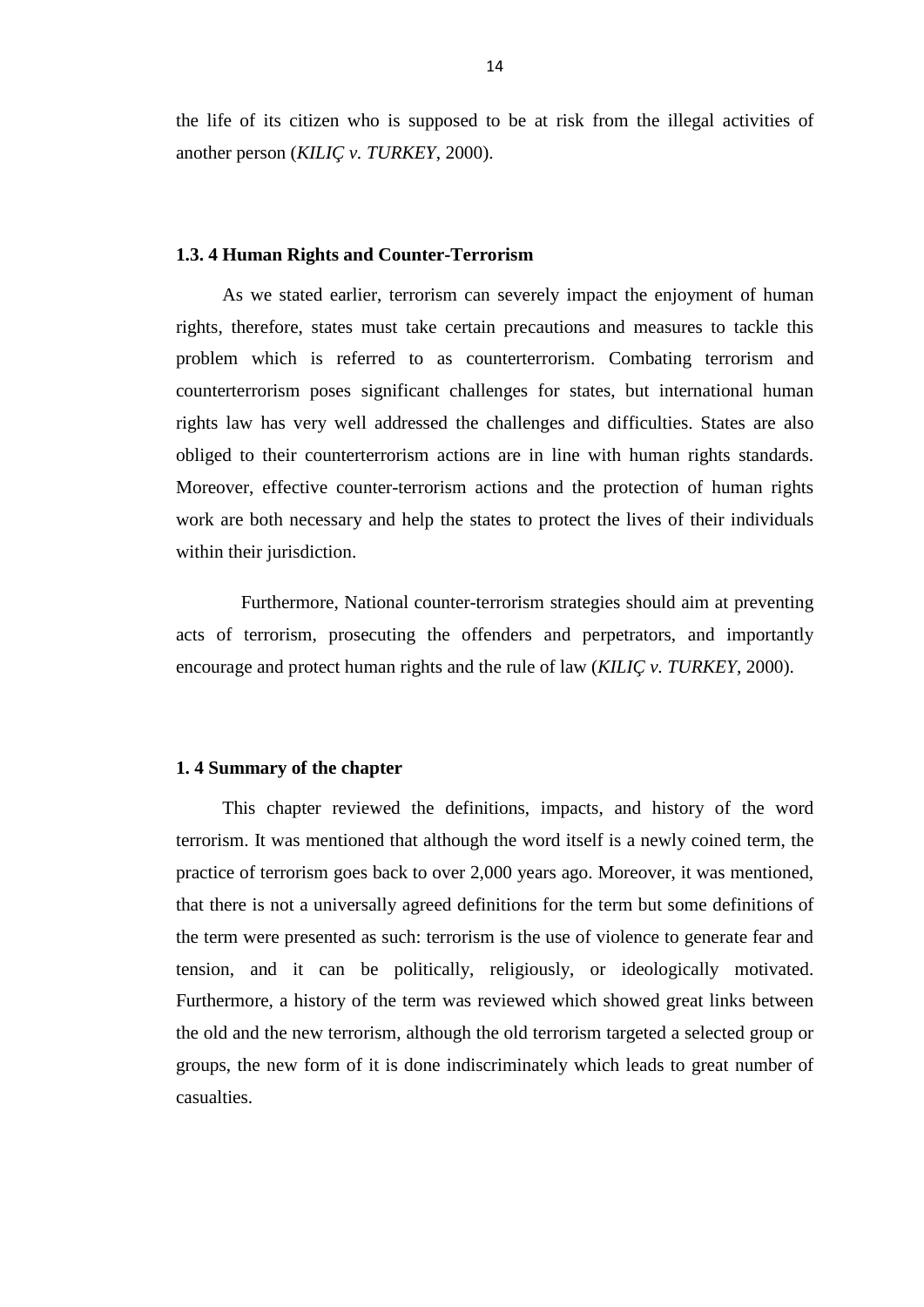# <span id="page-25-0"></span>**CHAPTER TWO: THE UNITED NATION'S ROLE IN TERRORISM PREVENTION**

#### <span id="page-25-1"></span>**Introduction**

This chapter will review the role of the UN against terrorism; the United Nations counter terrorism policy, and the historical background to the issues. The chapter will also highlight the strength of the General Assembly's contribution through its Ad Hoc Committee on fight against Terrorism, its Global Counter Terrorism Strategy as well as the Universal Legal Framework against Terrorism.

#### <span id="page-25-2"></span>**2.1 The role of United Nations in the fight against terrorism**

 The UN affiliated agencies have a very crucial role in addressing terrorism, making sure that treaties are implemented, and establishing international norms to prevent terrorism. In the chapter VII of the charter of the UN, the role of UN in its fight against terrorism is very well specified. Two of its principal bodies, the GA and the SC, are responsible for fighting and combating terrorism.

 Two ad hoc committees comprised of delegates of member states appointed by the UNGA are responsible to make laws concerning terrorism. The UN specialized organizations should address the issue of terrorism and states around the world are also obliged to take certain measures to combat terrorism. In 2001, the GA adopted a resolution in its fight against terrorism which required:

"International cooperation to bring to justice the perpetrators, organizers and sponsors of the outrageous of September 11, 2001 ", stressing that "Those responsible for aiding, supporting or harboring the perpetrators, organizers and sponsors of such acts will be held accountable." (Un.org, 2001 c. Para 4).

 In 1992, the SC had a meeting of the head of states in which they stressed that terrorism had risen and grown in the world. Soon after, the SC adopted sanctions against Libya to hand in the suspects assumed to be behind two airliner bombings. Sudan also experienced a similar sanction because of its involvement in helping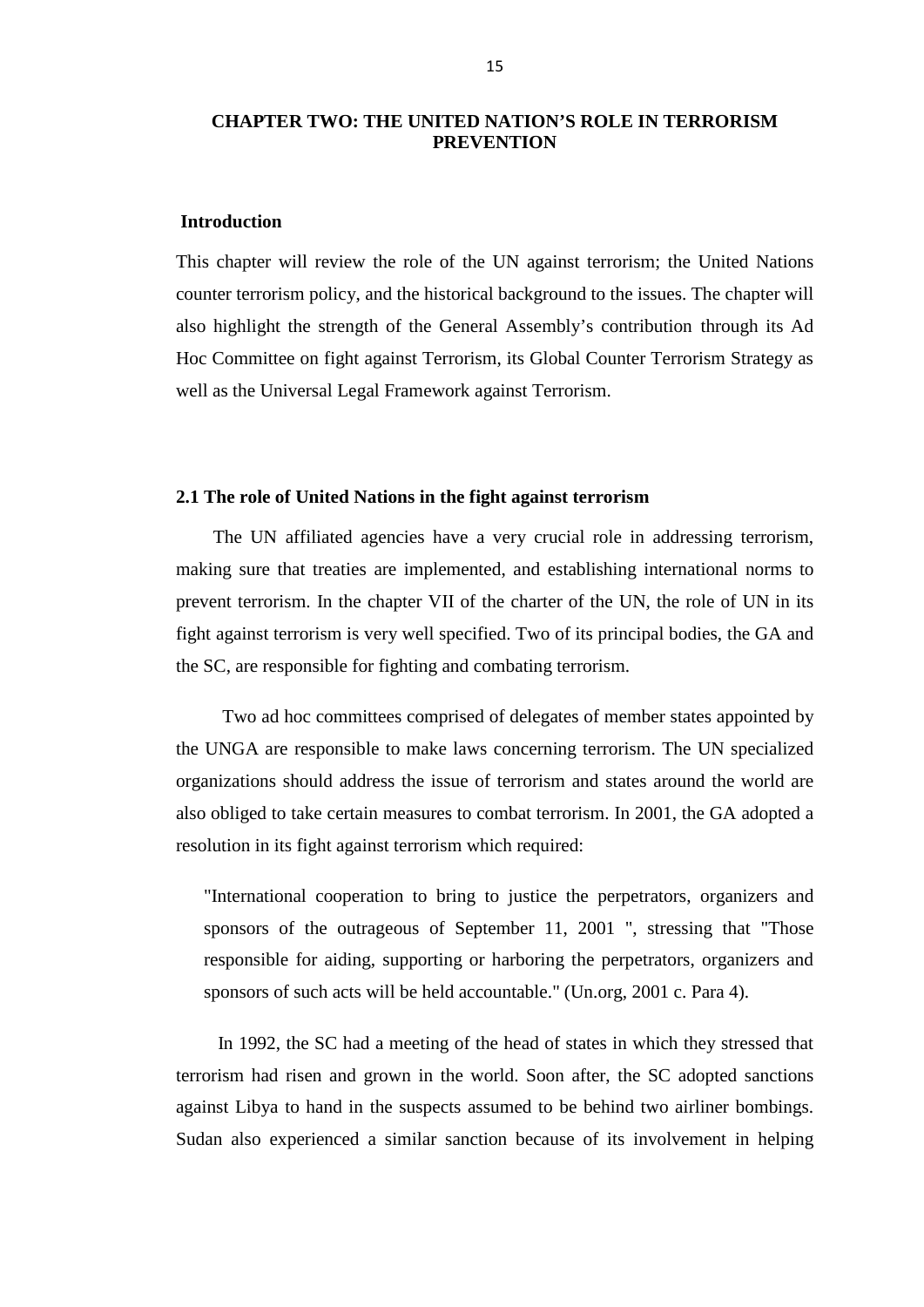some terrorist groups. Another example can be sanction against the Taliban in Afghanistan in 1999 by the international community.

Following the September 2001 terrorist's attacks, the UNSC disapproved the attacks severely and promised to take necessary measures to remove obstacles ahead of the international peace and security. Shortly after, in the same year on September 28, Counter Terrorism Committee (CTC) was established following resolution 1373. The SC urged the states to cooperate on the issue of prevention of terrorist acts and called for related international conventions accordingly.

#### <span id="page-26-0"></span>**2.2 Historical overview of the United Nation and its Counter Terrorism policy**

#### <span id="page-26-1"></span>**2.2.1 UN and the beginnings of its counter terrorism policies**

The world war two led to the loss of millions of lives and enormous property damage. This made the nations involved plan for a post war era of peace and security. The allied leaders expressed great hope to prevent such wars from happening. In 1945, the United Nations was established. However, no one thought of non-State actors as potential future obstacles to international peace and security and it was not included in the United Nations Charter. The charter comprised of general issues and terrorism acts were unforeseeable and could have been interpreted through other issues (Comras, 2010).

 The right to Self- Determination as a clear outlined priority of the drafters is enshrined within Article 1(2) of the Charter stating that the UN has to create a friendly atmosphere between countries which can lead to self-determination of states through which peace and security can be fostered (Charter of the UN, 1945, art. 1) Since the drafting of this article, the United Nations has firmly stuck to this priority and has expedited the process of independence of more than 80 former colonies of about 750 million people (Un.org, n.d. b).

 This ambiguity in the definition has lasted ever since and has burdened the development of international counter terrorism policy. At the beginning of the United Nation establishment, the members did not tend to internationally develop counter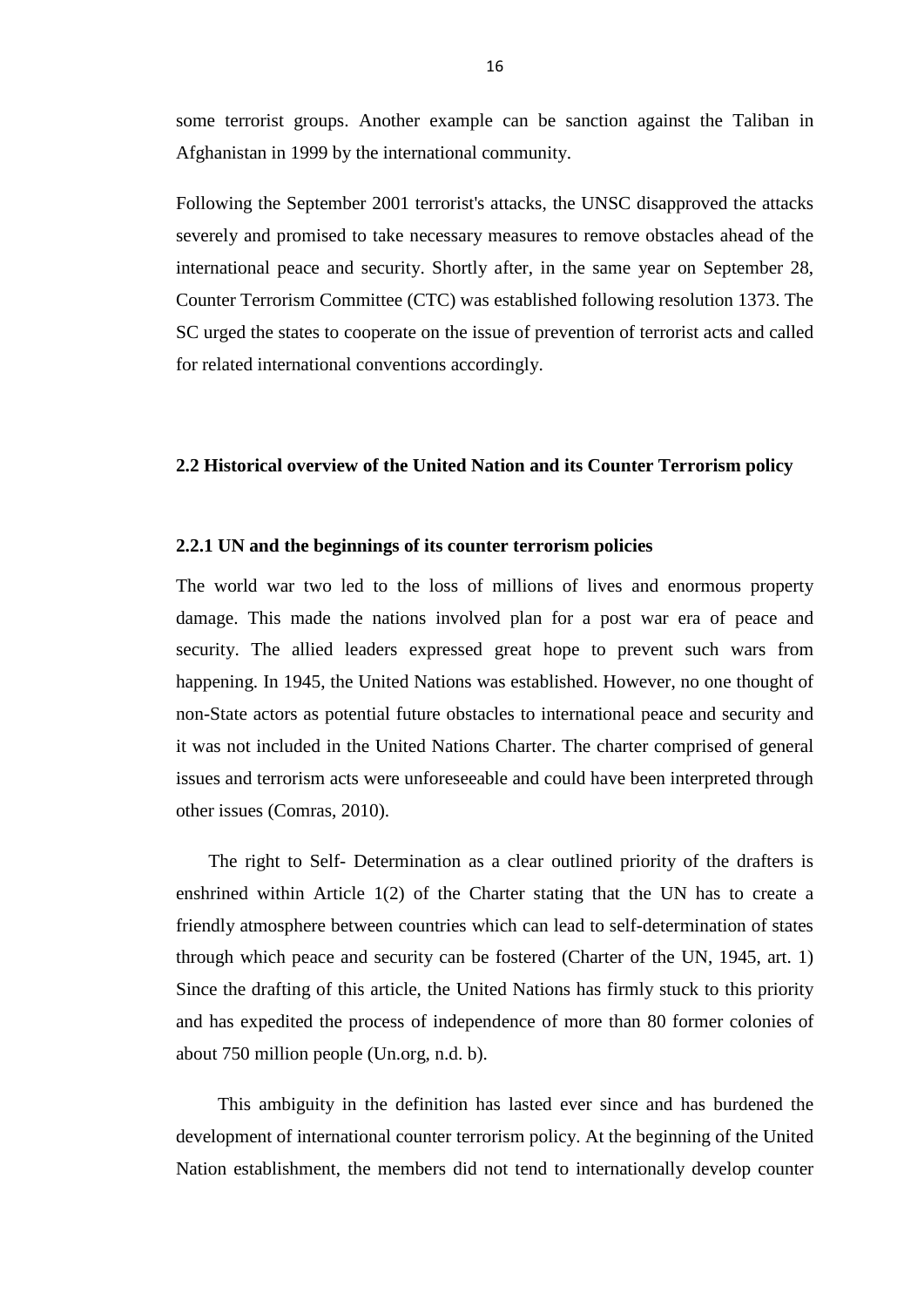terrorism initiatives or a definition of terrorism. Therefore, the SC did not see such threats as an international problem and mainly included them under the local state problems (Millar, 2007), which the nations themselves had to take care of.

 Moreover, Self-Determination was not the only problem in the development of the UN counter terrorism policy, the Cold War stalemate has also created another burden which made the development of such policies almost impossible (Messmer & Yordan, 2010). For example, during the Greek Civil War from 1947-1952, the SC through Resolution 15 (1946) started investigation into a complaint made by Greece that Albania, Yugoslavia and Bulgaria have interfered in the internal issues of their country by supporting insurgency in the north of Greece. It turned out that both sides of the conflict had resorted to unlawful tactics including terrorism.

 The Soviet Union put forward terrorism was a national issue rather than an international one, terrorism which was rejected by the US, UK and France. As a result, these meetings yielded nothing and the members could not come up with any counter-terrorism policy (ies). However, the Greek case was referred to the GA which resulted in the establishment of the UN Special Committee on the Balkans. The provisions of this mandate were so narrow which could not provide much information on the conduct of the parties and on how to deal with terrorism (Comras, 2010).

 These incidents show the absence of ability on the part of the UN especially in the early days to draft counter terrorism and to deal with those issues. This left the nations themselves responsible to deal with terrorism during this time which made the draft of an international definition of terrorism unnecessary (Comras, 2010).

 However, since 1960's, several international Conventions have developed to address specific acts of terrorism. These conventions followed the plane hijacking incidents during 1960's and 70's and also the Achille Lauro incident of 1985 (unodc.org, 2010). The Conventions addressed the specific acts of terrorism such as violence at international airports or at sea and were created by the ICAO. Such conventions gave the states more freedom in dealing with terrorism without being subjected to criticism (unodc.org, 2010).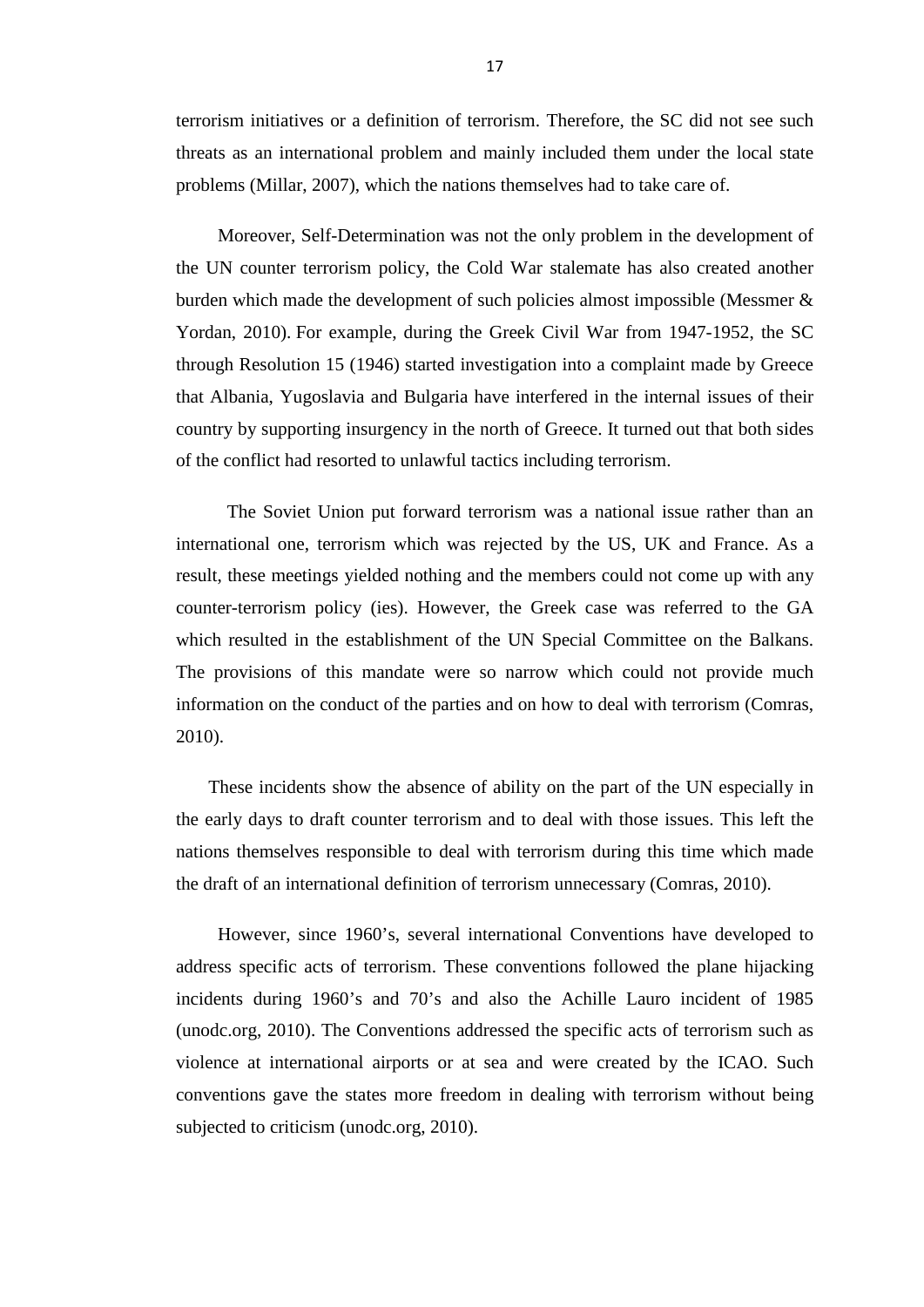These incidents show how the United Nations came up with counter terrorism policy; although the convention was not so successful at the beginning, it was a response to an international concern which was a specific act of terrorism.

#### <span id="page-28-0"></span>**2.2.2 Terrorism threating international peace and security**

 After 1990's Cold War cessation, the United Nation also started to effectively use its security apparatus. For the first time in its history, the SC directly addressed terrorism issues. In 1992, the member states convened and called on the international community to seriously address the issues of terrorism acts (UNSC Resolution 748, 1992).

 Since then, the council has imposed economic and diplomatic sanctions on states supporting terrorism and for the first time was directly got involved by considering terrorism a danger to the international peace and security (Díaz-Paniagua, 2008),

 As stated earlier, the first sanction was imposed on Libya in 1992 due to its involvement in the Pan Am 103 and UTA 772 airplane bombings. The 731 Resolution of the UNSC Resolution demanded Libya to turn over those indicted for the Pan Am 103 bombings (Naert.2011) to which Libya did not comply and as a result was penalized with sanctions. The 731 Resolution was followed by 748 (1992) which led to weapon embargoes on Libya and then a final Resolution 883 in 1993. These resolutions involved asset freeze as well as oil export embargo.

 These set of Resolutions shows that the international community have come to the conclusion that the State support of terrorism violated universally accepted norms, despite the ambiguity in the definition of the concept (Farrall, 2007). These sanctions brought the Libyan economy to its knees and Libya faced a rising inflation and unemployment levels as a result (COLLINS, 2004). However, the sanctions lasted only until 1998 when the members of the Organization of African Unity demanded a solution to the sanctions and did not want to comply with the resolution (Boulden & Weiss, 2004). Finally, Libya handed in two suspects for trial in The Hague and the sanctions were lifted in 1999. One of the suspects was sentenced to death (Brown, 2001).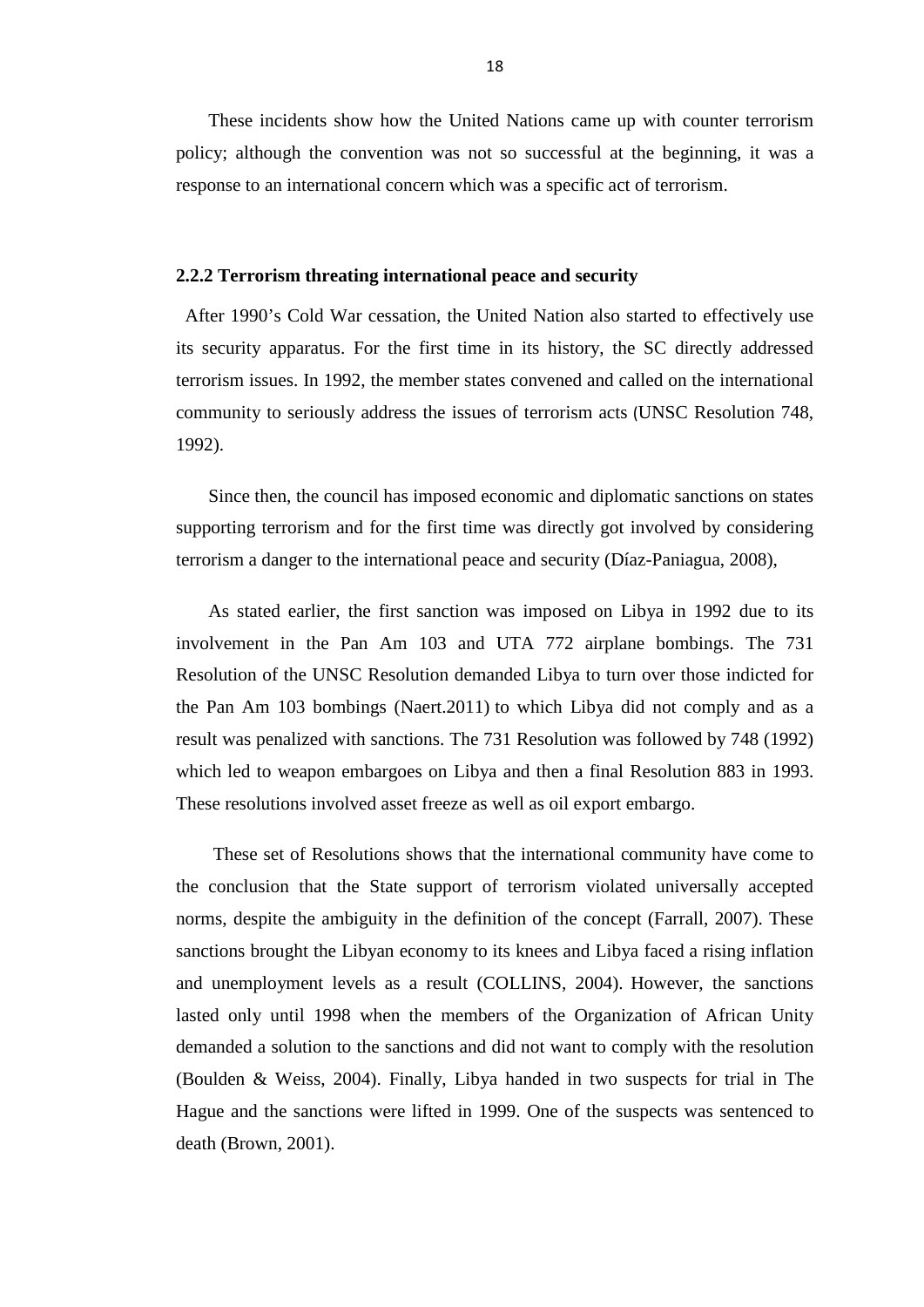These resolutions were not the only resolutions of their kind and were followed by other resolutions against other countries. Another case can be the 1044 Security Council resolution (1996) which was drafted against Sudan for not turning in three suspected involved in the failed murder attempt on former President of Egypt, Hosni Mubarak (Farrall, 2007).

 These resolutions have not always taken place unanimously. For example, Russia's representative Sergey Lavrov stated that UN has not been able to come up with a clear plan and has only tried to punish some regimes on the basis of certain political goals and motives (UNSC Meeting 3660, April 26 1996)

 However, the sanctions imposed against Sudan were weaker compared with those against Libya because of some disagreements among the member states as well as the political and humanitarian situation in Sudan at the time (Askari, 2003). Since the sanctions were not effective enough, the Security Council Resolution 1070 (1996) on an aviation ban was banned and a 90 day deadline was set for the country to comply with the international community. This never came however; the resolution did not reach a successful result due to the disagreement of some member states because of the humanitarian consequences in Sudan at that time. The role of Sudan in the incident was not resolved and the sanctions did not come to effect. Finally, the Sudanese government informed the SC that it had deported several people such as Osama bin Laden from the country. As a result, in 2001, The United Nation lifted its sanctions (Boulden & Weiss, 2004).

 However, the use of sanctions to combat terrorism has been a controversial issue. In 1999, the SC drafted new resolutions against Taliban actions in Afghanistan to secure the surrender of Osama bin Laden. The robust and effective sanctions showed that the United Nation firmly stood against those groups who threatened the international peace and security (Boulden & Weiss, 2004).

 SC Resolution 1267 (1999) imposed the initial sanctions against the Taliban in Afghanistan which was unanimously accepted by the member states. This could be one of the first significant resolution drafted to deal with not only with State sponsored terrorism, but also terrorism by individuals and groups*.* The 1267 Committee was appointed to monitor compliance of all the states which were obliged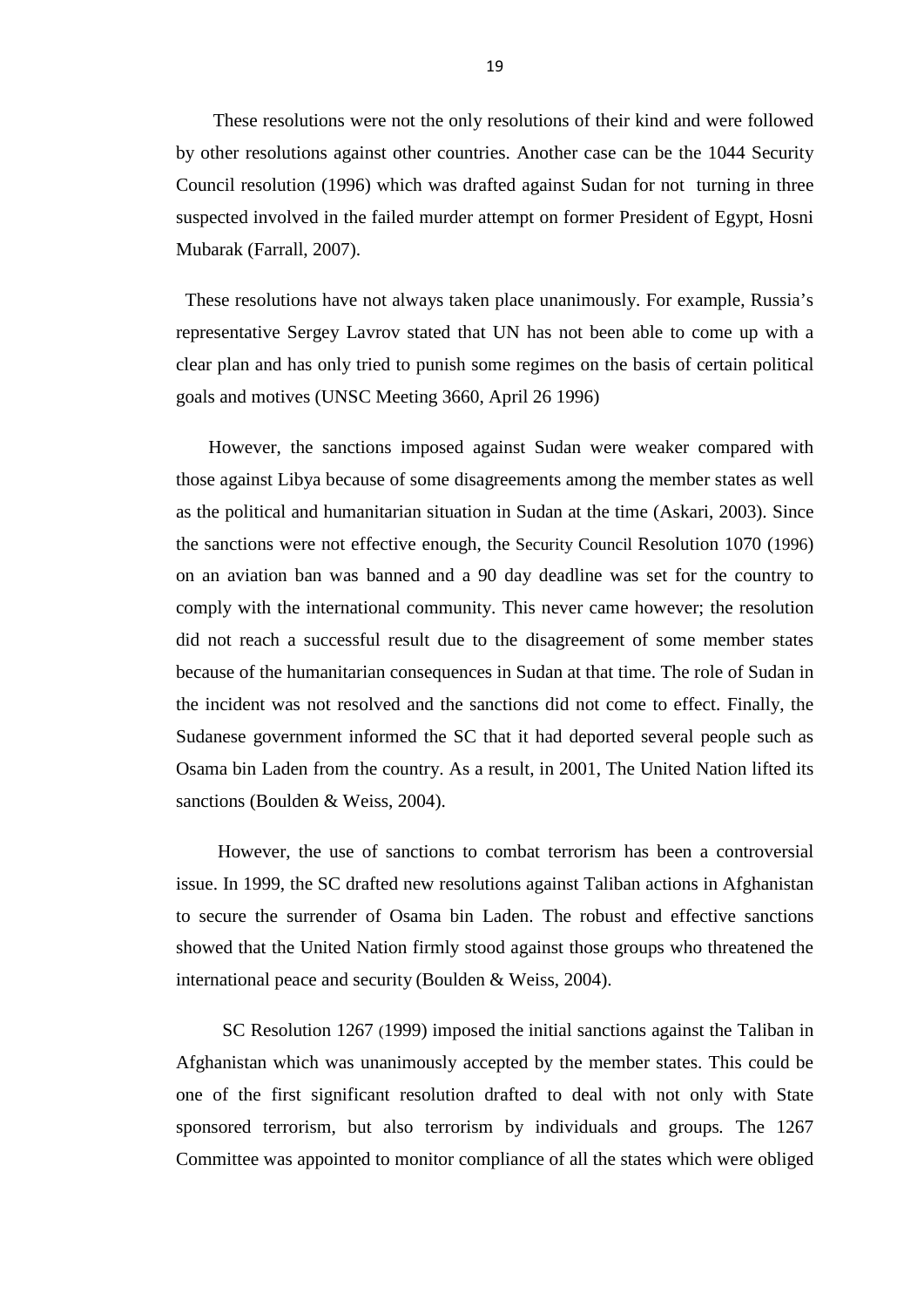to inform the steps taken in that regard. According to the sanctions, Taliban assets were frozen and they were not allowed to use any states for their aircraft departure or landing unless they hand in Osama bin Laden. Since they did not comply with the resolution, the sanctions came into effect in November 1999. The sanctions were further strengthened due to the lack of compliance by the group in 2000 by United Nations Security Council Resolution 1333 (2000) which included new arms embargo, freeze as well as flight ban to those associated with Al Qaeda. This Resolution appointed an additional committee of experts to monitor arms embargo and closure of terrorist camps. The sanctions obliged all the member states especially those bordering Afghanistan to be provided with local support teams which were never provided (Comras, 2010). Despite the robust nature of the sanctions they did not affect the Taliban regime that much.

 A few reasons can be enumerated as to why the sanctions did not work. The First reason was that the Taliban regime did not work within the global economy and much of their income came from illegal trade of opium and heroin. The other reason was plentiful arms available in the region which made Taliban almost immune to outside influence (Boulden & Weiss, 2004).

 These sanctions marked the beginning of an era in which the Security Council was more involved in counter terrorism issues and policies and urged the SC get directly involved in such issues although the UN Charter did not include such matters into its agenda.

 These sanctions like the previous ones did not yield effective outcome because some of the states could not implement the resolutions effectively due to their lack of resources (Messmer & Yordan, 2010). And moreover, Taliban proved to be a nonstate entity which did not operate as an international system.

 The GA established an Ad Hoc Committee in 1996 through UNGA Resolution 51/210 (1996) to address new international conventions on terrorism*.* These conventions included the Suppression of Acts of Nuclear Terrorism, the International Convention for the Suppression of Terrorist Bombings, and the Suppression of the Financing of Terrorism. These conventions addressed the issues that had not previously been dealt with. Although the conventions have not gained enough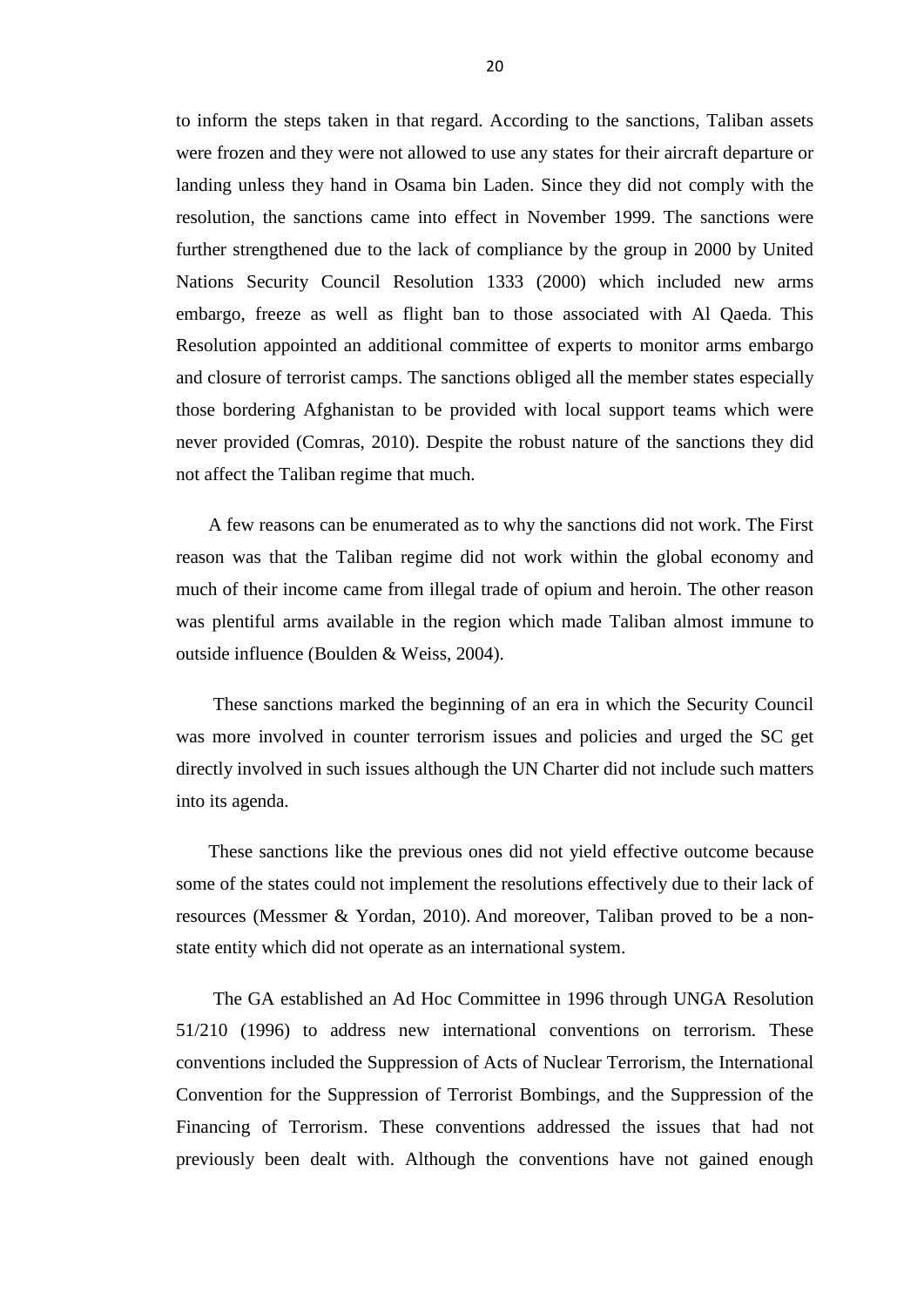support so far, their development indicated that the United Nations took serious measures towards counter terrorism issues during the 1990's. The committee has lived to date and its mandate has been improved so far by the GA and since 2000 the committee has drafted a Comprehensive Convention on International Terrorism (UNGA Sixth Committee, 2000).

#### <span id="page-31-0"></span>**2.2.3 Counter terrorism policies after September 11th 2001**

The September  $11<sup>th</sup>$  2001 attacks on the World Trade Center in the US changed the attitude along with the position of the UN with regard to terrorism prevention. At the time, United Nations Secretary General Kofi Annan equaled the terrorist attacks on some states with attacks on the entire humanity and called on all the member states to identify and punish those who had caused the acts (Kofi Annan, 2001, Para. 6).

#### <span id="page-31-1"></span>**2.3 The Security Council**

The SC is one of the six main organs of the UN Charter which is assigned with the task of preserving international peace and security especially when peace and security is under threat. The United Nations has four main purposes:

1. To sustain worldwide peace and security.

2. To establish pleasant relations among the countries.

3. To collaborate in handling international problems and in encouraging respect for human rights.

4. To act as a center for coordinating the nations responsibilities against each other.

 According to this charter, the SC is mainly in charge of sustaining peace and security and is composed of 15 Member nations each having one vote. Under the charter, the members are obliged to comply with Council decisions (Un.org, n.d.e).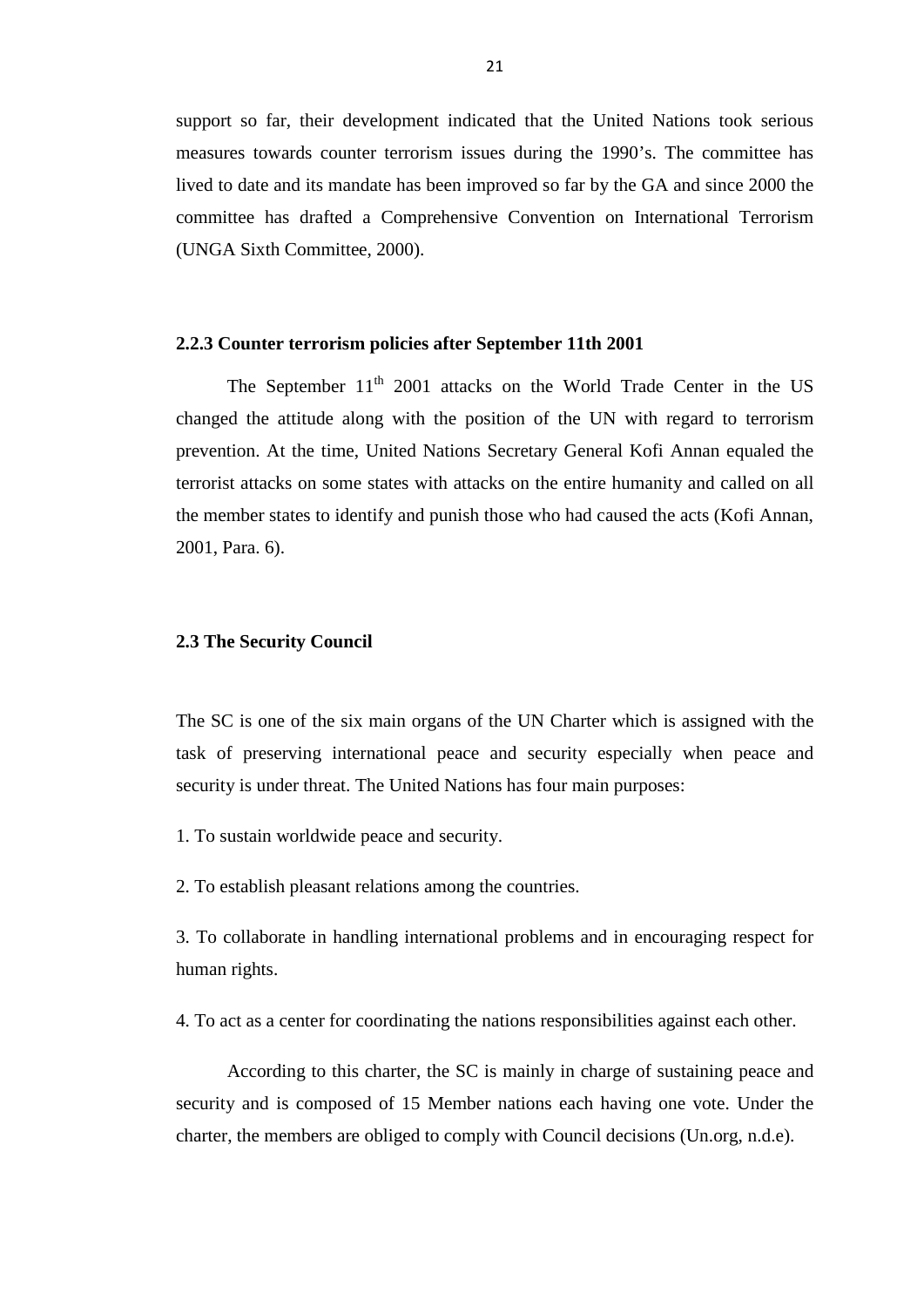The September  $11<sup>th</sup>$  attacks prompted immediate response from the SC requiring States to take serious measures against terrorism. On 12th September 2001 the SC passed Resolution 1368 which acknowledged the basic right of individual or collective self-defense as a lawful response to terrorist actions. This was a significant development because the attacks necessitated actions as part of self-defense mechanism even though the identity of the perpetrators was unknown (Boulden & Weiss, 2004). Russia for example took advantage of this resolution by suppressing Chechen rebels in Georgia in 2012 (Unwire.org, 2002). The Resolution demanded the international community to take whatever necessary measures to ensure that no terrorists acts take place through working together and implementing the related conventions and SC resolutions (UNSC Resolution 1368. 2001, Para. 1).ww

 Following this resolution, the Security Council passed Resolution 1373 in 2001 which received unanimous support from the member states (Comras, 2010). The Resolution included a number of obligations which all the member states have to comply with. It demanded that all the states not to support terrorist acts and not to provide them with shelter and even not to align with their supporters. The resolution also requires that member states cooperate together to prosecute and punish terrorists as well as hunt down terrorists and their supporters by improving effective border controls and through preventing the attainment of weapons and explosives by the terrorists, It also calls on nations to prevent the terrorists from gaining any financial support or help of any kind by freezing their assets and closing or imposing sanctions against their financial institutions (UNSC Resolution 1373, 2001).

 This resolution share a number of common elements with the International Convention for the Suppression of the Financing of Terrorism 1999, however, Resolution 1373 asks all the states to comply with its articles (Boulden & Weiss, 2004). The Resolution itself is legislative although it is not drafted meticulously as an international Convention because a number of elements are not defined which makes the states interpret them freely based on their domestic issues leading to confusion sometimes as a result. For instance, the issue of financing can be interpreted as the criminalization of terrorist financing and some states may fund their financial organization because of their political goals while some other states may criminalize the same institution (Boulden & Weiss, 2004). This feature of the definition prevents uniformity of actions (Boulden & Weiss, 2004).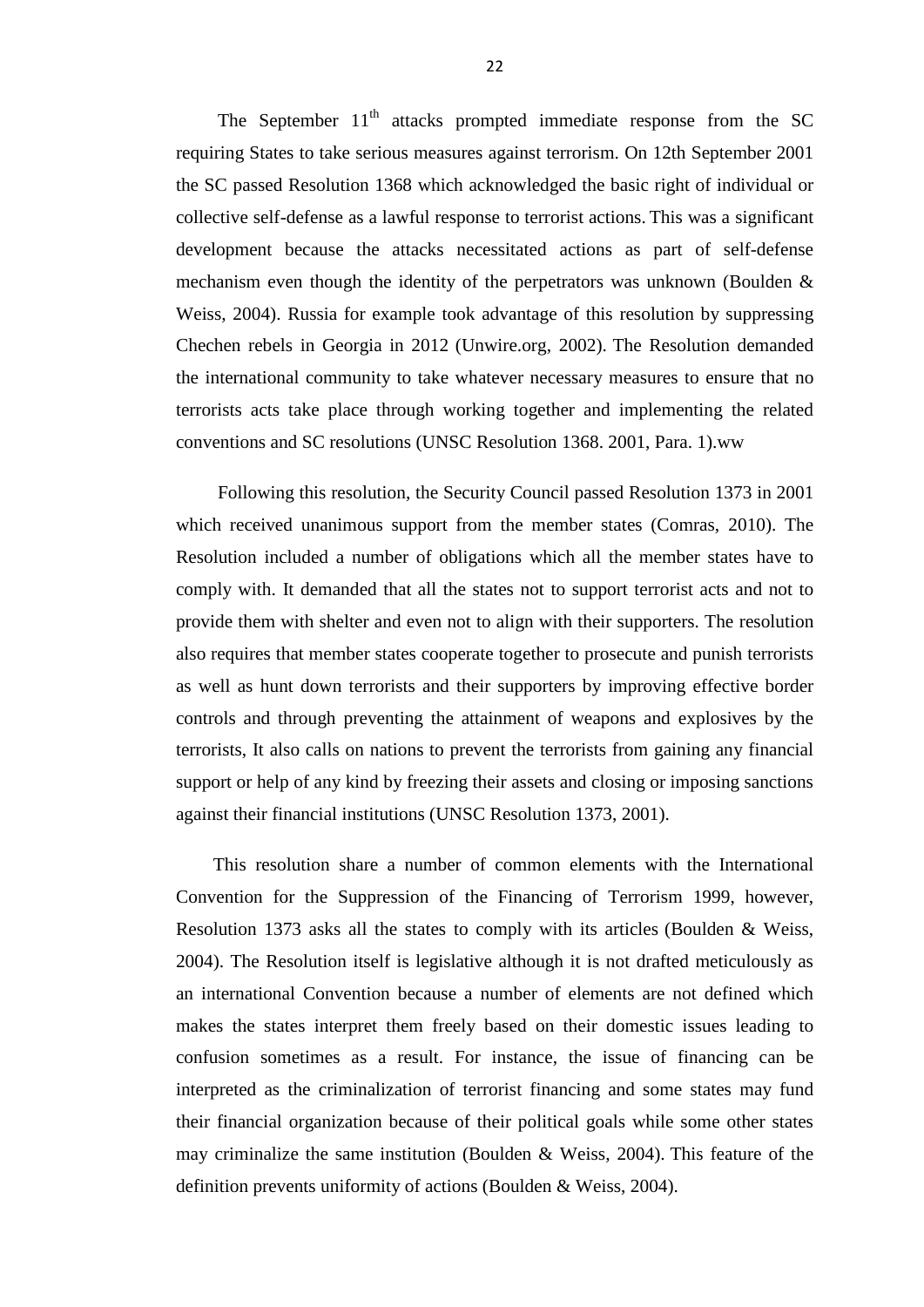There is another problem with the resolution, and that is the lack of common criteria with regard to the terrorism definition, that is, each states has to interpret the definition in its own domestic way (Comras, 2010).

 These existing problems have made the definition of terrorism even more problematic even after the events of September  $11<sup>th</sup>$  because as mentioned earlier each nation has to interpret it its own way. Moreover, the obligations of the resolution are too costly for many nations to implement. A number of the nations are also the countries that are safe haven for terrorists (Boulden & Weiss, 2004).

In response to such problems, the UNSC established the Counter-Terrorism Committee to monitor and implement such resolutions (Un.org, n.d. f). The Committee makes sure that states follow the resolution and help the nations to implement the resolutions by giving necessary assistance and support. The committee is supported by its Executive Directorate which assesses preliminary implementation and the counter terrorism situation in each country, based on information received through international organizations and public sources (unodc.org, 2010).

 However, the committee cannot monitor and carry out its mandate in all 193 member states (Boulden & Weiss, 2004). In fact it acts more like an information sharing and cooperative executive body, moreover, it is a matter of time before nations fully implement the resolution fully.

 Finally, we need to point out that although the UNSC has played an active role especially after September 11th to combat terrorism, the SC has failed to offer a generally accepted definition of the term terrorism which has left the Council open to continued criticism.

# <span id="page-33-0"></span>**2.4 The General Assembly**

 The next organ of the United Nations is the GA which is the main policymaking organ of the UN which is comprised of all 193 Members countries. This organ makes decision on key issues such as peace, security, budgetary matters, and acceptance of new member states. To ratify these decisions, the vote of a two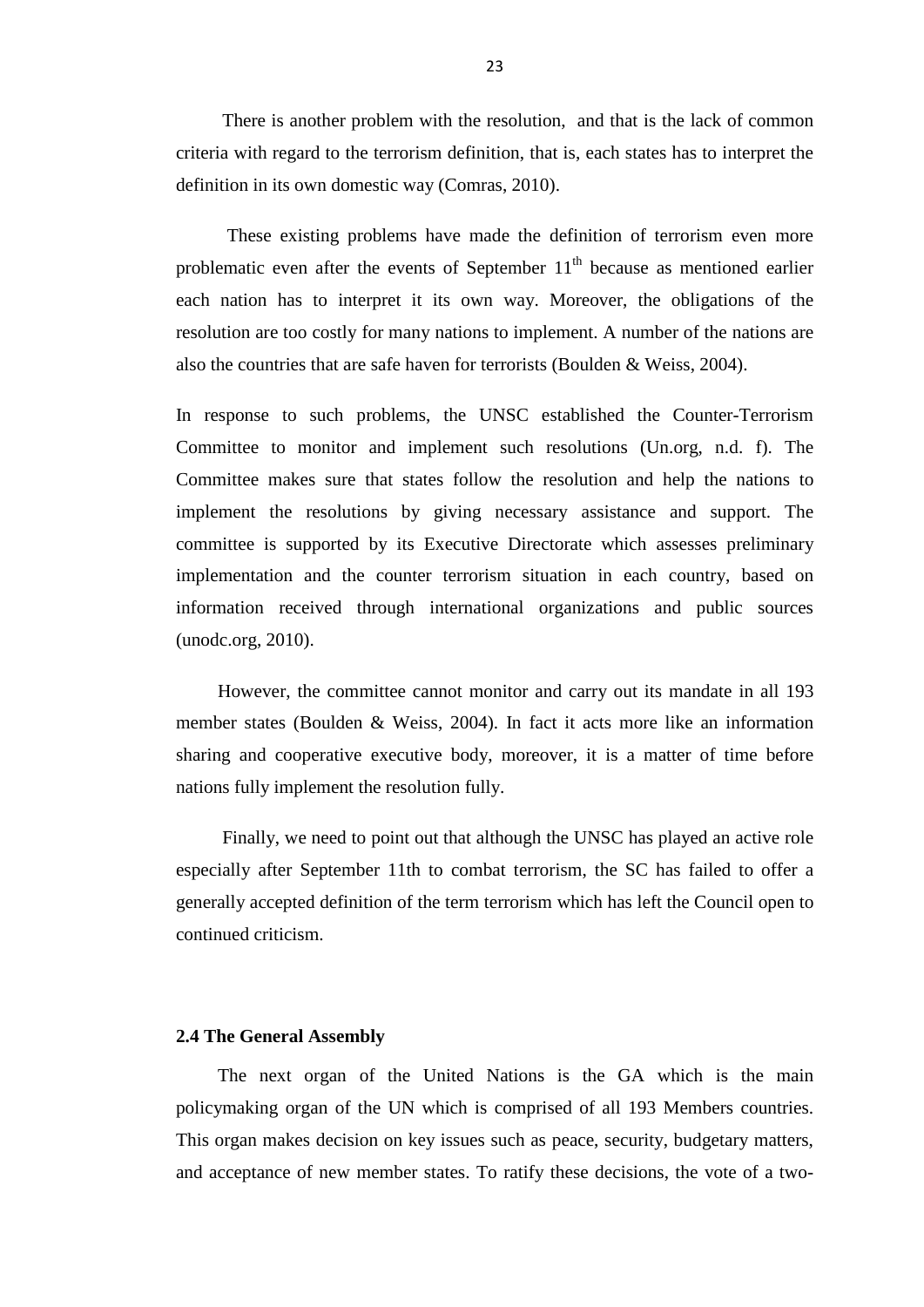thirds majority of member states is required, while for other less important decisions, the majority vote is required (Un.org, n.d. g).

 This organ has actively discussed counter terrorism matters for more than two decades. It first got involved with such matters in 1996 after the establishment of an Ad Hoc Committee on international terrorism through Resolution 51/210. This Ad Hoc Committee has negotiated a Comprehensive Convention on International Terrorism since 2000 (Un.org, n.d. g).

 In the next section, first the Comprehensive Convention on International Terrorism will be discussed, and then the Global Counter Terrorism Strategy and the Universal Legal Framework against Terrorism as the main contributions of the GA to the UN counter terrorism policy will be explained.

#### <span id="page-34-0"></span>**2.5 Comprehensive Convention on International Terrorism**

 The Ad Hoc Committee has been actively involved in negotiating a comprehensive convention on terrorism which has been precipitated since the September 11th attacks because since then the War on Terror has taken a new dimension. However, after about fifteen years since those discussions started, still we lack an internationally agreed upon comprehensive convention and definition of terrorism.

 The committee has reached a draft definition of terrorism after modifying and changing the definitions through discussions with different member states. The current definition of the terrorism of the Ad Hoc Committee as outlined within draft Article 2 is as follows:

"Any person commits an offence within the meaning of the present Convention if that person, by any means, unlawfully and intentionally, causes: (a) Death or serious bodily injury to any person; or (b) Serious damage to public or private property, including a place of public use, a State or government facility, a public transportation system, an infrastructure facility or to the environment; or (c) Damage to property, places, facilities or systems referred to in paragraph 1 (b) of the present article resulting or likely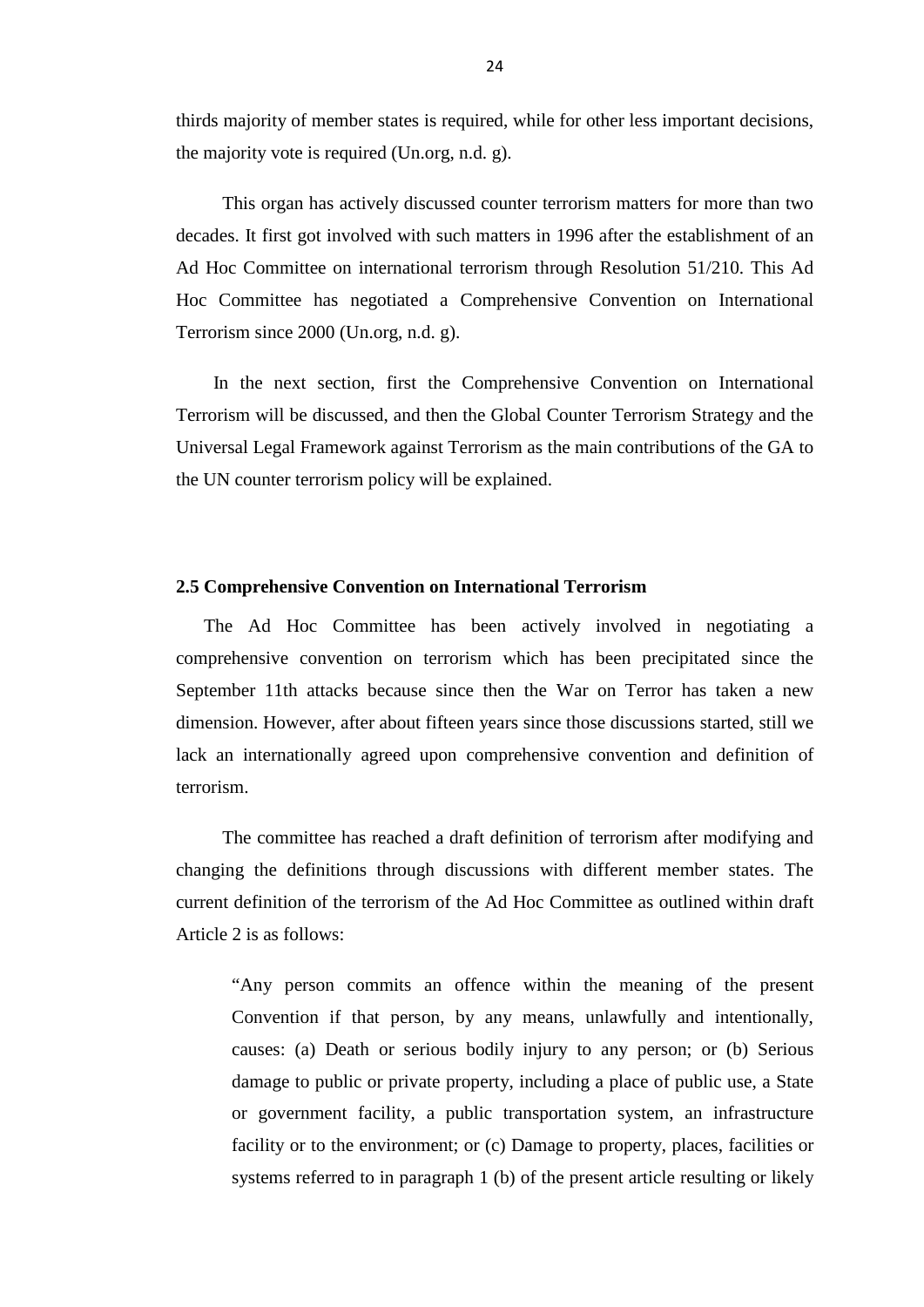to result in major economic loss; when the purpose of the conduct, by its nature or context, is to intimidate a population, or to compel a Government or an international organization to do or to abstain from doing any act" (GA Resolution 51/210, 8-12 April 1996).

 This definition is also reflected in the draft Article 3 in which rights, obligations and duties of countries and individuals under international law have been recognized while the activities of armed forces during conflict have not been included in this definition. The two articles are quite similar in their definitional elements.

 One of these obstacles is as mentioned earlier 'the right to self-determination' within the definition. The Comprehensive Convention negotiations state that any definition of terrorism has to distinguish between acts of terrorism and the lawful struggle of peoples under foreign occupation in the exercise of the Right to Self-Determination. This inclusion was put forward by the Organization of the Islamic Conference although there was opposition on the side of the western powers and India (Díaz-Paniagua, 2008).

 The issue was raised again during the Ad Hoc Committee negotiations in 2013 in which the representative of Egypt, speaking on behalf of the Organization of the Islamic Conference, emphasized a new dimension of the definition by highlighting the main roots of terrorism such as unlawful use of force and denial of selfdetermination right of the people who live under foreign occupation. The representative stressed the need to differentiate between terrorism, and the genuine right of individuals to battle against foreign occupation (Un.org, 1996 h).

 In addition to the Self Determination debate, the negotiators noted that terrorism should not be associated with any specific belief, faith, race, culture, society or group. It seems that there is not going to be a agreement on the definition of terrorism in a near future and throughout the Ad Hoc Committee and GA Working Group meetings, this has been raised again and again. The Ad Hoc committee has done a lot to find a common understanding of terrorism, but it has not been able so far (Friedrichs, 2006).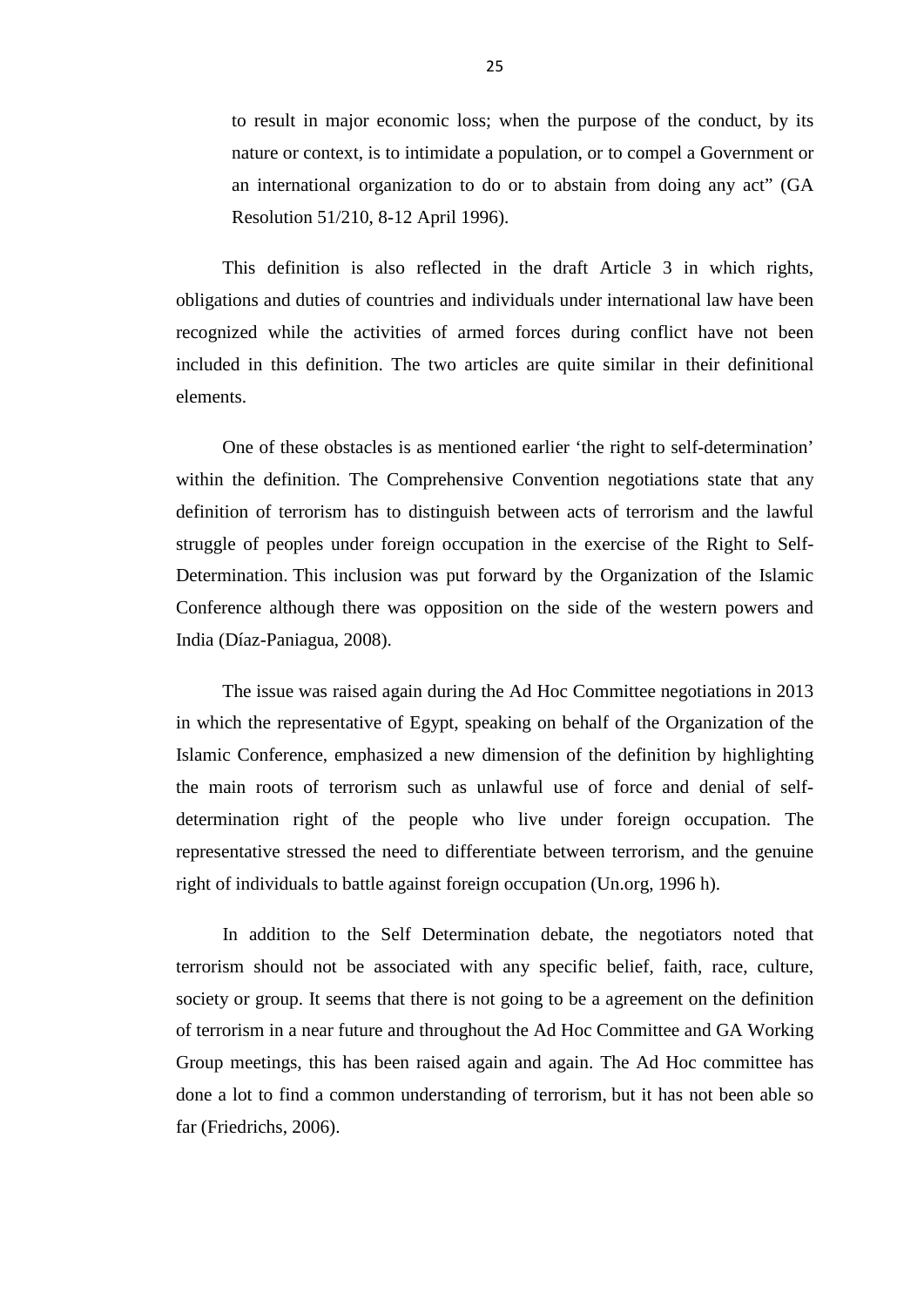#### <span id="page-36-0"></span>**2.6 Global Counter Terrorism Strategy**

 The first main instrument developed by the GA after September 11th 2001 was the Global Counter Terrorism Strategy. This strategy addressed issues such as threats, challenges, changes, the roots of terrorism in a more comprehensive manner in 2004 (UN department of public information, 2004).

 Following this report, especially on the anniversary of the Madrid train bombings, the UNSG Kofi Annan outlined the five main elements of such a strategy as follows:

1. Preventing groups from resorting to terrorism as a tool to reach their a;ims

2. Deny terrorists any means to launch attacks;

- 3. Preventing the states from sponsoring terrorists;
- 4. Developing state capability to deter terrorism;
- 5. Protecting human rights against any means of terrorism (un.org, 2005).

 This speech marked the beginning of an era of in which all the members clearly agreed on condemnation of terrorism in any manner, by any individual or groups, and for any purposes. The state members also tried to come up with a Comprehensive Convention on rooting out international terrorism by providing a common definition within the Ad Hoc Committee. They also demanded the GA to further develop the elements of a Global Strategy so that appropriate counter terrorism measures could be taken (un.org, n.d. i).

 In a report released by the SG on a Global Counter-Terrorism Strategy, the previously mentioned five elements were redefined and more measures were added which were specifically associated with the improvement of the United Nations, to be capable of dealing with the threat of international terrorism (un.org, n.d. i). Based on the report, on the 11th May 2006 the GA came up with the United Nations Global Counter Terrorism Strategy on the 8th September 2006.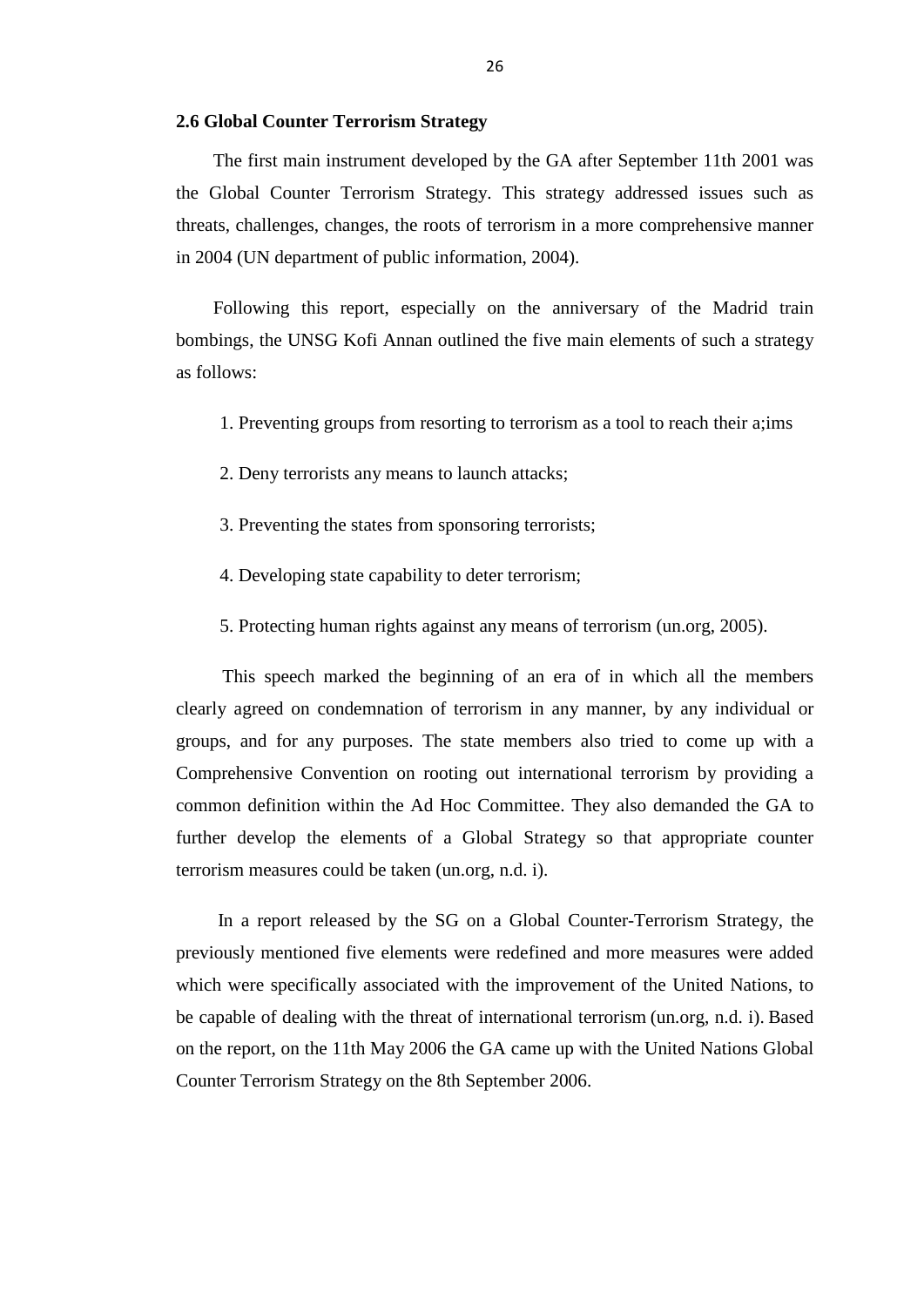This strategy consists of a comprehensive Resolution and an annexed plan of action which condemns terrorism its entirety and is discussed in most of the World Summit and Secretary General's meetings (Un.org, n.d. j).

 Further, the strategy contains four pillars of action. The first one deals with the circumstances leading to the spread of terrorism. To which United Nations need to negotiate on a mutual dialogue through encouraging common tolerance and understanding among states, cultures, religions and different ethnic groups of people. The second pillar deals with necessary measures to prevent terrorism through which States need to cooperate with each other in preventing terrorist activities as well as prosecuting the perpetrators. The third pillar addresses the improvement of States' as well as the United Nations' capacity in terrorism prevention. Finally, the fourth pillar outlines measures which call for deference of human rights and the rule of law (Un.org, n.d. j).

 Since its establishment, the framework has undergone various revisions. On its first review on the 8th September 2010, the member states condemned international terrorism and demanded that states implement the strategy. The second revision also took place in 2012 with similar success (Un.org, 2010. k).

It is important that all 193 nations approve the strategy so that United Nations counter terrorism policy could receive the necessary legitimacy. Such approval also paves the way for the United Nations to cooperate with regional organizations and sectors to have a synthesized international approach to prevent and combat terrorism (United Nations,  $42<sup>nd</sup>$  Conference, 2007).

Although the strategy has received enough attention and support, there is still a huge gap between international rhetoric and what the states domestically practice. Therefore, it does not have the authoritative status of an international Treaty. Moreover, it does not offer an independent definition of international terrorism.

 Furthermore, the approach of the strategy is not suitable for all the regions and it is said that it is been suitable for northern hemisphere while most of the casualties of terrorism take place in the southern hemisphere. The countries from the southern hemisphere seem to lack the financial resources to prevent and combat terrorism.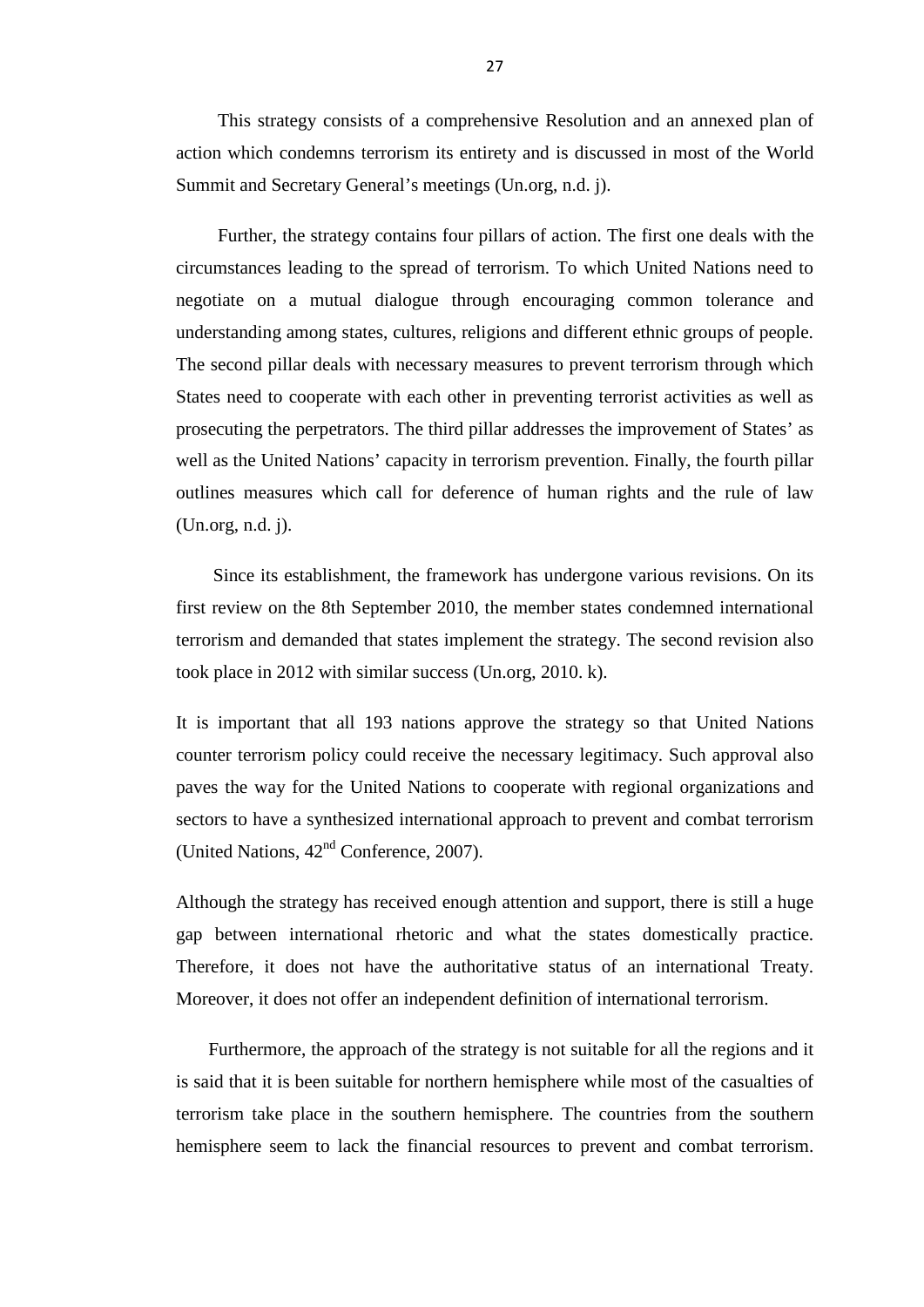Therefore, the strategy shows a lack of understanding of the culture differences of the member states (United Nations,  $42<sup>nd</sup>$  Conference, 2007).

 As a result, it seems that there still to have a long way to be able to implement such strategies, although this does not degrade the role of the GA. Importantly, the strategy can be considered as the first international agreement on comprehensive matters of counter terrorism through which the member states realized that in order to combat terrorism member states have to cooperate with each other.

# <span id="page-38-0"></span>**2.7 Universal Legal Framework against Terrorism**

The strategy also benefits from another necessary GA initiative. The strategy also demands that all the nations make sure to implement the Conventions and Resolutions contained in the Universal Legal Framework against Terrorism (Un.org, 2010). In this thesis, this Framework plays a very important role because it offers the only definition of international terrorism in force which is included in one of its Conventions.

 The Universal Legal Framework against Terrorism is a set of globally accepted instruments including a number of legally binding standards which States need to follow to root out terrorism. The Framework includes s terrorism several related issues and has developed since 1963. It includes a set of elements that intend to increase international cooperation and protect the rule of law. These elements are of two different groups: six UNSC Resolutions (1267, 1999; 1373, 2001; 1456, 2003; 1540, 2004; 1566, 2004; 1624, 2005).

 The scope of the 18 Conventions is subject to interpretation that is they are intended to prosecute the acts of non-State agents without discussing directly the State terrorism. Since its adoption in 1999, it has demanded that all member states to condemn terrorism in all its entirety by whoever committed (Un.org, 1999). This seems to indicate that an act of State terrorism is prosecuted without considering the status of the perpetrator. Moreover, there are a number of provisions that require the Convention protect the rights of countries and people under international law which is actually the purpose of the UN, IHL and other relevant Conventions. Further, some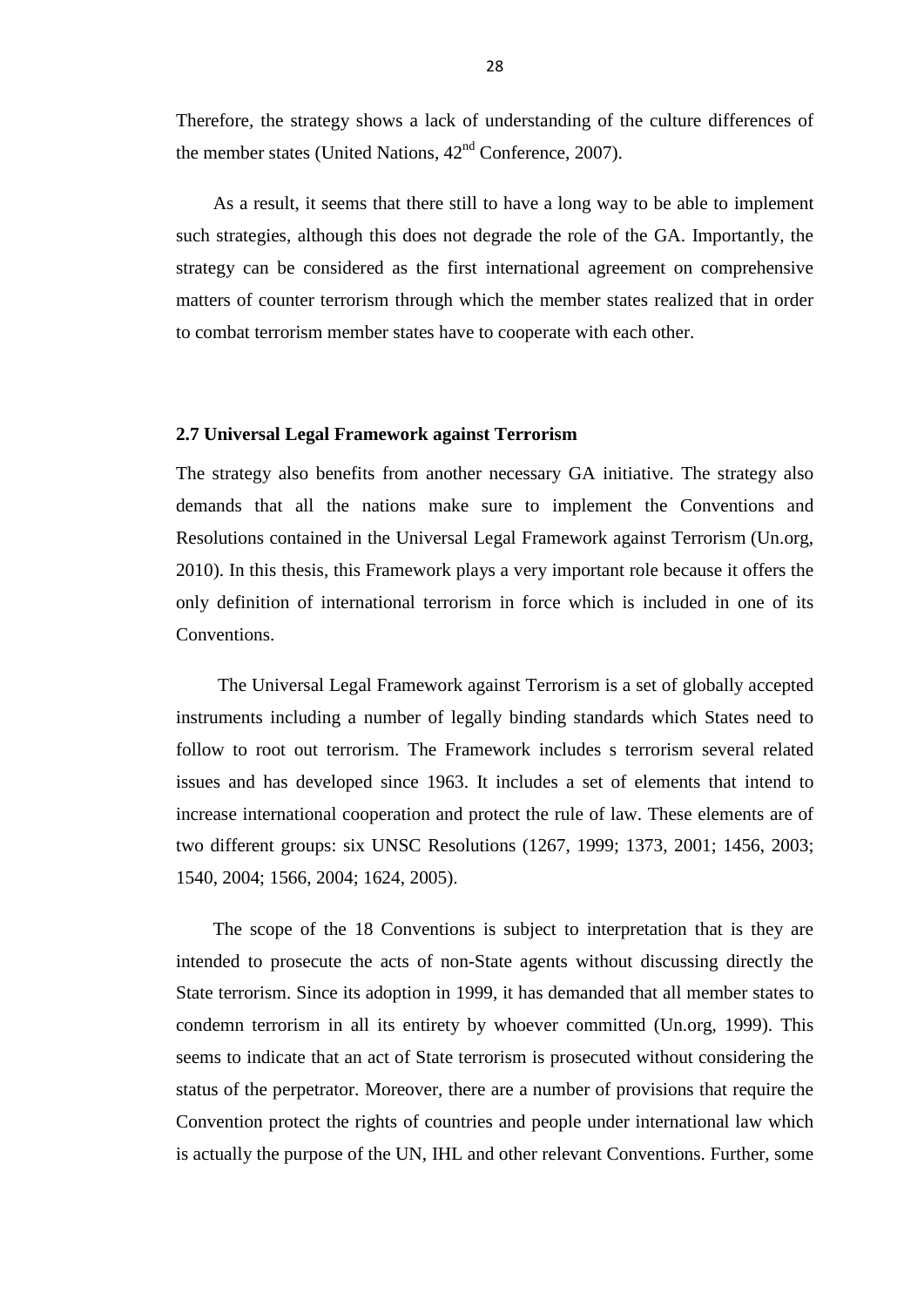of the provisions exempt some State agents from prosecution which is why the scope is still open to interpretation (Un.org, 2010).

 However, common mechanism in the Conventions is the element of jurisdiction or the principle of extradite or prosecute. Under this principle, the perpetrators are either persecuted in their own states or are extradited to a third country for trial (Un.org, 2010).

The State should also persecute the terrorists if it does not extradite them so that terrorists do not terrorize and commit acts of terrorism. To operate effectively, this principle needs to be operated together with the other accompanying jurisdictional mechanisms in the Convention. To this end it is also very important that information be exchanged swiftly between the states (Un.org, 2010).

These 18 Conventions need to be ratified by the member states, however, some states have not been willing to implement them for example a landlocked country may not see the relevance of the 18 conventions for their country because for such a country implementing maritime obligations is meaningless. The monitoring bodies and organizations demand that all states follow the international cooperation elements of each Convention because a landlocked country may commit a maritime crime outside its borders. Therefore, the United Nations emphasizes that all Conventions are relevant and need to be followed by the member states (Un.org, 2010).

 As a result, states need to be provided with the monitoring capability and technical assistance to be able to implement such framework which is outlined in the Global Counter-Terrorism Strategy in paragraph III-7 of the Plan of Action (Un.org, n.d. l).

 The next category is six Security Council Resolutions which complement the Conventions. As stated earlier, these Resolutions need to be followed by all United Nations Member States. The resolutions condemn the international terrorism and demand that some mechanisms need to be put in place for international cooperation though each Resolution does not provide much detail on the implementation procedure. This problem points to the important role of the Universal Framework which ensures that all United Nations counter terrorism instruments to be seen and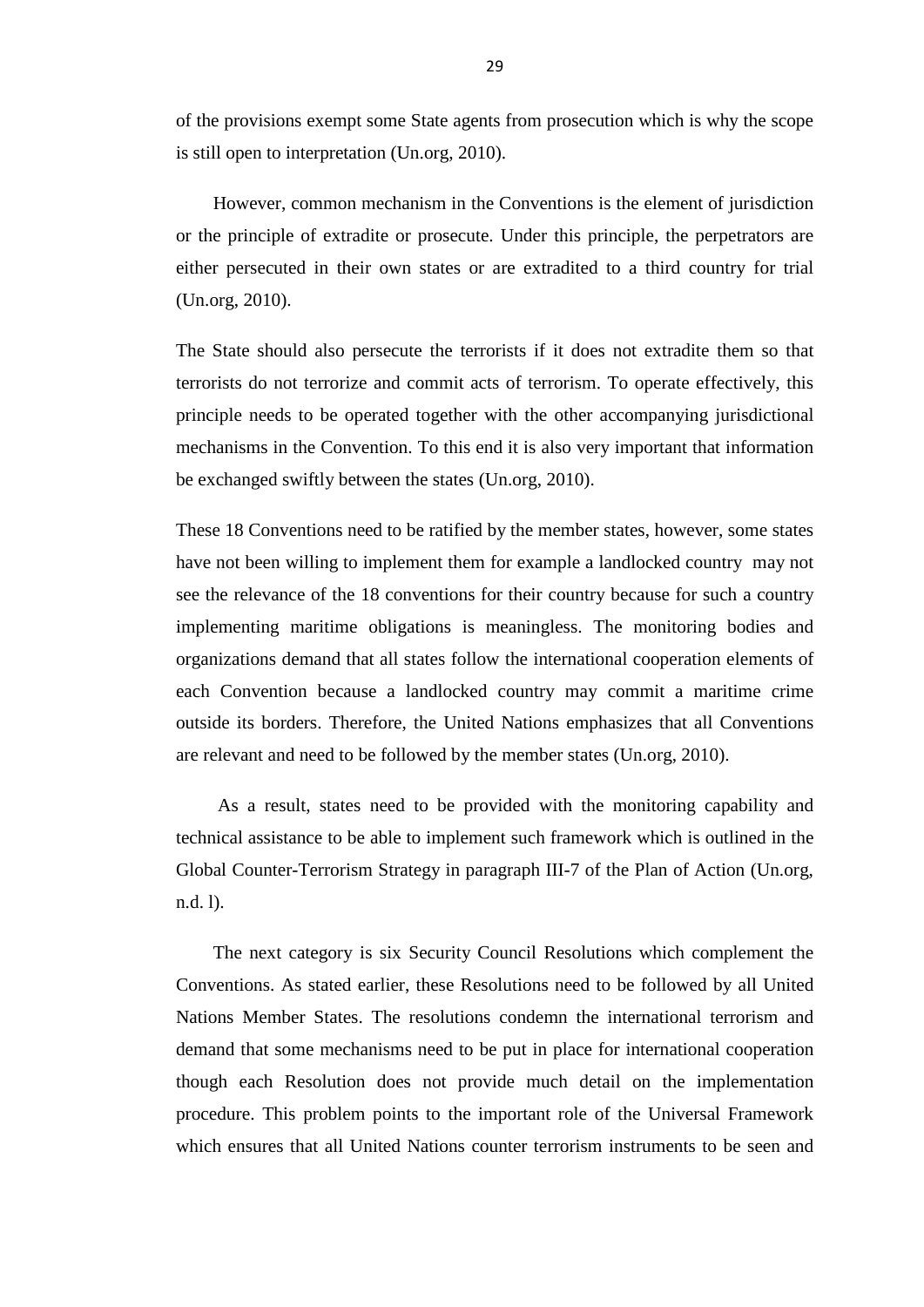reinforced together. However, such reinforcement could have further been improved if a definition of international terrorism was included in the framework.

 Moreover, the Framework needs to be implemented nationally which requires stable national institutions and appropriate policies to allow for full international cooperation. That is, state policies and regulations play a pivotal role in the implementation of each Convention or Resolution and prosecution of crime. If states do not cooperate with each other implementation of Conventions and Regulations will be impossible because there is no international organization for such purpose. Although the International Criminal Court persecutes many crimes such as war crimes and genocide, terrorism due to its nature and ambiguity of definition is not an issue to be dealt with in such a court (Cohen, 2012). As a result, international law plays a guiding role rather an adjudicator role in counter terrorism issues which leads to lack of uniformity and differing implementation procedures (Cohen, 2012).

 It is noteworthy that the Universal Framework is an important instrument playing a pivotal role in the organization of the UN counter terrorism Conventions and Resolutions. It reflects the historical roots of the UN counter terrorism policy and acts as a reference where states can refer to on the topic and implementation of terrorism and counter terrorism policies. Furthermore, it plays an important role in international cohesion on the Comprehensive Conventions definition within the Ad Hoc Committee.

#### <span id="page-40-0"></span>**2.8 UN Conventions on Terrorism**

 Since now, the UN has adopted 13 major conventions to address terrorism. The first convention, the Aircraft Convention, was adopted on 14 September 1963 in Tokyo in Japan. This convention offered a number of solutions for in-flight terrorist acts and the persecution procedure. In 1970- 71, two more similar conventions were adopted. These conventions were modified later in 1988 to include terrorism at an international aviation scale because the previous conventions were mostly related to domestic airports and flights (Gorman, 2015).

 The Diplomatic Agents Convention was another convention that the UN adopted in its effort to prosecute those who threaten, attempt, or carry out actions an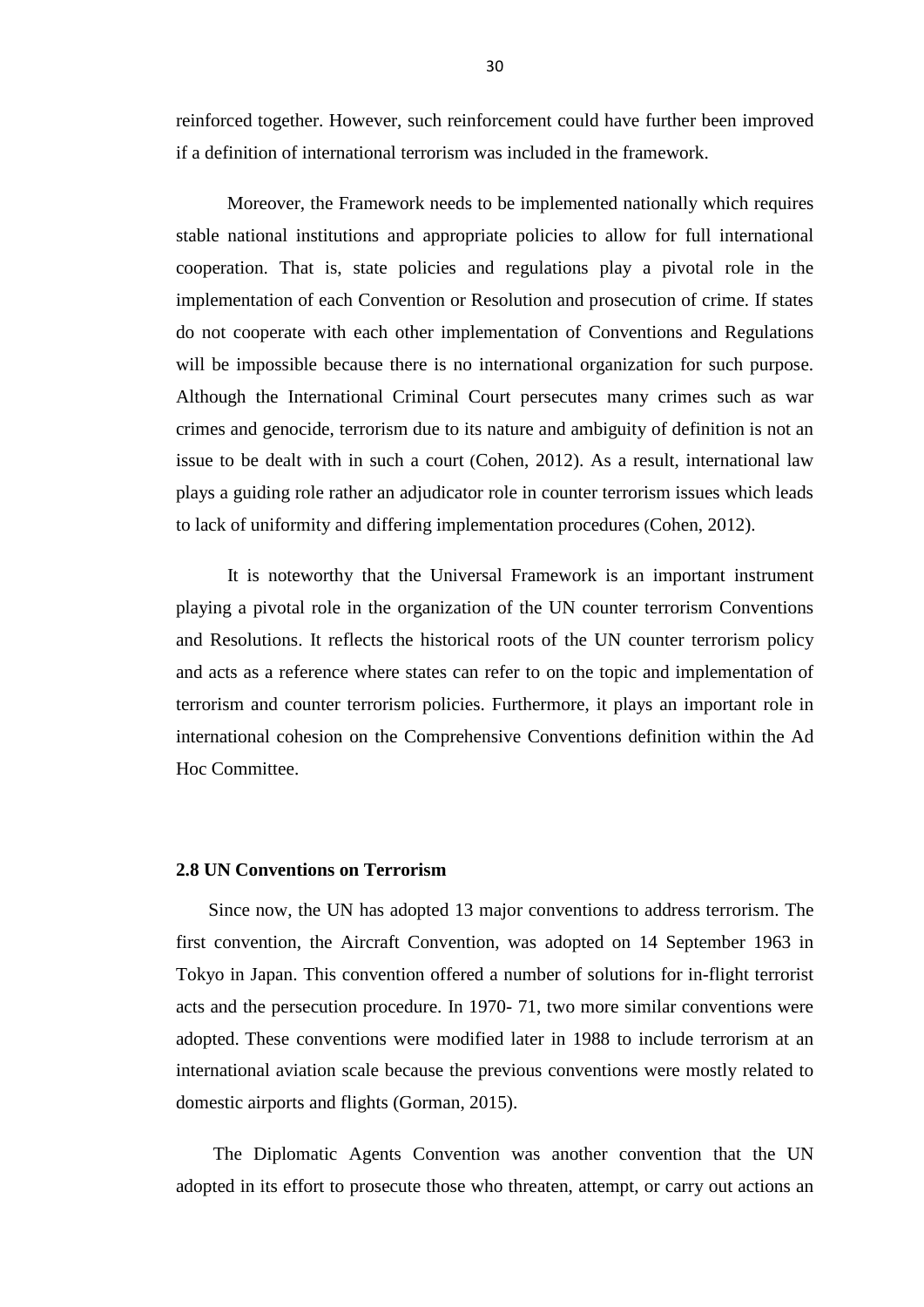internationally protected person. The Hostages Convention is the fifth UN convention against the Taking of Hostages which stipulates that it is not lawful to

detain another person in order to compel a third, party, namely a State, an international intergovernmental organization, a natural or juridical person, or a group of persons, to do or abstain from doing any act as an explicit or implicit condition for the release of the hostage. (Convention on the Prevention and Punishment of Crimes Against Internationally Protected Persons, 1974, art. 1)

The UN adopted this Convention to make it unlawful for the people or organizations or even states to use innocent individuals as bargaining chips in return for certain demands.

 The Nuclear Materials Convention is also another convention that the UN adopted 1980 to make the possession, transportation, or application of nuclear materials causing death or injury a criminal offense. The 1991 Plastic Explosives Convention is an extension of the Nuclear Materials Convention which deals specifically with detonation of these items aboard aircraft (Convention on the Prevention and Punishment of Crimes against Internationally Protected Persons, 1974.art. 1).

 The Maritime Convention and its protocol is another convention adopted in 1988 by the UN in an effort to address maritime terrorism both against ships and fixed offshore platforms (Un.org, 1992).

 The Terrorist Bombing Convention is another recent convention that the UN adopted in 1997 stating that it is a crime to organize, direct or carry out bombings or any other explosives in public places with the aim of killing, injuring or destructing a public or individual property to require a government or an international organization to do or not to do anything. This convention asks the member states to prosecute the perpetrators or criminal offenders through appropriate penalties. It puts the responsibility of prosecution upon the member states themselves not upon the Security Council.

 The Terrorist Financing Convention is the next convention that the UN adopted in 1999 for the Suppression of the Financing of Terrorism in order for the member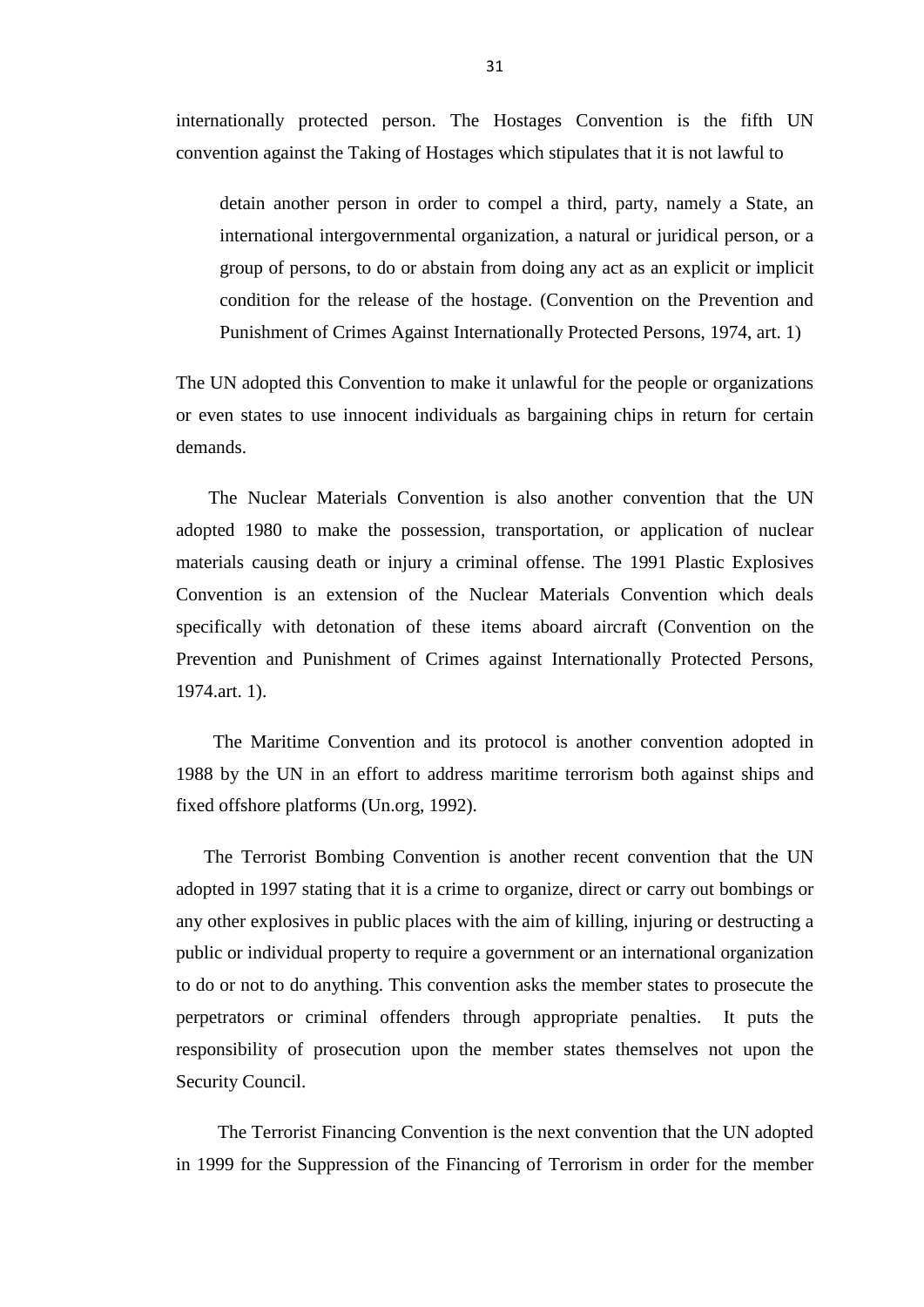states to prevent the financing of terrorist directly or indirectly. Like the Bombing Convention, this convention also puts the responsibility upon the states themselves to prevent terrorists from financing. Since March 2004, 132 states have signed this convention but of which only 112 have ratified and accepted the process. This leaves 80 member states not yet accountable for preventing the financing of terrorist.

 The UN Global Counter- Terrorism Strategy (The Nuclear Terrorism Convention) is a recent convention that was adopted by the UN on 8 September 2006. This strategy offers a plan of action that demands that member states build their capacity to prevent terrorism of any kind. The strategy addresses a number of issues such as buying and selling drugs, unlawful arms trade, money laundering, and smuggling of nuclear or any other potentially deadly materials. The convention also involves cooperation of member states on issues of border and customs control.

 Since the end of 2001, the states have shown more willingness to accept and implement the 13 Conventions and fourteen countries have ratified 12 Treaties. All the member states have accepted the Nuclear Terrorism Convention (un.org, 2001).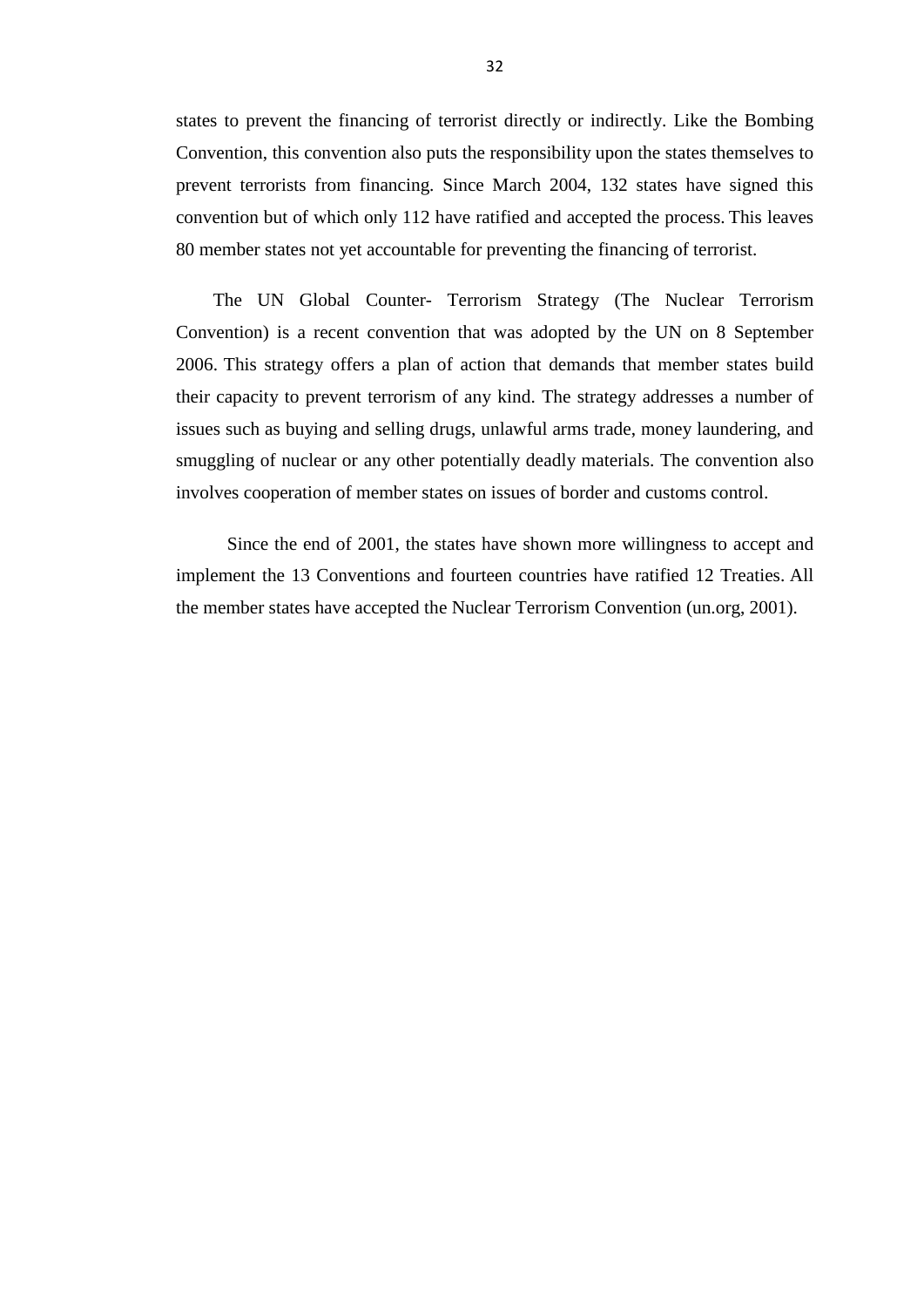# **CHAPTER THREE: FINDINGS**

# <span id="page-43-1"></span><span id="page-43-0"></span>**Introduction**

 The United Nations is an international organization which has played a very important role in reducing conflict and seeking for global peace. As we mentioned earlier, the important question for UN is its role in handling conflict and its peace keeping mission. According to article 1 of the Charter, the UN has to ensure international peace and security through nonviolent means and in line with the International law and the code of justice.

 Beside these nonviolent means of resolving conflicts, the UN can also take action especially when international peace is threatened and when there is an act of aggression (Un.org, n.d. m).

 The goal of this chapter is to examine the role of the UN in handling the crisis in Iraq especially after the rise of the (ISIL) or the (ISIS). This is a unique case worthy of further investigation.

#### <span id="page-43-2"></span>**3.1 The Role and Purpose of the United Nations**

As we stated in chapter one and two, the UN consists of some organs which are committed to perform certain duties. The SC is to handle crises. GA is responsible for main legislative, financial, and decision making issues, while Economic and Social Council makes sure that the quality of life worldwide is promoted. On the other hand, International Court of Justice adjudicates international legal cases and the UN Secretariat as the main decision-making organ of the UN usually run by one person is responsible for designating the secretary-general (Barash & Webel, 2002).

 The UN has to ensure peace and security around the world and make sure that nations have a friendly relation among themselves. It also brings all the nations at a table to discuss community problems and resolve problems such as illiteracy, and more importantly terrorism which has only been on agenda for a short time. This has been due to the changes in the nature and manner of terrorism especially after 2001.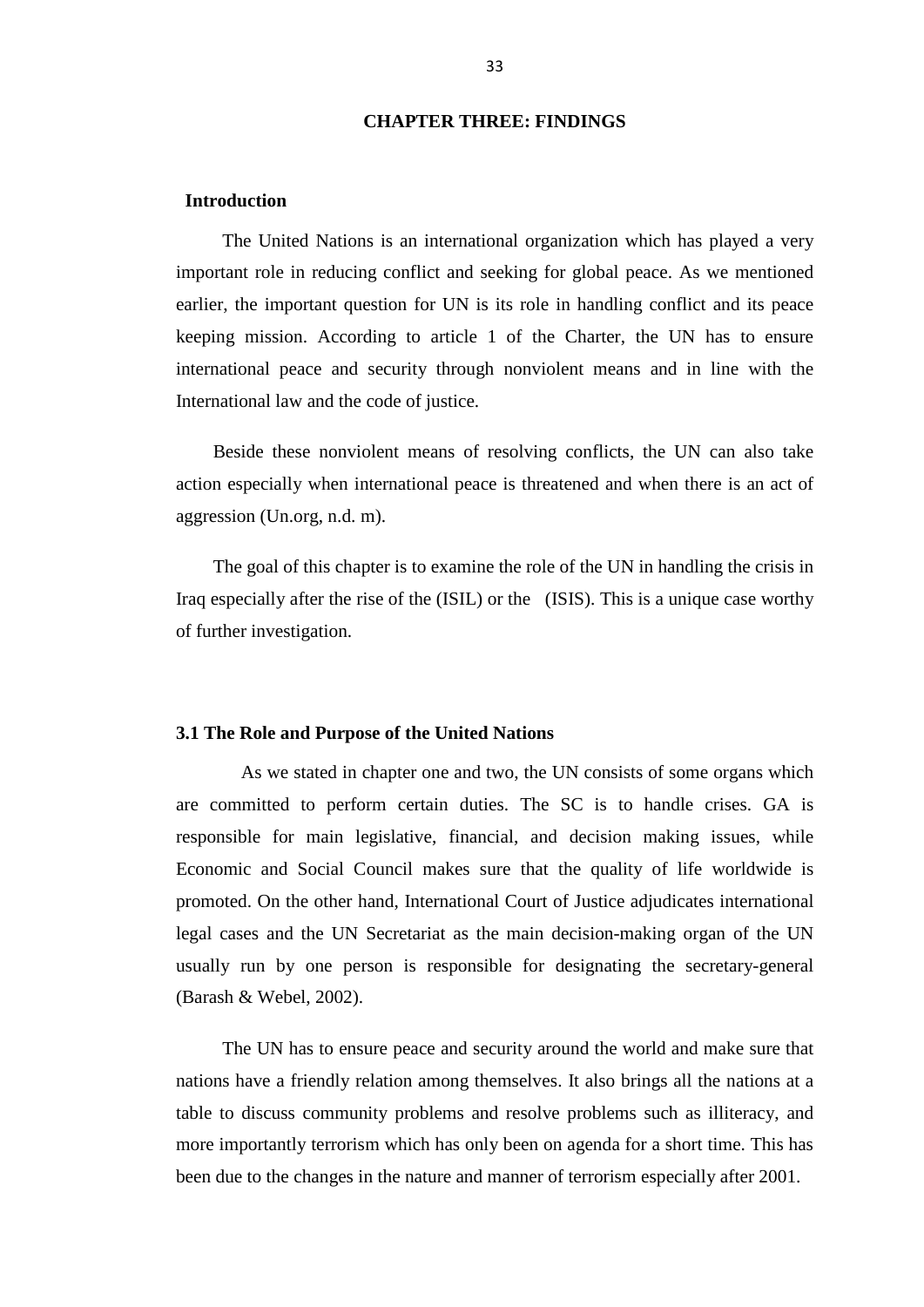At the moment, 193 nations are members of the UN and they decide on a number of issues. The most important mission or activity of the UN is peace keeping. Nowadays, the UN carry out peace keeping missions in the world especially in conflict zones such as Africa and Middle East (un.org, n.d. n).

 Further, the UN tries to establish peace, prevent conflict and adopts resolutions and conventions on a variety of issues such as the preservation of environment, handling refugee crisis and saving those trapped in natural disasters. Moreover, it also tries to encourage equality, individual rights, gender equality and community development. But our aim here is to investigate the role of the UN in protection of human rights and prevention of terrorism or terroristic acts (un.org, n.d. o).

 Furthermore, through the GA, the UN has acted as an organization to discuss international and national problems and issues of their member states. The UN has acted as a conflict resolver through the use of a third party involvement in some cases (un.org, n.d. o).

### <span id="page-44-0"></span>**3.1.1 The Role of the Security Council (SC)**

 The SC composing of 5 permanent members and 10 others rotating ones is the law enforcing organ of the UN with its binding recommendation and resolutions which have to be followed by the member states as stated in article 25 of the Charter. The SC usually estimates the damage to international peace and human rights in disaster areas before making a assessment. Usually, a problem or issue can be put forward by either a member state or the GA or the Secretary General. The SC first reviews its involvement in such cases. At first, a peaceful mechanism is offered; however, in some cases states do not abide by the UN decision due to their sovereignty or due to what they consider to be interference to their internal affairs. According to Chapter VII of the Charter, Article 39, the SC can evaluate any damage to peace and security and as a result take peaceful and diplomatic measures such as commercial sanctions and arm embargoes (article 41). However, according to article 42, forceful measures can only be taken in case of emergency and only by the Security Council.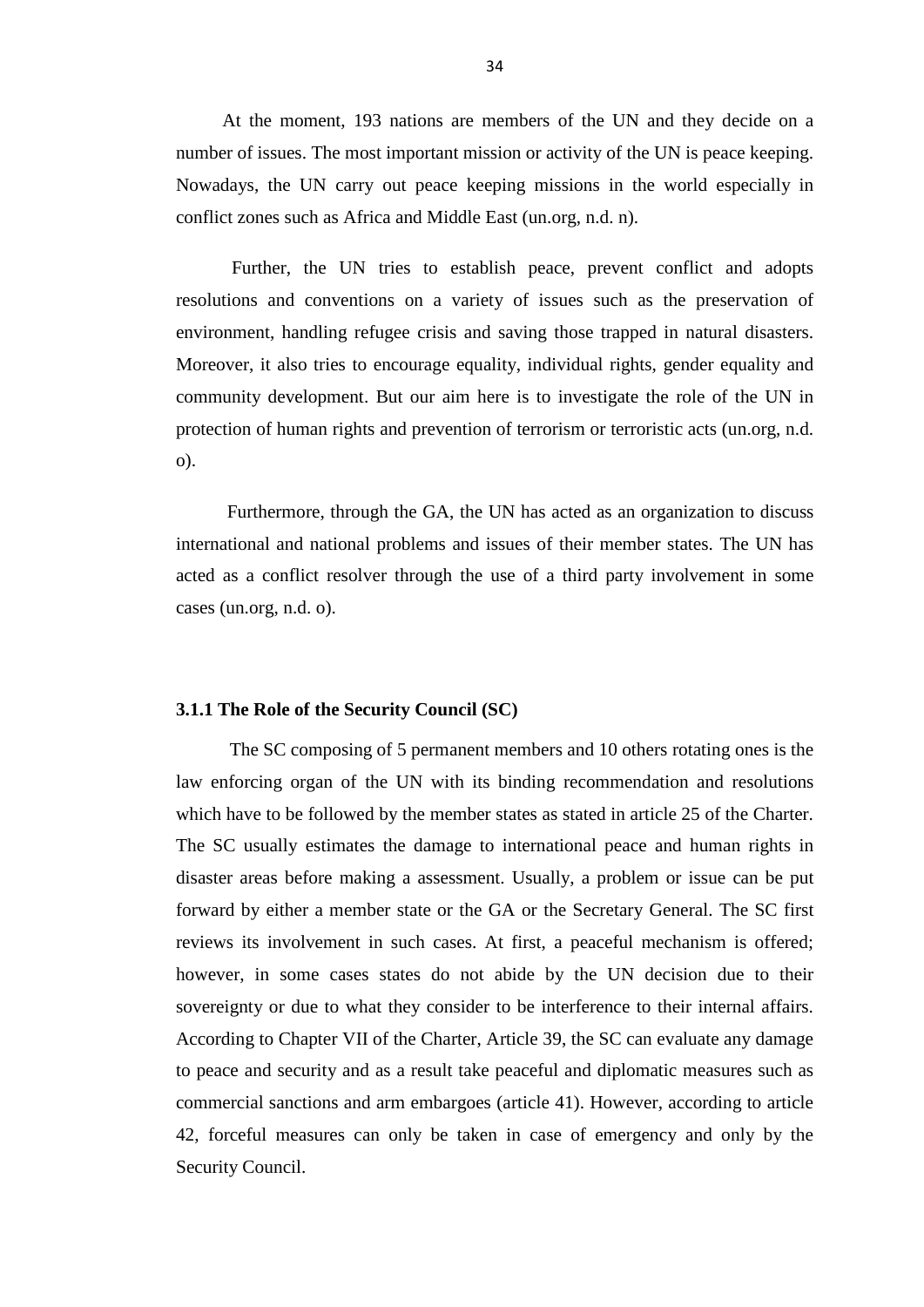Despite its main role in maintaining peace and security, the Security Council is not the only UN organ to solve the problems. Two other UN organs, the GA and the Secretary General can also intervene in resolving problems and ensuring global peace.

#### <span id="page-45-0"></span>**3.1.2 The Role of the General Assembly**

 The GA is a relatively less law enforcing body than the Security Council and acts as a forum for the member states (un.org, n.d. p).

Additionally, the GA's recommendations require a two-third majority votes to be effective. Moreover, it is making recommendations on nonviolent resolution of disagreements and do not approve of using force as is the case with the Security Council. Furthermore, according to article 12 of Charter, it cannot intervene or make suggestions in military conflicts unless the SC requires such recommendation.

#### <span id="page-45-1"></span>**3.1.3 The Secretary General**

 The UN secretary general is considered to be the managerial organ of the organization acting as a third party in most of the crisis in the world.

 Although the UN main organs such as SC, GA, and the Secretariat are directly involved in everyday activities of the organization, the International Court of Justice also has an important role by forming a fourth constituent of handling conflict (Un.org, n.d. q).

#### <span id="page-45-2"></span>**3.1.4 The International Court of Justice (ICJ)**

 The international court of justice started in 1945 as the chief judicial body of the UN under the UN Charter. It is an institution that settles disputes peacefully all around the world. However, the Court is not recognized by all the member states and only 63 of the 193 UN members agree upon the obligatory authority of the court and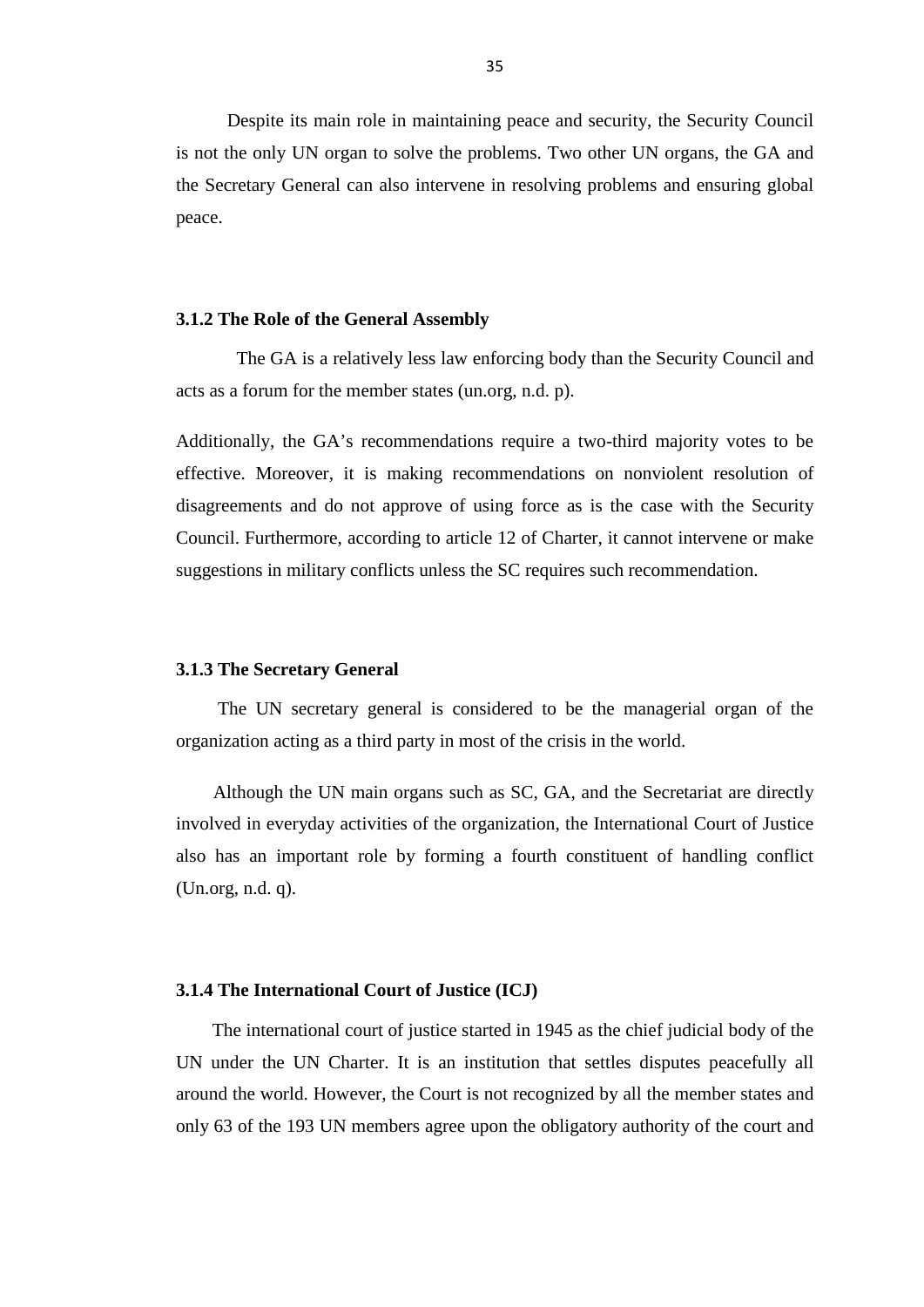130 nations (84%) would rather be cautious considering the non-compulsory clause declaration which limits the authority of the court (Powell & Mitchell, 2007).

#### <span id="page-46-0"></span>**3.2 The Islamic State (IS) or Islamic State of Iraq and the Levant (ISIL/ISIS)**

 The Islamic State (IS) or Islamic State of Iraq and the Levant (ISIL/ISIS) is a Sunni Islamist rebellious and terrorist group that has conquered a vast territory in north-western Iraq and north-eastern Syria since 2013 (Pike, n.d.). Ever since, the group has threatened the securities of both countries and has excessively violated human rights which has led to increased attention from the international community.

 In this section, we will outline the origin of the group and its affiliated groups, atrocities committed by the group, and UN humanitarian aid efforts as well as role in Iraq especially in Kurdistan Independent Region.

#### <span id="page-46-1"></span>**3.2.1 Background**

 The question of the successor ('caliph' in Arabic) of the Prophet Muhammad after his death (632 AD) led to a fierce dispute and feud among his relatives. Despite the support of some of his friends for his cousin and son-in-law Ali, the majority voted for Abou Bakr because they thought he was a better choice for the position. After years of skirmish in 661 AD Ali was assassinated. In 680 AD his son who was the grandson of Muhammad as well was decapitated by the caliph's supporters. After that incident, Muslim were divided in two branches of the Sunnis those who supported the caliphs succeeding Muhammad and the Shiites those who believe the in Ali and his sons. Sunnis are in majority and Shiites only make up 10-13% of Muslim population. In many parts of the world, the two groups live peacefully but their religious divergences have led to skirmishes during the past centuries. However, among the Sunnis, Salafis seems to be the most extremists. A fraction of this group believes that they have to confront those who believe in other versions of Islam. This fraction is considered to be Salafi jihadists or Jihadi Salafis (Pichon, 2015).

 Among Salafi jihadists, ISIS or ISIL was an offshoot of Al-Qaeda, known as 'Al-Qaeda in Iraq' which was established in 2004 to fight against the US invasion and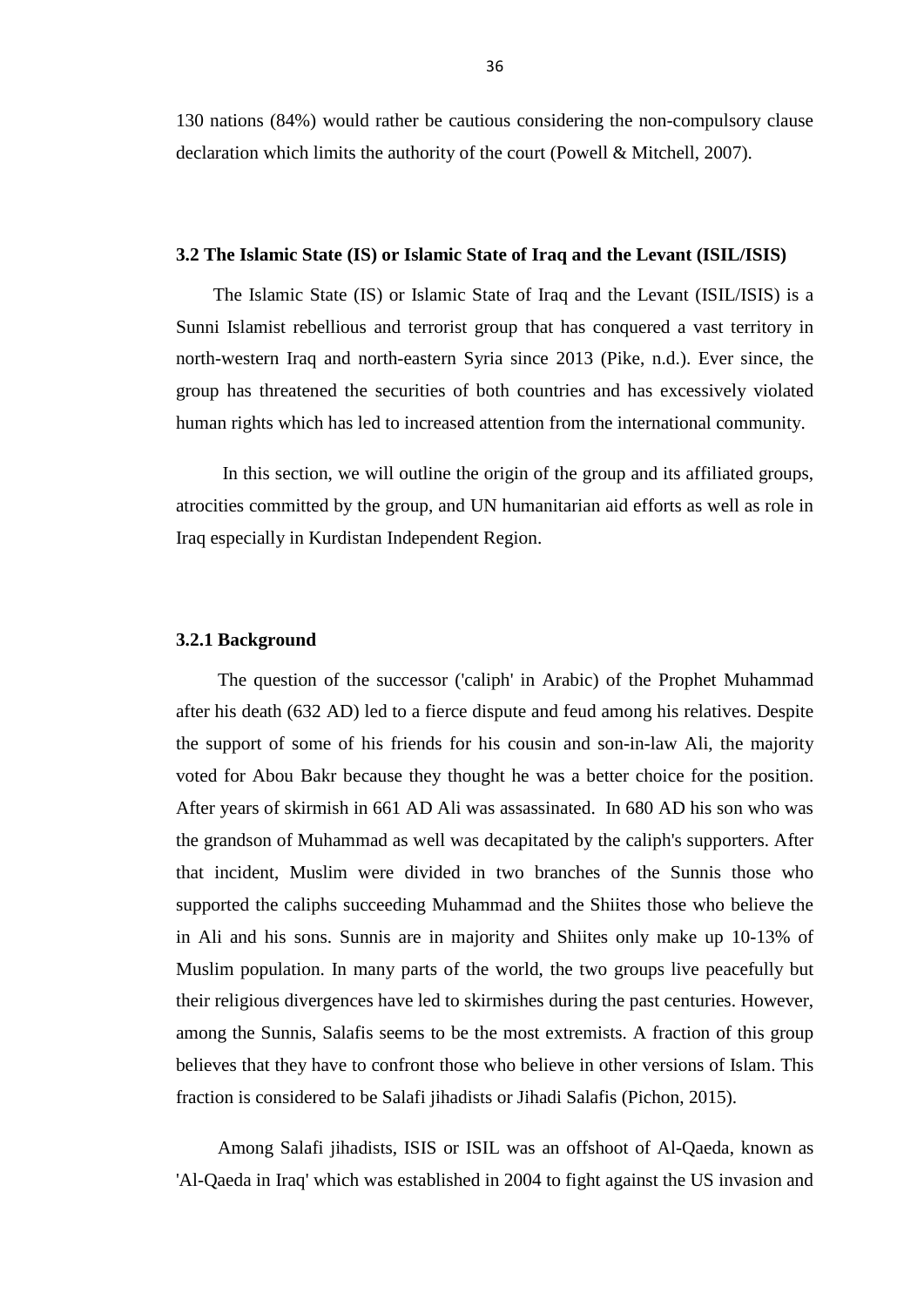the Shiite-led government that it brought to power. The group's ideological and organizational roots took shape by the late Abu Musab al Zarqawi in Iraq between the years 2002 and 2006. After his death by the U.S. forces in June 2006, Al-Qaeda leaders formed a coalition which was referred to as the Islamic State of Iraq (ISI). A year before US withdrawal from Iraq in 2010, two of the group top leaders was killed. However, this did not weaken the group and under new direction of Ibrahim Awad Ibrahim al Badri al Samarra'i (Abu Bakr al Baghdadi), ISI rebuilt its forces and continued its operations. Ever since the group has committed countless atrocities of human rights violation in Iraq as well as Syria. Since 2006, the relationship between ISIL and Al Qaeda leaders has not been clear. Once the Islamic State leaders stated that their group has not been affiliated with Al Qaeda, they declared themselves as an Islamic state rather than an organization which makes the group different from the Al Qaeda organization. In 2013, Abu Bakr al Baghdadi decided to unite his members in Iraq with those of the Syria-based Jabhat al Nusra which was rejected by the Jabhat al Nusra and Al Qaeda leaders leading to increasing tensions among Sunni extremists in the region (Pichon, 2015).

 ISIS is an unusual group with its own conception and position and is no longer affiliated with Al-Qaida. It only pledges allegiance to Baghdadi, its leader, ISIS is believed to be an ideology than an organization. Besides, although it is an radical organization, they believe in seeking atonement for regimes and rulers who have a different ideology or faith (Khashoggi, 2014).

 ISIS seems to have a complex network of funding resources by generating and receiving income from various sources. A huge part of its income comes from unlawful black marketing and illegal activities such as theft, abduction, blackmailing, arms and drug trafficking. According to the US-based Council on Foreign Relations, the group has been able to yield more than \$8 million from cities and towns in Iraq. It has also access to some oil fields and sells pirated oil (Petersen, 2014).It is also being sponsored by some unidentified individuals in the Gulf States (Trackingterrorism.org, n.d.).

The costly operations that the group does across Iraq and Syria and other countries allude to the massive resources that the group has at its disposal. The main targets of this group are Shias, Kurds and Christians although it targets Western facilities and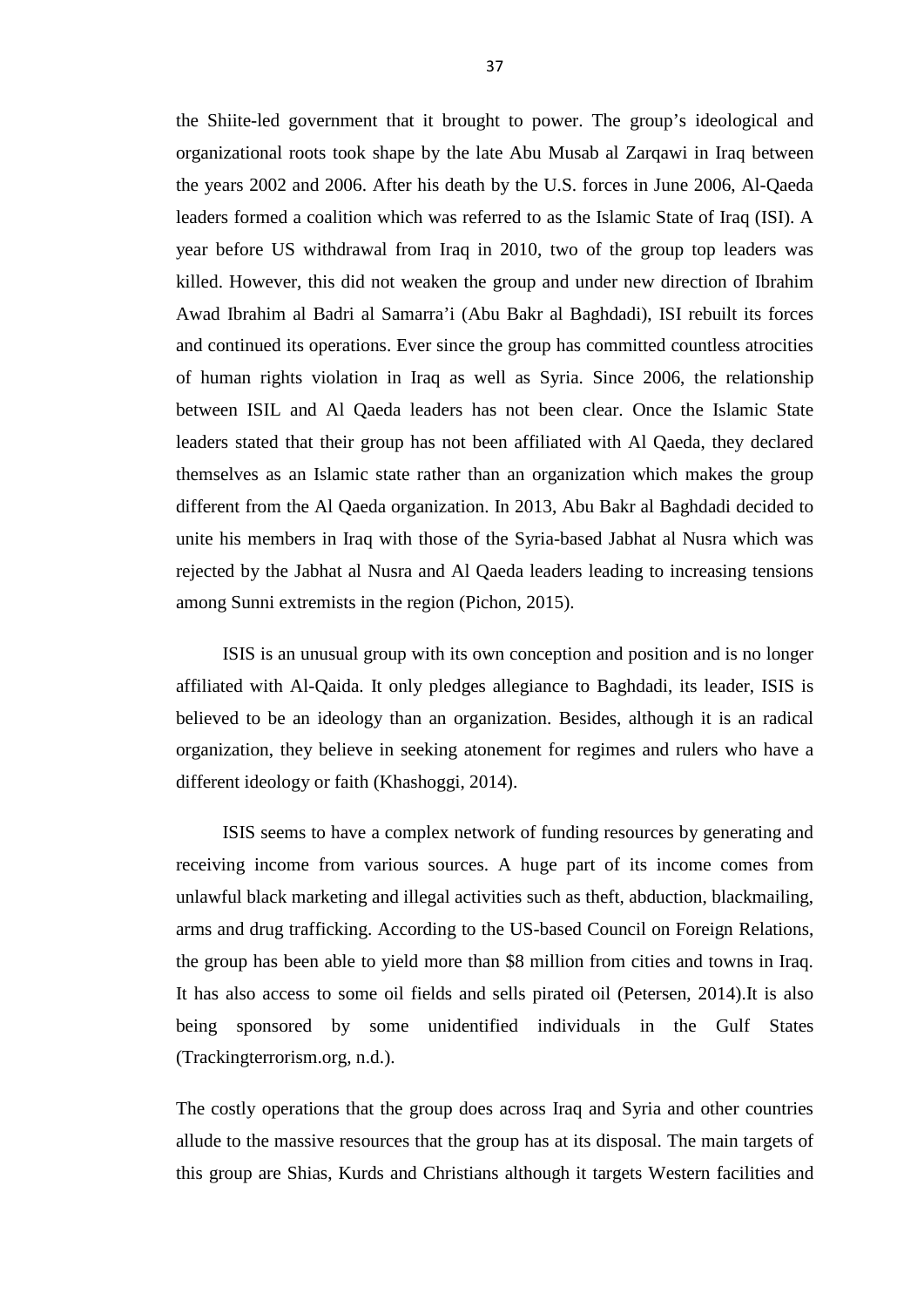government institutions in these countries as well. There is no exact Information on its human resources, however, according to the Economist's (2014) estimation, there are estimated to be more than seven thousand fighters working for the group (The Economist, 2014).

 It seems that ISIS's popularity is declining in the regions of Iraq and Syria due to its savage offensives against the local people and groups. It has also targeted other rebel groups such as the Islamic Front in Syria and Jabhat Al-Nusra. Moreover, the group has terrorised civil and human rights activists and journalists with cruel methods.

# <span id="page-48-0"></span>**3.2.2 Human rights violation committed by ISIS in north Iraq (Kurdistan Region and Neynewa province)**

What follows summarizes the incidents received and verified by the Human Rights Office of United Nations Assistance Mission in Iraq (UNAMI) together with the Office of the High Commissioner for Human Rights (OHCHR), under their relevant obligations between the periods of 11 December 2014 to 30 April 2015 (UNAMI & OHCHR, 2015). Countless number of human rights abuses and IHL has been reported arising out of the conflict between the Iraqi Security Forces and ISIS along with the crimes committed either in these countries or outside of theses countries. The researcher has categorized the mostly reported incidents and the ones verified with the UNAMI. The reports have been gathered through evidences obtained directly from the victims, witnesses of violations and manipulations of international human rights law and/or violations of IHL and survivors as well as interviews with internally displaced people in KR and other areas of Iraq. The report also covers the governmental and non-governmental agencies which have cooperated with the UN office in Iraq and KR (ohchr.org, 2015).

# <span id="page-48-1"></span>**3.2.2.1 Civilian casualties**

 UNAMI reported 44,136 civilian fatalities, 14,947 dead and 29,189 injured, between 1 January 2014 to the end of April 2015 because of the non-international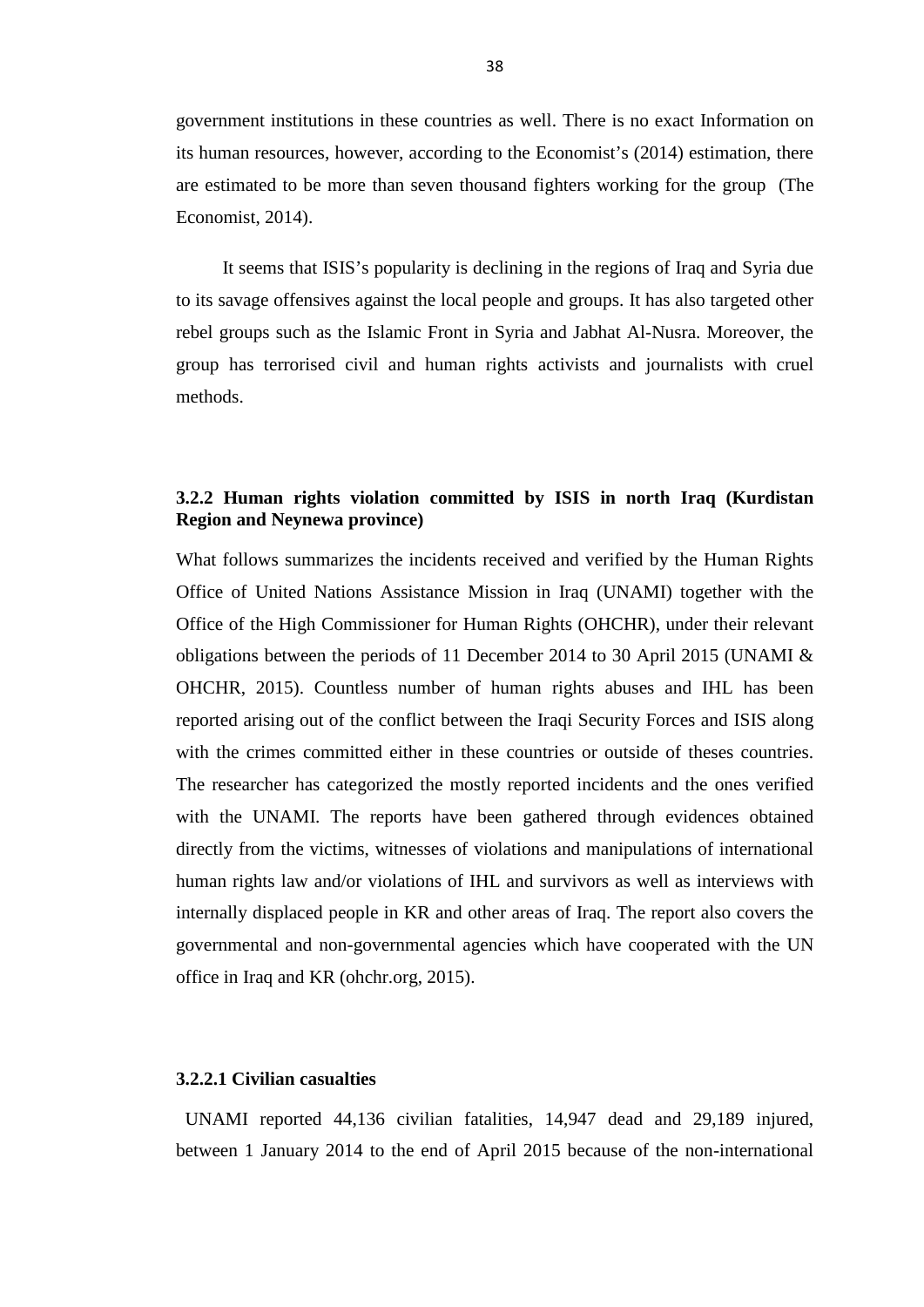armed fight between the government forces and ISIL in Iraq. The casualties involved civilians, officials, police forces as well as ISIL fighters (ohchr.org, 2014).

#### <span id="page-49-0"></span>**3.2.2.2 Civilian displacement**

 The conflict has also led to massive displacement of civilians. A total of 2,834,676 people of which 1.3 million children had displaced between January 2014 through 25 April 2015 in Iraq (ohchr.org, 2014), comprising of an estimated 1.3 million children (reliefweb.int, 2015). The areas with most displacement were Ninewa and Anbar, with 1,047,789 and 901,560 displaced, respectively. These people have either fled to other areas in Iraq or other countries (reliefweb.int, 2015).

#### <span id="page-49-1"></span>**3.2.2.3 Killings and abductions**

 ISIL has committed extensive killings in its areas of control and other conflict areas. They have targeted people of other religions and faiths, members of police, state officials and people who were against their ideologies and all those who stood against them. They have also perpetrated countless number of abductions and have killed, tortured, and imprisoned individuals from other Islamic groups and tribal men and leaders. UNAMI and OHCHR has received verified reports of the killing of civilians especially people who opposed or supposed to oppose its ideology. There are countless verified reports of which only two incidents are reported below. For example on 15 December 2014, the group murdered 11 individuals inside one of the Tikrit sport centres, in Salah al-Din area. On 20 December 2014, the group also kidnapped around 40 civilians from Albu Afan village, Dhuloeiya sub-district, Salah al-Din and killed 28 of them later while the fate of the other 20 is not known (ohchr.org, 2015).

 Moreover, the group has carried out killings, torture, and inhuman treatment after making decisions in its unlawful courts. These courts are not recognized officially and do not respect basic principles of human rights. These courts ruled that five Yezidi females in al-Ghizlani camp be executed on 20 December. They were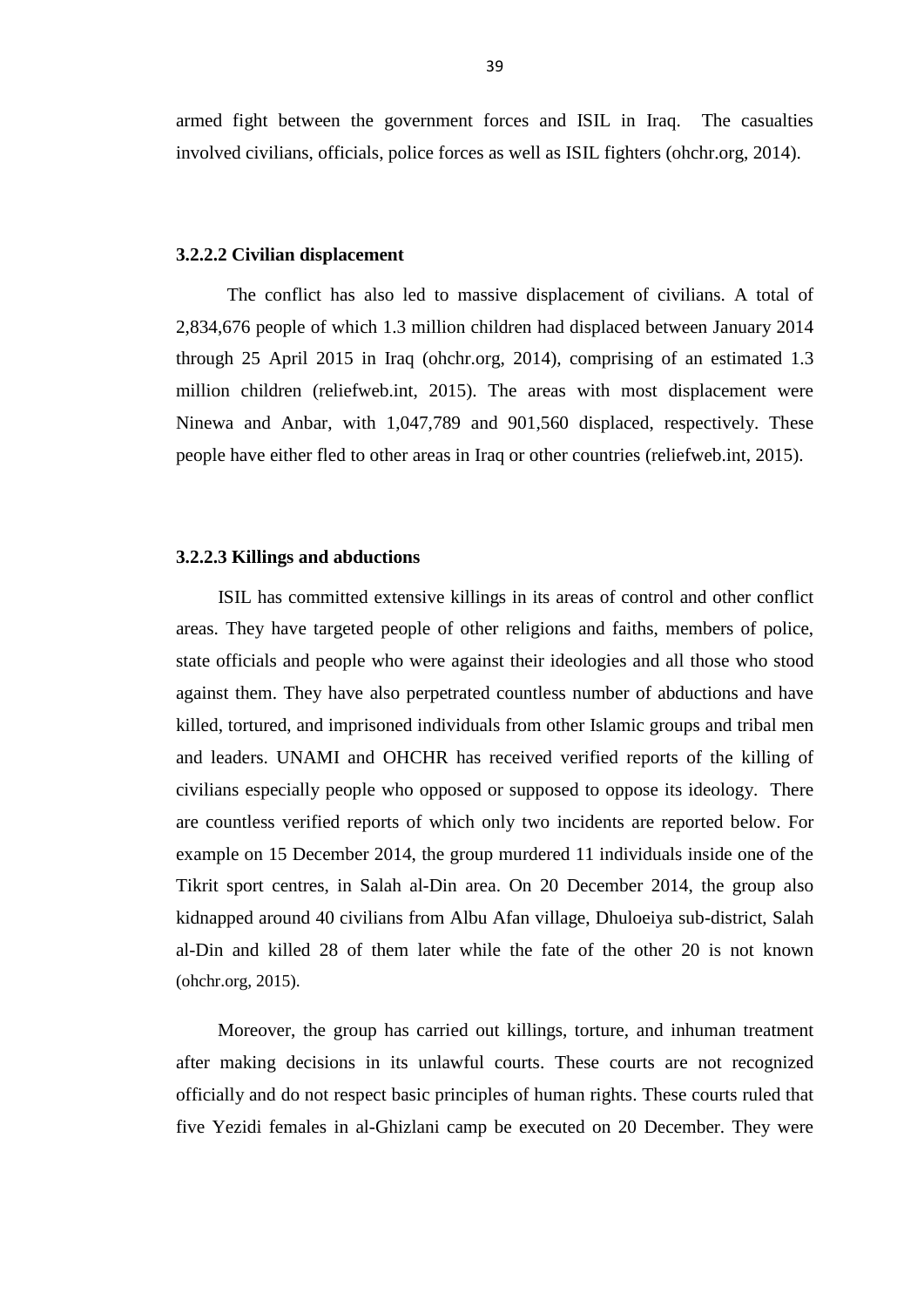sentenced to death by hanging. According to the report the reason for their death sentence is not exactly known (ohchr.org, 2015).

 Further, the group has also killed its members who refused to fight. For example, on  $21<sup>st</sup>$  of December, the group killed 45 members belonging to the group in central Mosul because the fled the battle field while fighting with the Peshmerga forces in Sinjar and Tal Afar districts (ohchr.org, 2015).

 Also, the group has also carried out extensive abductions in Iraq including ordinary people and officials for various reasons; for example, it kidnapped six members of local Councils of al-Zab area on 31 December (ohchr.org, 2015).

 It is worth noting that the group has also caused extensive physical and property damage by its conduct of operations. These are also human rights violations which will be reported in the next sections.

#### <span id="page-50-0"></span>**3.2.2.4 Destruction of civilian infrastructure or properties**

 The group has also targeted civilian areas and properties without considering the civilian lives. They have used civilians as shield to protect their fighters. Their terroristic acts have also constituted grave abuses of IHL and war crimes by targeting the civilian areas and public properties and infrastructure. For example, on 12 December, a suicide attacker in a Shi'a mosque led to the death of seven civilians (ohchr.org, 2015).

# <span id="page-50-1"></span>**3.2.2.5 Destruction of religious and cultural places**

The group has also intentionally destroyed and looted ancient historical sites. By destroying ancient sites and churches, shrines, graves, and even mosques. For example, destruction of Sultan Wais Sunni Mosque in Faruq area of western Mosul and Sunni Ajeel al-Yawer Mosque as well as setting fire to hundreds of books from the Mosul University's central library are some of the heinous acts committed by the group (ohchr.org, 2015).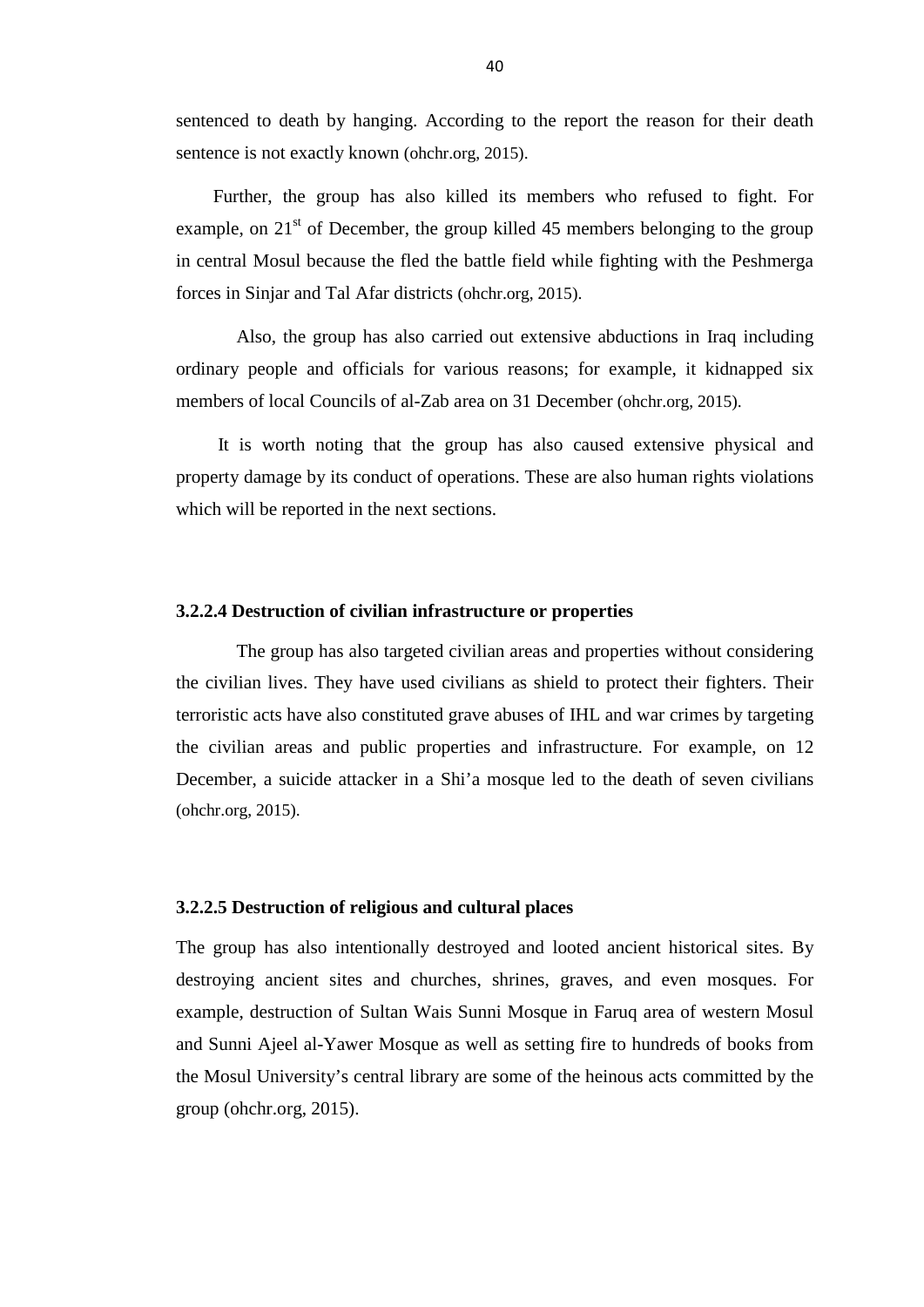#### <span id="page-51-0"></span>**3.2.2.6 The use of chlorine gas**

 Several unattested reports have been received that the group has used chlorine gas in attacks. These reports have been made in areas of Duloeiyah in Salah al-Din and Anbar during December 2014. The settlers of these areas left their homes after receiving a message by ISIL that they were going to use chemical agents in these areas. Approximately 190 persons have been reported with similar symptoms in The Samarra Hospital (un.org, n.d. i).

#### <span id="page-51-1"></span>**3.2.2.7 Attacks against ethnic and religious communities**

 As stated earlier, ISIL has repeatedly targeted members of different ethnic and religious communities by violating their basic human rights and committing abuses. It seems that their targeting of minorities and ethnic and religious communities is part of their systematic policy and ideology. The group has committed such violations under the name of self-declared Islamic Caliphate and coercively trying to carry out ethnic cleansing and converting them into their own religion (Plot and Allah Plots, 2015).

# <span id="page-51-2"></span>**3.2.2.8 Attacks on women and children**

 ISIL has also targeted children and women and have used them as sex slaves. The reports received from women and children who had escaped ISIL captivity by the UN representatives in Iraq pointed to the fact that ISIL took advantage of children and women by recruiting them and even for fundraising purposes by selling the women. UNAMI has also received reports that people in the group captivity have experienced shocking incidents such as sexual and physical violence (ohchr.org, 2015).

#### <span id="page-51-3"></span>**3.2.2.9 Denial of other fundamental rights and freedoms**

 Civilians under ISIL jurisdiction have been and are subjected to various cruel and inhuman treatment and punishment if they fail to comply with the ISIL ideology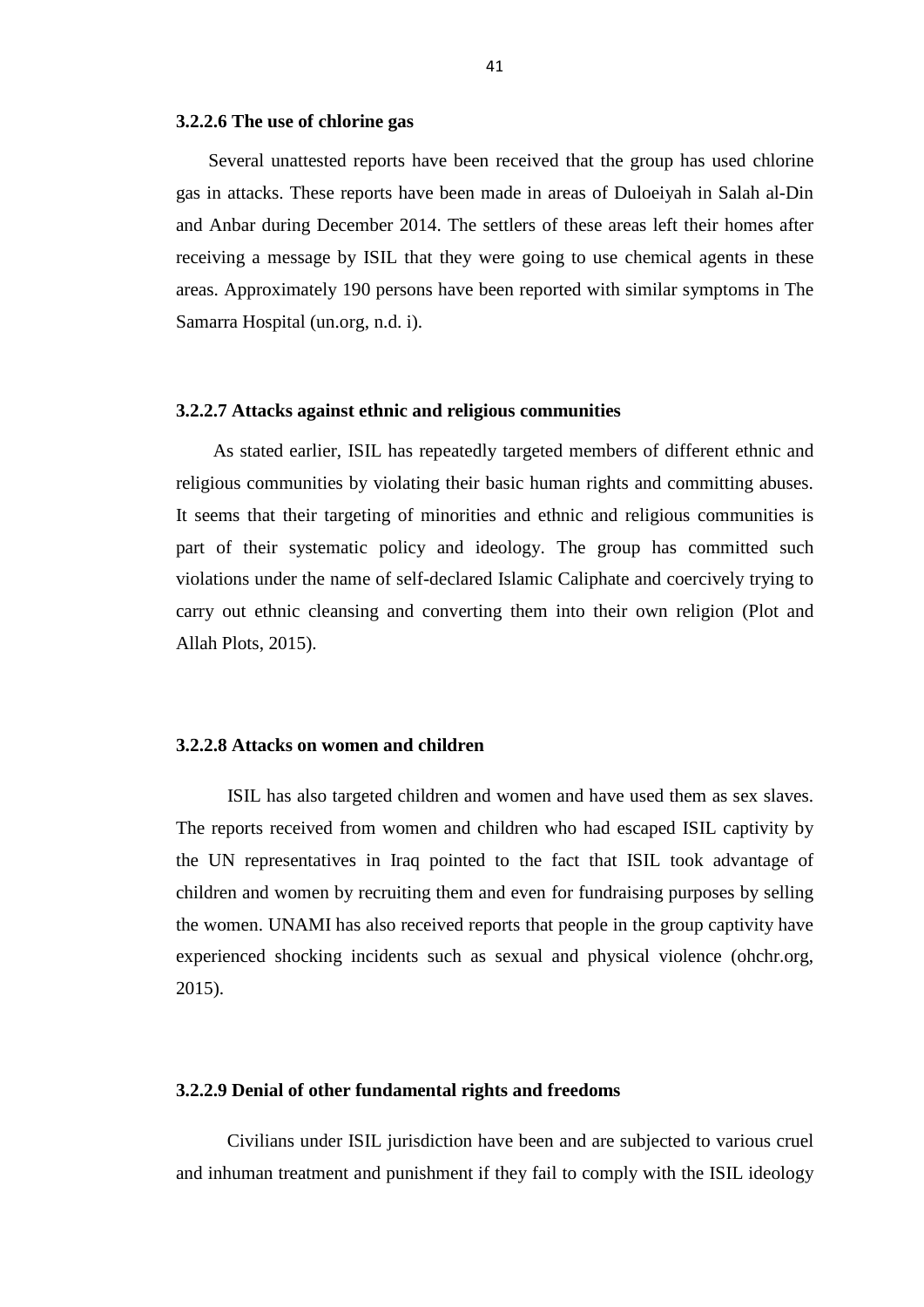or regulations. The rules and regulations apply to all aspects of the civilian lives such as traveling methods, dressing codes, and celebration. According to the reports received by UNAMI, the men are obliged to wear beards and women are required to wear certain clothes and are to comply with the employment and movement rules and regulations. Women are also required to cover all their bodies and are not allowed to move in the street without the company of a male person (ohchr.org, 2015).

 Finally it is also worth mentioning that UNAMI has also received reports that Iraqi security forces as well as unidentified forces have also committed violations and abuses which will not be discussed here because this thesis is mostly concerned with human rights damages and abuses perpetrated by the ISIL forces and does not include those of others.

#### <span id="page-52-0"></span>**3.3 Measures taken by The UN Security Council (UNSC) against ISIL/Da'esh**

Despite China and Russia's refusal to engage in the US-led coalition, the UNSC adopted some resolutions against ISIL as well as the Nusra Front by designating the groups as terrorist organizations under resolution 1267 (1999). The two adopted resolutions, 2170 (2014) and 2178 (2014) in 2014 enlisted the groups such as ISIL/Da'esh, Al Nusra Front and their affiliated groups as terrorist organizations threatening international peace and security and urged the states to take the necessary measures by suppressing the flow of foreign fighters, controlling and cutting their finances, and countering incitement to terrorism. The second resolution mostly dealt with the threats of foreign fighters. Moreover, the UNSC also issued a statement in September 2014 by calling for a sovereign Iraqi government being supported by other nations to fight against ISIL. Further, Resolution 2199 (12 February 2015) was adopted by the UNSC which dealt with issues of financing and sources funding the groups such as cultural heritage trafficking and looting, ransom payments and donations to the group by other groups or individuals, as well as illegal oil exporting. The UN has also repeatedly denounced the group's destruction of historical sites and cultural artifacts as crimes against humanity and human civilization (europarl.europa.eu, 2015).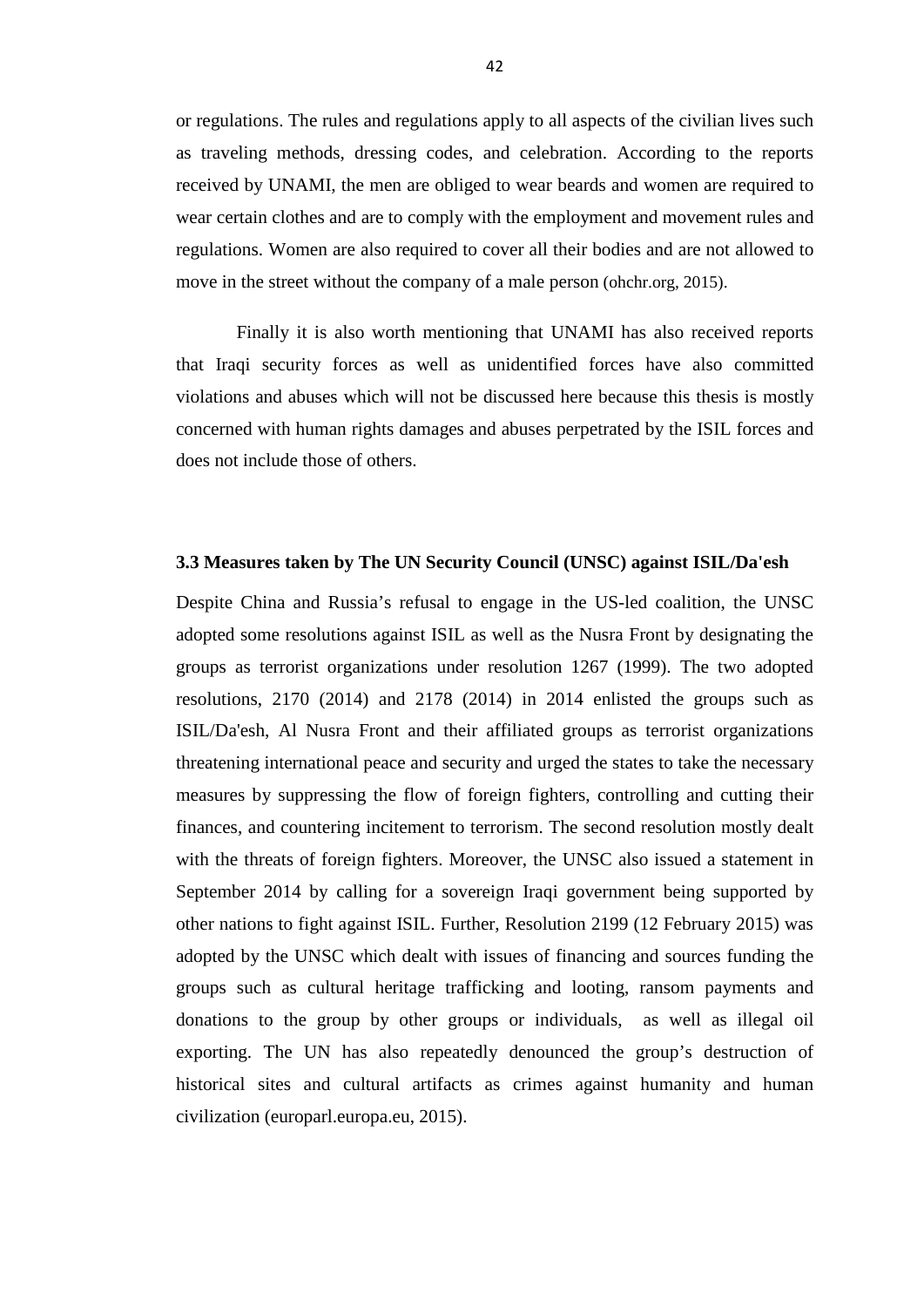#### <span id="page-53-0"></span>**3.3.1 Military campaign against the group**

About more than sixty states have joined the international coalition against ISIL, a number of countries have conducted air strikes against the group in Iraq and Syria. Although Russia has also recently started its military campaign against the group, US has carried out most of the air-strikes based on individual and collective self-defense included in Article 51 of the UN Charter and the permission of the Iraqi government. The Iraqi government called for help and support against ISIL/Da'esh in 2014 and permitted the US to carry out airstrike against the group with the aim of gaining its territory loss and border control. In response to such request, US has carried out various strikes against the group headquarters and bases in Syria and Iraq through cooperation with the UN, though a number of individuals have questioned such strikes. However, since such attacks have been also carried out by some other regional Sunni Arab countries such as Saudi Arabia and Qatar as well as Turkey, it has offered some legitimacy to US air-strikes (europarl.europa.eu, 2015).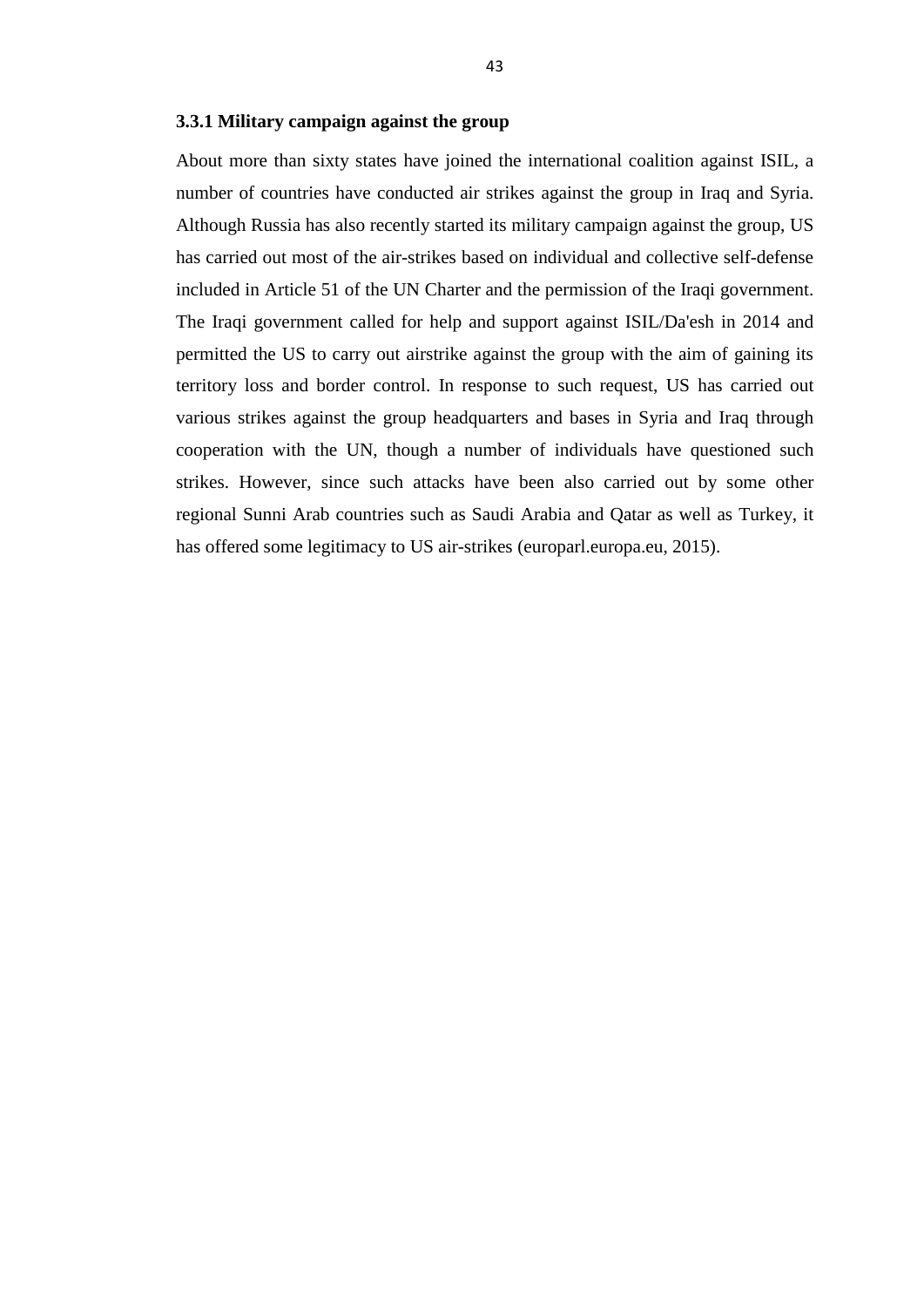#### <span id="page-54-0"></span>**RECOMMENDATIONS**

 The conflict and acts of terrorism have seriously affected lives of a large number of people in the area. According to UNAMI, since 2013, more than tens of thousands of civilians have been either killed or wounded and over three million Iraqis have been displace and sought refuge in neighbouring or even European countries. A large number of the displaced people live in poor and unprivileged locations and conditions and have been subjected to and even are subjected to violence and abuse. Even government of Iraq has treated them with discrimination and have not received the required assistance as a result. Even those who have returned to their territories retaken from ISIS are also experiencing the same problems and lack even in some places the basic supplies of water and electricity. They are still living in the shadow of death and insecurity.

 UNAMI is very much concerned over the plight of around 3,500 women, girls and some men of ethnic and religious communities predominantly from the Yezidi community in ISIL captivity, although some of them were released. The group disregard and disrespect of civilian lives and their basic human rights is another issue of great concern. The group terroristic activities have also led to human rights violations and have also committed various war crimes, crimes against humanity, and certainly genocide in some cases (ohchr.org, 2015).

 Iraq Security forces have also committed human rights violations in several cases and groups affiliated with them also have reported to carry out reprisal attacks against those perceived to support the ISIL group. In such a climate, Iraqi people have no option but to follow the following recommendations:

- 1. All the forces and groups in conflict have to comply with the IHL and international human rights law. These groups have to protect the civilians and make sure that the rights of the civilians especially women and children are not violated.
- 2. Any violations of human rights against the civilians must be ceased immediately.
- 3. The groups and parties in conflict must take the necessary measures to create a corridor or passage for civilians who are displaced to safe areas. They must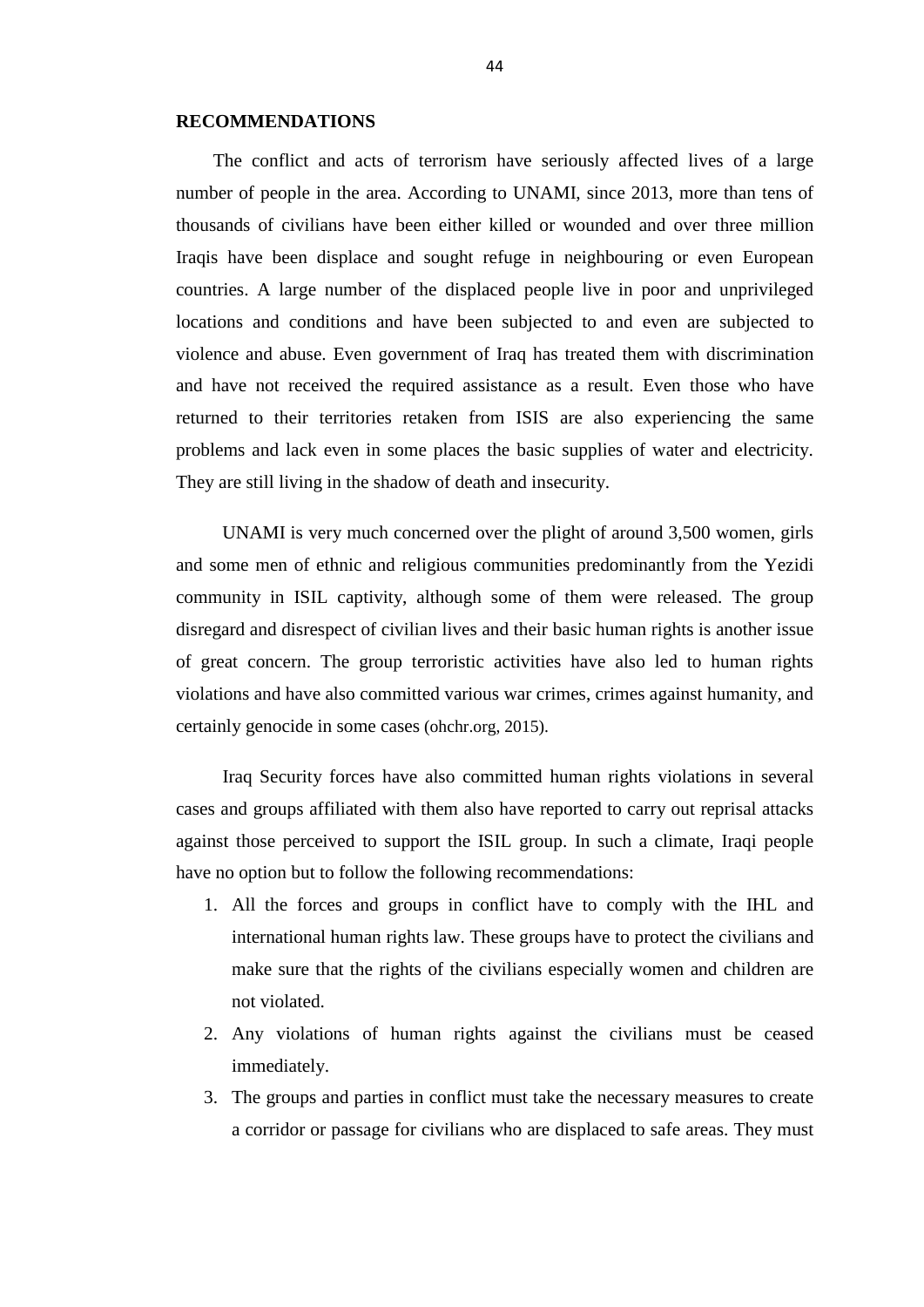also allow humanitarian aids and international bodies reach the affected areas and provide durable solutions for all displaced populations.

- 4. Iraqi government must also bring all the military forces and militias fighting against ISIL under its control and make sure that no human rights violation take place.
- 5. Iraqi government must also provide the necessary means to move the displaced people into safe areas where the amenities are provided for them.
- 6. The government must also hand in the control of the areas liberated from ISIL control responsibility to the locals and provide the basic humanitarian needs of civilian residents.
- 7. Moreover, Iraqi government must make sure that those who have survived the human rights violations and sexual and gender-based violence, receive ample social and psychological aid and support.
- 8. Further, they must investigate any cases which violations or abuses of international human rights law have taken place and make sure that justice is done.
- 9. Besides, the Iraq government must take the necessary measures to identify all those reported to be missing, excavate the mass graves, detect the identity of the dead or those killed, and keep the evidence of crimes to track the identification of perpetrators. They also must do a comprehensive research on the mass graves, the people killed, and all the other necessary details required for execution of the perpetrators.
- 10. Furthermore, Iraqi government must amend the Iraqi Criminal Law by allowing the national court to investigate international crimes committed in Iraq.
- 11. The international community such as the UNSC and the Human Rights Council should also cooperate with Iraqi government and ensure that criminals are brought to justice.
- 12. Last but not the least, the UN should also work with Iraqi government and provide the necessary know-how to the Iraqis so that they can themselves be able to fight with any national or international threats such as ISIL.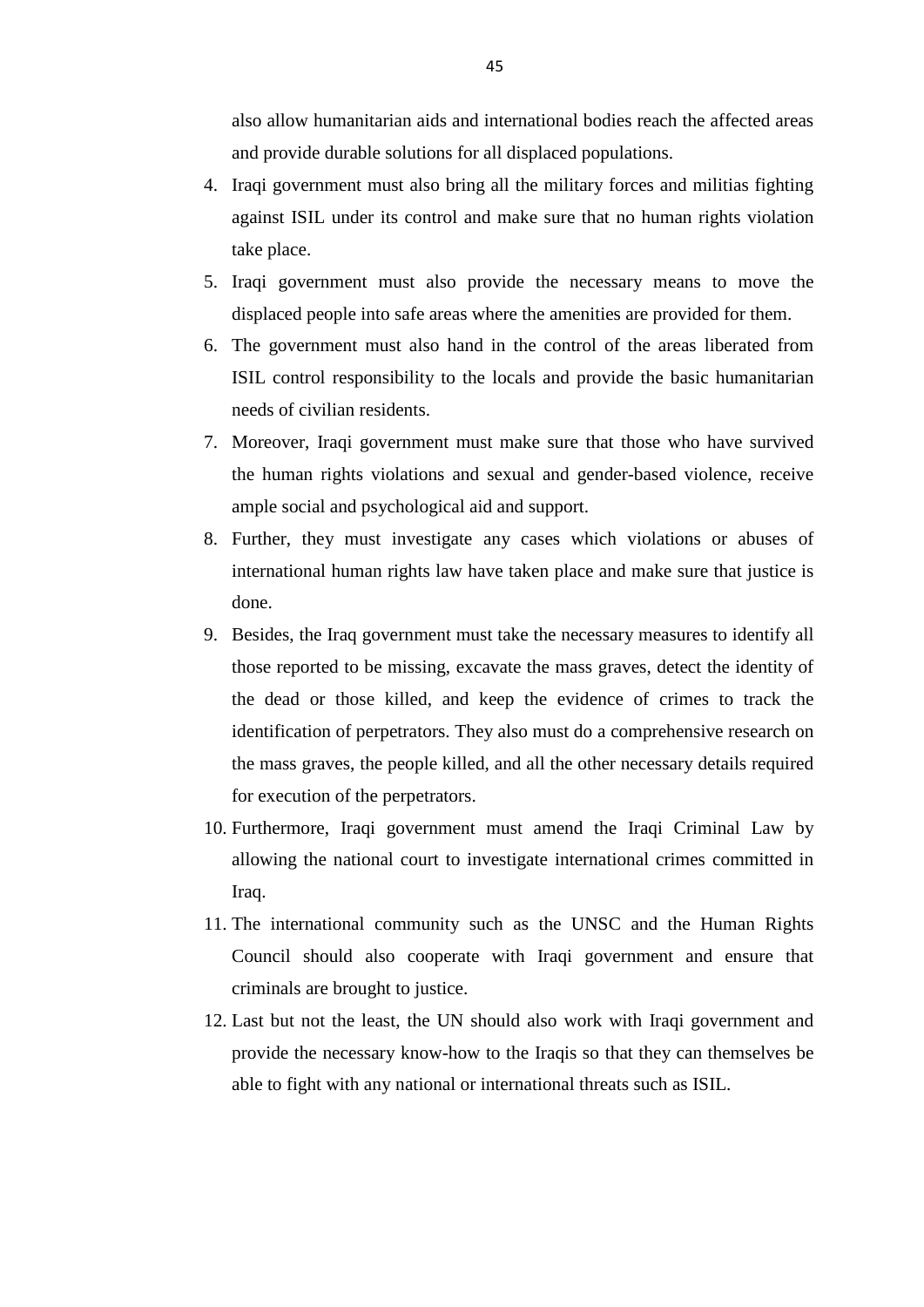#### <span id="page-56-0"></span>**CONCLUSION**

 Describing the role of the UN as an organization which retains peace and security is a very difficult task. After the Cold War, the scholars and researchers started questioning the role and the utility of the UN in maintaining peace and security and protecting human rights.

 However, these days the UN has a difficult job in the Middle East due to the civil war in Iraq and Syria as well as the flux of refugees escaping violence and seeking a place by taking a perilous journey across Africa and Mediterranean Sea into Europe. The UN is facing numerous challenges such as armed conflicts, human rights violations and abuses, refugee crisis, and lack of resources. These issues have severely endangered peace and security in the region and have created an unprecedented crisis in the entire world especially after the rise of the terrorist group, ISIL.

 The available evidence indicates that ISIL or ISIS has lost its popularity in its ruling areas and has also increasing become weak. It has also been hated by native and local forces due to its severe application of Sharia law and colonialist attitude that disregards local and minority cultures, its motives and its unknown sponsors. If this group intends to survive, it has to reach a temporary truce with other groups and local forces and authorities.

 However, although the group has committed various and countless atrocities as well as human rights violation and abuses, ISIS is not the only devil in the region considering the other players in the region because a number of players are involved in the conflict in the area. The annihilation of ISIS will not end the ideology war that has started in the region because one cannot bomb an ideology rather it has to offer a better ideology instead. ISIS ideology has also seen several ebbs and flows and the resentment and hatred towards the group in the region may also not last long if no better solution is offered.

 Hence UN can play a very important role in helping the region by bringing back the security and peace that once this region enjoyed. However, it seems that UN has not been effective in this regard because since the fight broke out in Syria and then in Iraq no cessation has been seen. The violence is still escalating and tension is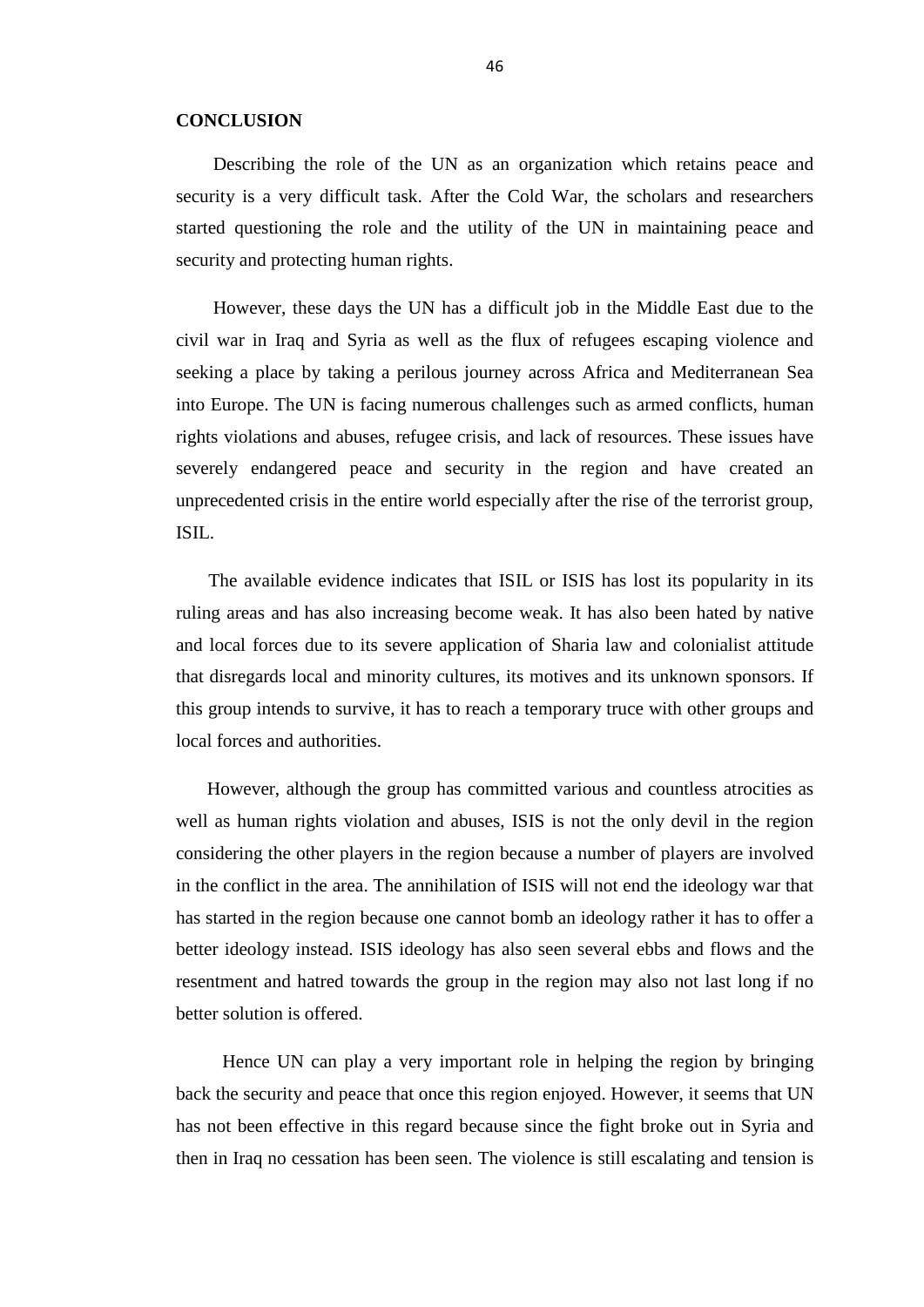high. Despite the thoroughness of the UN Charter rules, the violence and conflict have not been restrained. The UN therefore can be criticized on several fronts not being able to play an effective role in solving the ongoing conflict in the region.

 At first as we stated in previous chapters, UN has not been able to offer a generally accepted definition of terrorism and the rise of ISIL even made the previous definition quite fuzzy and ambiguous due to its operation in two different countries and due to its ambiguous and complex nature.

 UN has not also been independent because a minority, the SC, imposes its views and decisions on the majority which is General Assembly. The veto right held by only five main members of SC is not democratic because the veto right is sometimes used by the rival powers to reject certain decision made by other members. A number of nations such as Japan, Germany and third world countries have repeatedly criticized the UNSC as a result.

 Moreover, in terms of military, the UN lacks standing army soldiers or a UN contingent group to act immediately. Sending the blue helmets to conflict areas require the willingness of the great powers. For example, in 2013, the US could gain the support of the congress to strike against Bashar Al-Assad for his use of chemical weapons; however the other main powers such as Russia and Britain do not ratify the resolution. Or for example, In Rwanda in 1994, United Nations peacekeeping force failed to stop the genocide massacres. Even the image of blue helmets has been tarnished by allegations of sexual abuses, arm trafficking, gold and ivory smuggling in Africa.

 Besides, the UN is facing financial challenges because it has to spend huge amount of money on its missions and operations while many countries fail to pay their due. The US is considered to be the largest donor to the UN budget of the organization which in turn can easily impose its positions. The UN can hardly pay the expenses of the third world countries.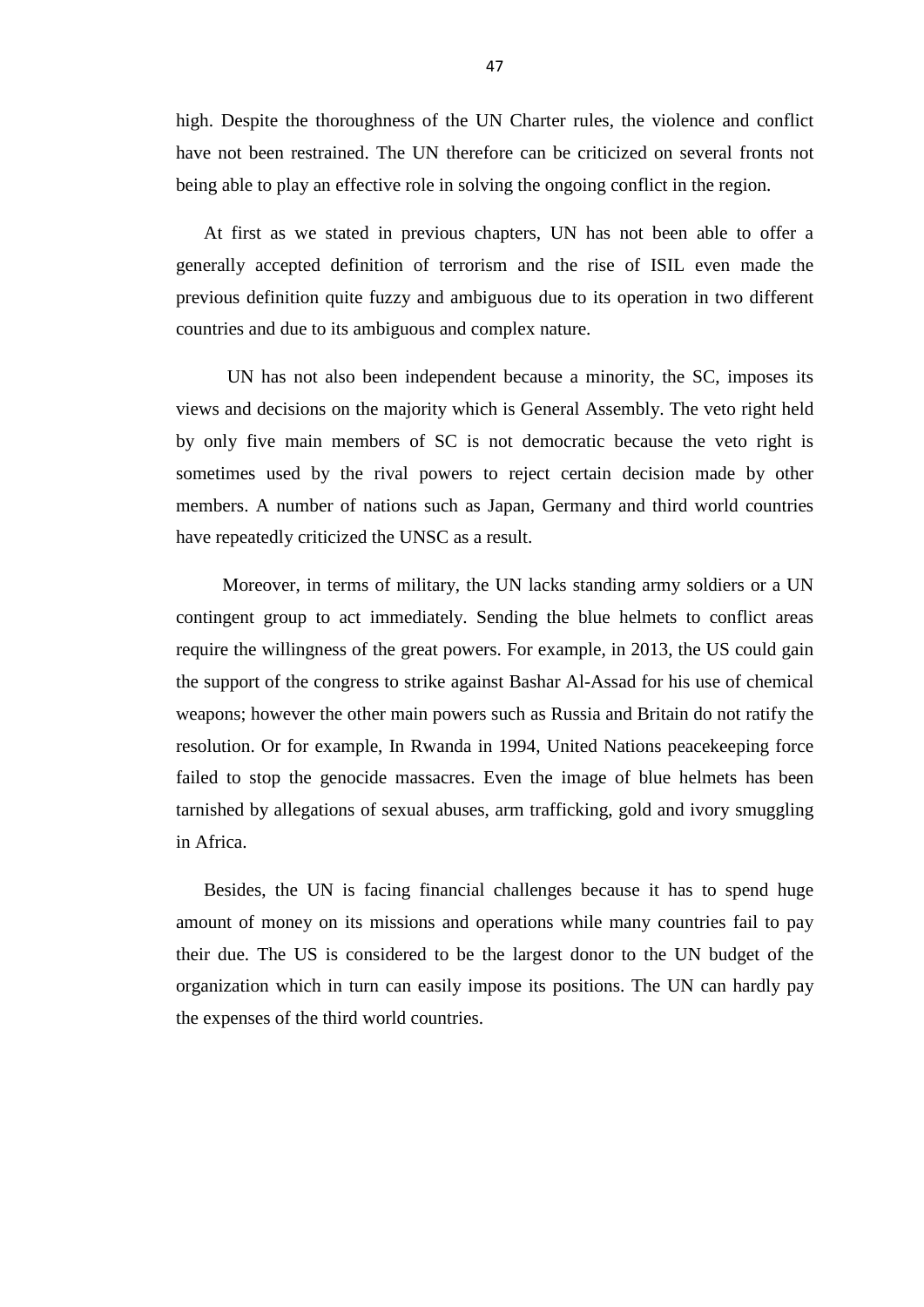#### <span id="page-58-0"></span>**REFRENCE**

A. Cohen, "Prosecuting Terrorists at the International Criminal Court: Reevaluating an Unused Legal Tool to Combat Terrorism," *Michigan State International Law Review 2*0, no. 2 (2012): 80–94

Alexander, Y. (1976). *International terrorism* (p. 14). New York: Praeger.

- Anderson, S., & Sloan, S. (2002). *Historical dictionary of terrorism*. Lanham, Md.: Scarecrow Press.
- Askari, H. (2003). *Economic sanctions*. Westport, Conn.: Praeger.
- Barash, D., & Webel, C. (2002). *Peace and conflict studies*. Thousand Oaks: Sage Publications.
- Ben-Yehuda, N. (1998). Where Masada's defenders fell. *Biblical Archaeology Review*, *24*, 32-39.
- Berg, B. (2001). *Qualitative research methods for the social sciences*. Boston: Allyn and Bacon.
- Bernanke, B. S. (2010, January). Monetary policy and the housing bubble. In*Speech at the Annual Meeting of the American Economic Association, Atlanta, Georgia* (Vol. 3).
- Boulden, J., & Weiss, T. (2004). *Terrorism and the UN*. Bloomington, IN: Indiana University Press.
- Boulden, J., & Weiss, T. (2004). *Terrorism and the UN*. Bloomington, IN: Indiana University Press.
- Brown, D. (2001). *The Lockerbie trial. the Guardian*. Retrieved 25 August 2015, from <http://www.theguardian.com/world/2001/jan/31/qanda.derekbrown>
- Burgess, M. (2003). *A Brief History of Terrorism*. *Project On Government Oversight*. Retrieved 16 August 2015, from http://www.pogo.org/ourwork/straus-military-reform-project/cdi-archive/a-brief-history-ofterrorism.html?referrer=https://www.google.co.uk/
- Burke, E. (1890). *Burke's reflections on the revolution in France*. London and New York: Macmillan and Co.
- Carter, A., Deutch, J., & Zelikow, P. (1998). Catastrophic Terrorism: Tackling the New Danger. *Foreign Affairs*, *77*(6), 80-94. <http://dx.doi.org/10.2307/20049132>
- Chaliand, G., & Blin, A. (2007). *The history of terrorism: from antiquity to al Qaeda*. Univ of California Press.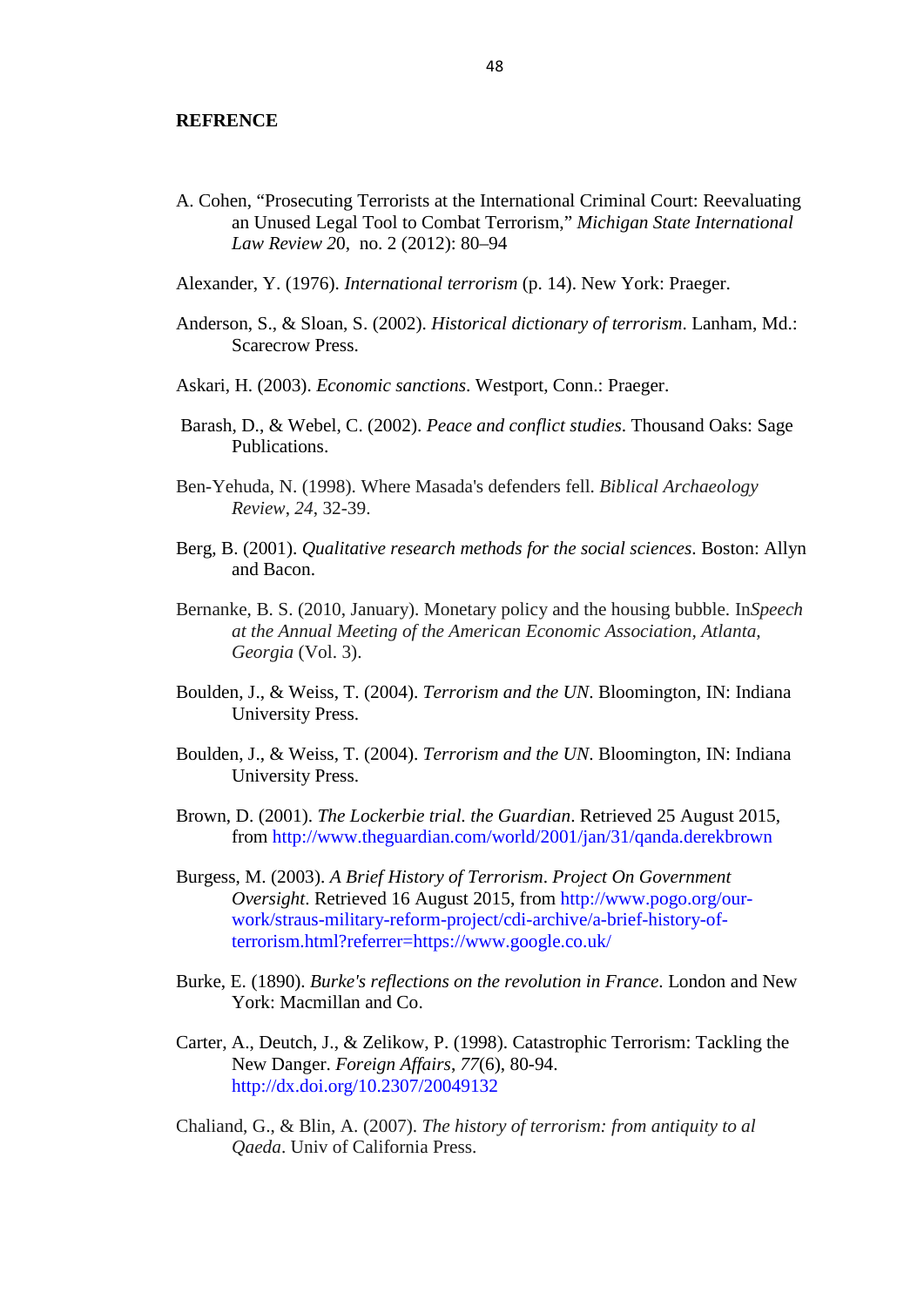- Charter of the United Nations, 1945, art. 55(c); Universal Declaration of Human Rights, 1948, art, 2; Vienna Declaration and Plan of Action, 1993 .
- COLLINS, S. (2004). Dissuading State Support of Terrorism: Strikes or Sanctions? (An Analysis of Dissuasion Measures Employed Against Libya)*. Studies In Conflict & Terrorism*, 27(1), 1-18. <http://dx.doi.org/10.1080/10576100490262115>
- Comras, V. (2010). *Flawed diplomacy*. Washington, D.C.: Potomac Books.
- Comras, V. (2010). *Flawed diplomacy*. Washington, D.C.: Potomac Books.
- Comras, V. (2010). *Flawed diplomacy*. Washington, D.C.: Potomac Books.
- Crenshaw, M. (1995). *Terrorism in context*. University Park, Pa.: Pennsylvania State University Press.
- Diaz Paniagua, C. F. (2008). Negotiating terrorism: The negotiation dynamics of four UN counter-terrorism treaties, 1997-2005. *City University of New York*.
- E. R. Millar. Strengthening International Law and Global Implementation. In D. C. Lopez, *Uniting Against Terror: Cooperative Nonmilitary Responses to the Global Terrorist Threat*,(2007).
- Farrall, J. (2007). *United Nations sanctions and the rule of law*. Cambridge: Cambridge University Press.
- Frederik Naert, The United Nations Security Council And War: The Evolution Of Thought And Practice Since 1945 (Leiden: Brill, 2011),
- FRIEDRICHS, J. (2006). Defining the International Public Enemy: The Political Struggle behind the Legal Debate on International Terrorism. *Leiden Journal Of International Law*, 19(01), 69. <http://dx.doi.org/10.1017/s0922156505003183>
- Gibbon, E., & Low, D. (1960). *The decline and fall of the Roman Empire*. New York: Harcourt, Brace.
- Gorman, F. (2015). Non-State Actors, Terrorism And The United Nations: A Critical Analysis Through Three Case Studies Examining The United Nations' Effectiveness In Addressing The Threat Imposed By Violent Non-State Actors (master degree). virginia polytechnic institute and state university.
- Gottschalk, M., & Gottschalk, S. (2004). Authoritarianism and pathological hatred: A social psychological profile of the middle eastern terrorist. *The American Sociologist*, 35(2), 38-59.<http://dx.doi.org/10.1007/bf02692396>
- Harmon, C. (2000). *Terrorism today*. London: Frank Cass.
- Human Rights Committee, views on communication N° 859/1999, *Luis Asdrúbal Jiménez Vaca v. Colombia*, 25 March 2002 (A/57/40 (vol. II), annex IX, sect. W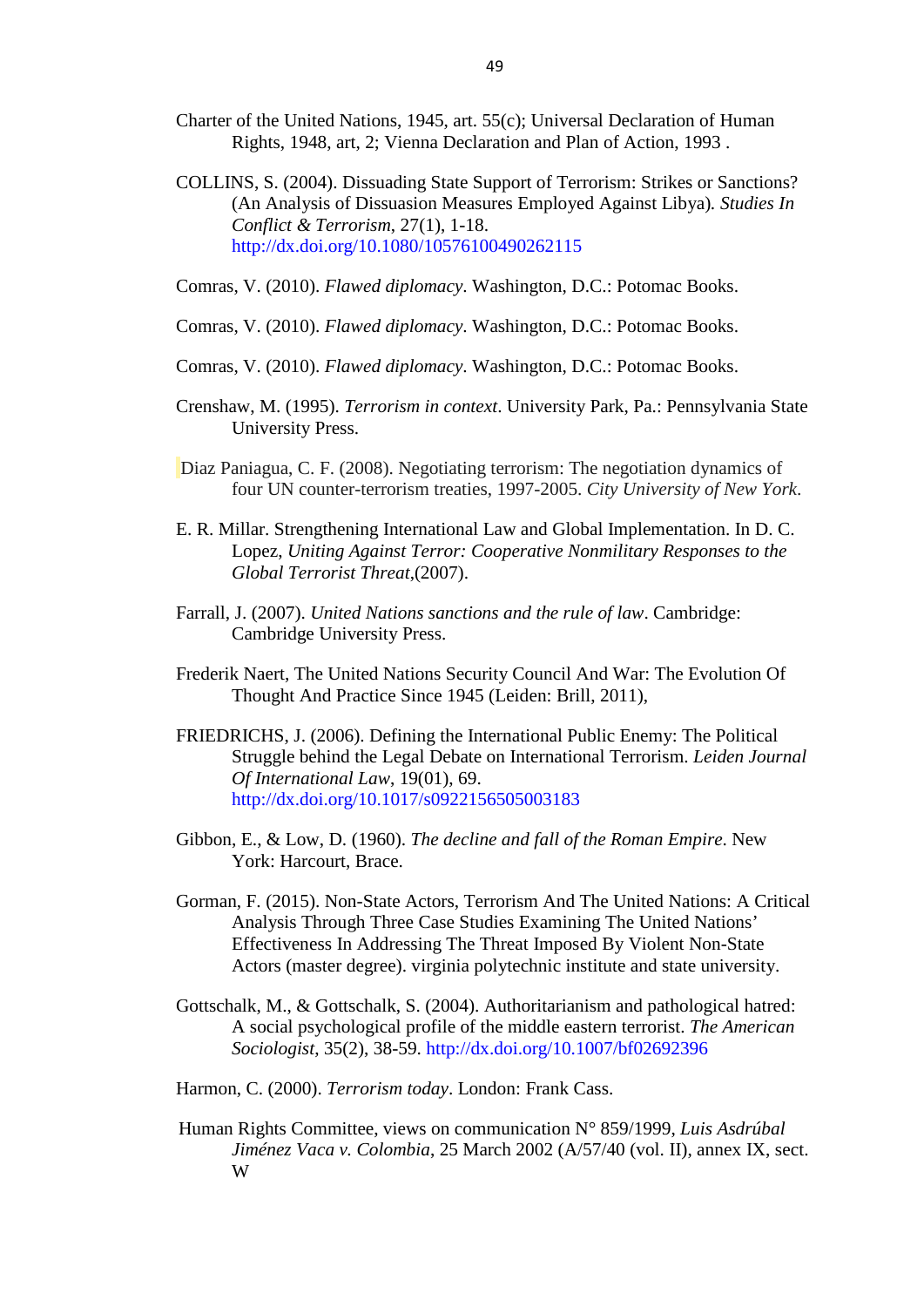- ILC. (2008) (pp. art.26,para.(5) and to art. 40,p.3-5.). Retrieved from [http://legal.un.org/ilc/texts/instruments/english/commentaries/9\\_6\\_2001.pdf](http://legal.un.org/ilc/texts/instruments/english/commentaries/9_6_2001.pdf)
- Implementation of the UN Global Counterterrorism Strategy. (2007, June). 42nd Conference on the United Nations of the Next Decade. Stanley Foundation.
- Imre, R., Clarke, B., & Mooney, T. (2008). *Responding to terrorism*. Aldershot, Hants, England: Ashgate.
- Joyner, C. (2007). Countering Nuclear Terrorism: A Conventional Response. *European Journal Of International Law*, 18(2), 225-251. <http://dx.doi.org/10.1093/ejil/chm014>
- KILIÇ v. TURKEY (ECHR 2000).
- Kofi Annan, K. (2001). *SECRETARY-GENERAL CONDEMNS TERRORIST ATTACK ON UNITED STATES 'IN STRONGEST POSSIBLE TERMS' | Meetings Coverage and Press Releases.* Un.org. Retrieved 24 August 2015*,* from <http://www.un.org/press/en/2001/sgsm7949.doc.htm>
- Laqueur, W. (1987). *The age of terrorism* (p. 143). Boston: Little, Brown.

Laqueur, W. (1987). *The age of terrorism*. Boston: Little, Brown.

- Laqueur, W. (1999). *The new terrorism* (p. 81). New York: Oxford University Press.
- Louw, P. (2003). The `War Against Terrorism': A Public Relations Challenge for the Pentagon. *International Communication Gazette, 65*(3), 211-230. <http://dx.doi.org/10.1177/0016549203065003001>
- Matusitz, J. (2008). Similarities between terrorist networks in antiquity and presentday cyberterrorist networks. *Trends In Organized Crime*, 11(2), 183-199. <http://dx.doi.org/10.1007/s12117-008-9034-0>
- Moeller, S. (2002). A Hierarchy of Innocence: The Media's Use of Children in the Telling of International News. The Harvard International Journal Of Press/Politics, 7(1), 36-56. http://dx.doi.org/10.1177/1081180x0200700104
- Nowak, M. (2005). *U.N. covenant on civil and political rights*. Kehl: N. P. Engel.
- Office of the United Nations High Commissioner for Human Rights, *Human Rights, Terrorism and Counter-terrorism No. 32* (Geneva, July 2008) .p7.
- Office of the United Nations High Commissioner for Human Rights,. (2016). *Human Rights, Terrorism and Counter-terrorism*. Geneva: Office of the United Nations High Commissioner for Human Rights.
- PLOT AND ALLAH PLOTS. (2015). Dabiq, (vol. 9). Retrieved from [http://media.clarionproject.org/files/islamic-state/isis-isil-islamic-state](http://media.clarionproject.org/files/islamic-state/isis-isil-islamic-state-magazine-issue%2B9-they-plot-and-allah-plots-sex-slavery.pdf)[magazine-issue%2B9-they-plot-and-allah-plots-sex-slavery.pdf](http://media.clarionproject.org/files/islamic-state/isis-isil-islamic-state-magazine-issue%2B9-they-plot-and-allah-plots-sex-slavery.pdf)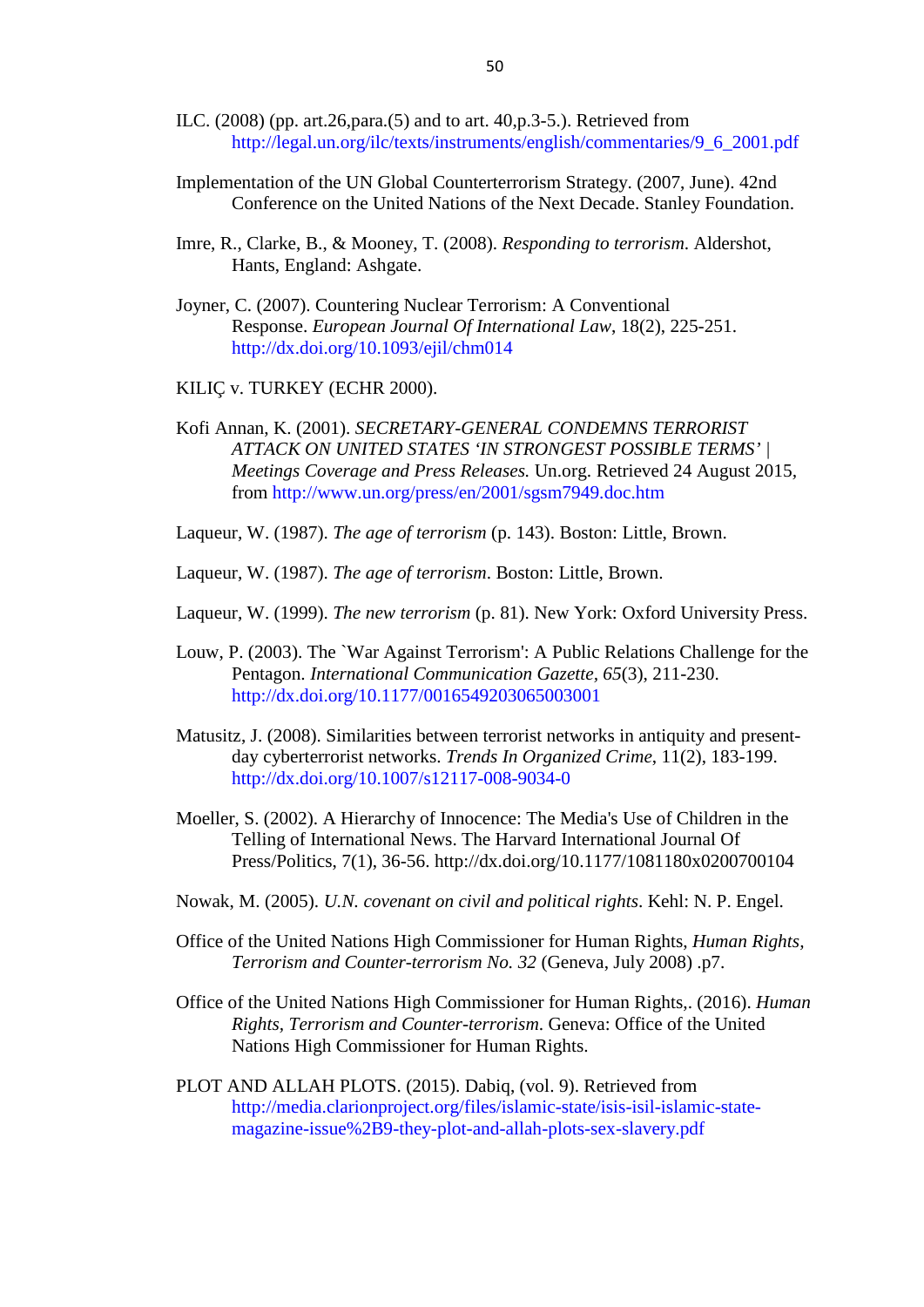- Post, J., Sprinzak, E., & Denny, L. (2003). The terrorists in their own words: Interviews with 35 incarcerated Middle Eastern terrorists∗∗This research was conducted with the support of the Smith Richardson Foundation. *Terrorism And Political Violence*, 15(1), 171-184. <http://dx.doi.org/10.1080/09546550312331293007>
- Powell, E., & Mitchell, S. (2007). The International Court of Justice and the World's Three Legal Systems. *J Of Pol*, 69(02). [http://dx.doi.org/10.1111/j.1468-](http://dx.doi.org/10.1111/j.1468-2508.2007.00539.x) [2508.2007.00539.x](http://dx.doi.org/10.1111/j.1468-2508.2007.00539.x)
- Prus, R. (2005). Terrorism, tyranny, and religious extremism as collective activity: Beyond the deviant, psychological, and power mystiques. *The American Sociologist*, *36*(1), 47-74.<http://dx.doi.org/10.1007/s12108-005-1009-x>
- Roux, G. (1992). *Ancient Iraq* (pp. 269-270). London: Penguin Books.
- Rush, G. (2000). *The dictionary of criminal justice*. Guilford, Conn.: Dushkin/McGraw-Hill.
- Schmid, A., Jongman, A., & Stohl, M. (1988). *Political terrorism*. Amsterdam: North-Holland Pub. Co.
- Staff, J. (2001). *Department of Defense Dictionary of Military and Associated Terms*. Washington, DC: Joint Staff.
- Un.org (n.d. j). *United Nations General Assembly Adopts Global Counter-Terrorism Strategy - United Nations Action to Counter Terrorism*. Retrieved 31 August 2015, from<http://www.un.org/en/terrorism/strategy-counter-terrorism.shtml>
- Un.org (n.d. l). *United Nations General Assembly Adopts Global Counter-Terrorism Strategy - United Nations Action to Counter Terrorism*. Retrieved 11 September 2015, from [https://www.un.org/en/terrorism/strategy-counter](https://www.un.org/en/terrorism/strategy-counter-terrorism.shtml)[terrorism.shtml](https://www.un.org/en/terrorism/strategy-counter-terrorism.shtml)
- Un.org (n.d. m). *Chapter VIII | United Nations*. Retrieved 20 September 2015, from <http://www.un.org/en/sections/un-charter/chapter-viii/index.html>
- un.org (n.d. n). *Current peacekeeping operations*. Retrieved 21 September 2015, from<http://www.un.org/en/peacekeeping/operations/current.shtml>
- un.org (n.d. o) *Peace and Security*. Retrieved 22 September 2015, from <http://www.un.org/en/globalissues/peacesecurity/>
- un.org (n.d. p) *Chapter IV.* Retrieved 22 September 2015, from <http://www.un.org/en/sections/un-charter/chapter-iv/index.html>
- Un.org (n.d. q) Main Organs | United Nations. Retrieved 25 September 2015, from <http://www.un.org/en/sections/about-un/main-organs/index.html>
- Un.org( n.d.e). *About the United Nations Security Council.* Retrieved 12 July 2015, from<http://www.un.org/en/sc/about/>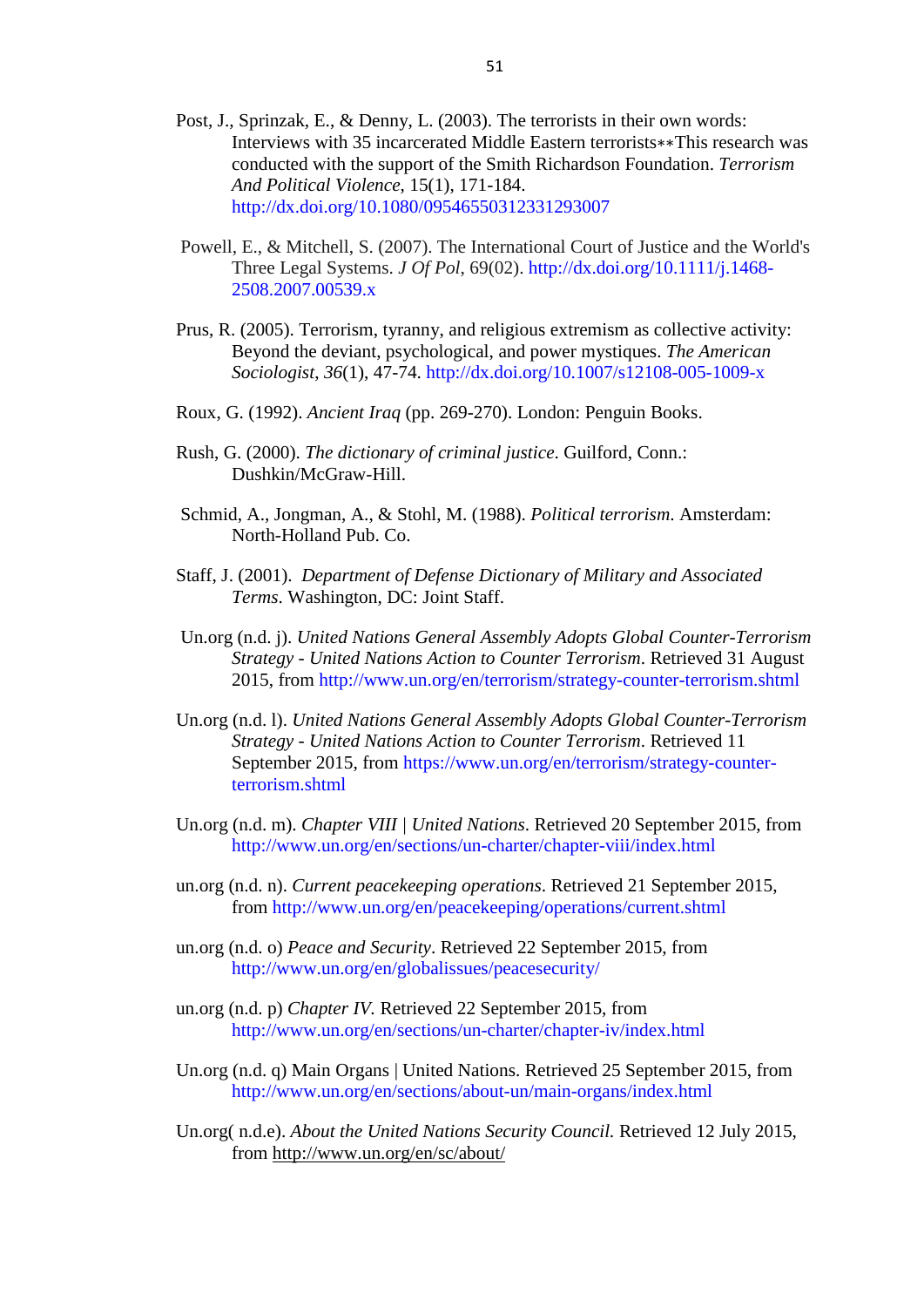- Un.org,(n.d. g) *General Assembly of the United Nations*. Retrieved 28 August 2015, from<http://www.un.org/en/ga/about/background.shtml>
- Un.org,(n.d.f). *About Us | UN Counter-Terrorism Committee*. Retrieved 30 August 2015, from [http://www.un.org/en/sc/ctc/aboutus.html.](http://www.un.org/en/sc/ctc/aboutus.html)
- Un.org,. (1992). Retrieved 12 September 2015, from <https://treaties.un.org/doc/db/Terrorism/Conv9-english.pdf>
- Un.org,. (1996 h). *Ad Hoc Committee Negotiating Comprehensive Anti-terrorism Convention Opens One Week Headquarters Session | Meetings Coverage and Press Releases*. Retrieved 30 August 2015, from <http://www.un.org/News/Press/docs/2013/l3209.doc.htm>
- Un.org,. *(1999). International Convention for the Suppression of the Financing of Terrorism.* Retrieved 3 September 2015, from <http://www.un.org/law/cod/finterr.htm>
- Un.org,. (2001). *Selected UN Activities to Address Terrorism: September 2001-2002*. Retrieved 22 September 2015, from <http://www.un.org/News/dh/infocus/overview.htm>
- Un.org,. (2001). *A/RES/56/1*. Retrieved 24 August 2015, from <http://www.un.org/documents/ga/docs/56/agresolution.htm>
- Un.org,. (2005). Retrieved 30 August 2015, from <http://www.un.org/sg/statements/?nid=1345>
- Un.org,. (2010 k). *With Consensus Resolution, General Assembly Reiterates Unequivocal Condemnation of Terrorism, Reaffirms Support for 2006 UN Global Counterterrorism Strategy | Meetings Coverage and Press Releases*. Retrieved 31 August 2015, from <http://www.un.org/press/en/2010/ga10977.doc.htm>
- Un.org. (n.d.a) *The UN in Brief*. Retrieved 16 August 2015, from <http://www.un.org/Overview/uninbrief/about.shtml>
- Un.org.(n.d b) *The United Nations and Decolonization - History*. Retrieved 16 August 2015, from<http://www.un.org/en/decolonization/history.shtml>
- UNAMI/OHCHR. (2015). Baghdad, Iraq. Retrieved from [http://www.ohchr.org/Documents/Countries/IQ/UNAMI\\_OHCHR\\_4th\\_POC](http://www.ohchr.org/Documents/Countries/IQ/UNAMI_OHCHR_4th_POCReport-11Dec2014-30April2015.pdf) [Report-11Dec2014-30April2015.pdf](http://www.ohchr.org/Documents/Countries/IQ/UNAMI_OHCHR_4th_POCReport-11Dec2014-30April2015.pdf)
- united nations department of public information. (2004) (p. 48). newyork. Retrieved from [http://www.un.org/en/peacebuilding/pdf/historical/hlp\\_more\\_secure\\_world.p](http://www.un.org/en/peacebuilding/pdf/historical/hlp_more_secure_world.pdf) [df](http://www.un.org/en/peacebuilding/pdf/historical/hlp_more_secure_world.pdf)
- United Nations, Charter of the United Nations, 24 October 1945, 1 UNTS XVI art 1para2.